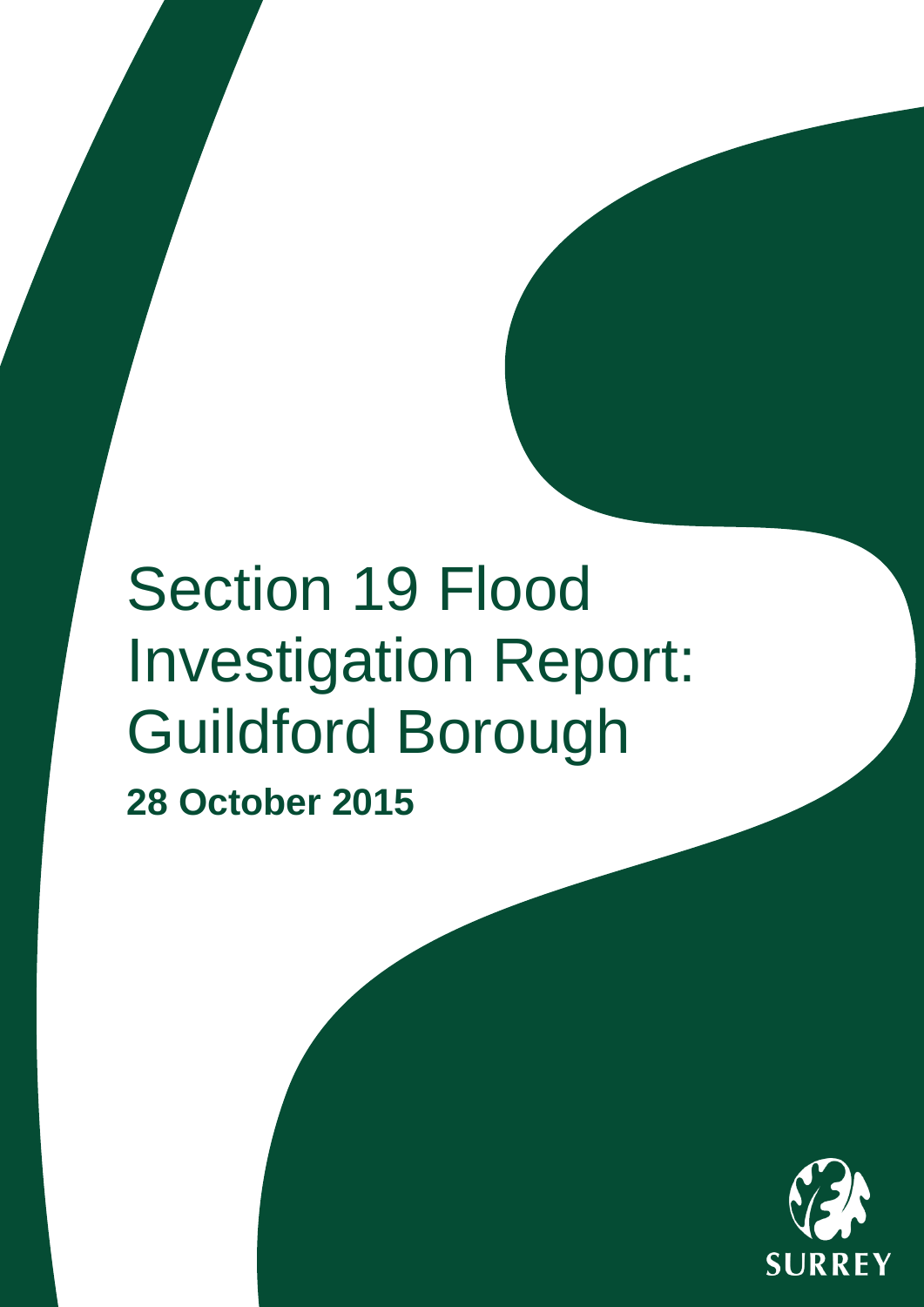# <span id="page-1-0"></span>Section 19 Report **Purpose**

This document has been prepared specifically for the purpose of meeting the requirements of Section 19 of the Flood and Water Management Act 2010.

The report investigates which risk management authorities (RMAs) had relevant flood risk management functions during the flooding that took place in the winter of 2013/14. The report also considers whether the relevant RMAs have exercised, or propose to exercise, their flood risk management functions. It does not address wider issues beyond that remit.

The supporting data has been put together based on records of internal property flooding and road closure information from a variety of sources. Whilst every effort has been made to verify the locations of the Section 19s identified, the nature of the data and the methods used to collate this information mean that it does not include every occurrence of flooding. This data only identifies where flooding has been reported and is indicative only.

| <b>Location Name</b>  | Guildford; Ash Vale, Effingham, Guildford, Hog's<br>Back, Jacobs Well & Burpham, Ockham & East<br>Horsley, Ripley, Send and Shalford. |
|-----------------------|---------------------------------------------------------------------------------------------------------------------------------------|
| Date(s) of Incidents  | <b>Winter 2013/14</b>                                                                                                                 |
| Section 19 Trigger(s) | Internal property flooding at multiple addresses<br>Road closures                                                                     |

### <span id="page-1-1"></span>**Glossary**

The table below defines some of the frequently used terminology within the flood risk management industry and within this document.

| <b>Acronym/Term</b>                             | <b>Definition</b>                                                                                                                                                                                                                                                                                                                                                                                                                                                                                |
|-------------------------------------------------|--------------------------------------------------------------------------------------------------------------------------------------------------------------------------------------------------------------------------------------------------------------------------------------------------------------------------------------------------------------------------------------------------------------------------------------------------------------------------------------------------|
| <b>Annual Probability</b>                       | Throughout this document, flood events are defined according to their likelihood of<br>occurrence. The term 'annual probability of flooding' is used, meaning the chance of a<br>particular flood occurring in any one year. This can be expressed as a percentage. For<br>example, a flood with an annual probability of 1 in 100 can also be referred to as a flood<br>with a 1% annual probability. This means that every year there is a 1% chance that this<br>magnitude flood could occur. |
| EA                                              | <b>Environment Agency</b>                                                                                                                                                                                                                                                                                                                                                                                                                                                                        |
| <b>Flooding Asset</b><br>Register               | The register is a record of all structures or features designated by the Environment<br>Agency, the Lead Local Flood Authority, the district and borough councils or the Internal<br>Drainage Board which have an effect on flood risk. More information on the Flooding<br>Asset Register can be found on SCC's website and in Schedule 2 of the Flood and Water<br>Management Act (2010).                                                                                                      |
| <b>FRG</b>                                      | <b>Flood Review Group</b>                                                                                                                                                                                                                                                                                                                                                                                                                                                                        |
| <b>Flood Risk</b><br><b>Management Function</b> | A flood risk management function is a function listed in the Act (or related Acts) which may<br>be exercised by a risk management authority for a purpose connected with flood risk<br>management.                                                                                                                                                                                                                                                                                               |
| Very Low Flood Risk                             | Area with a very low probability of flooding from rivers $(1 in 1,000 annual chance offlooding or < 0.1\%).$                                                                                                                                                                                                                                                                                                                                                                                     |
| Low Flood Risk                                  | Area with a low probability of flooding from rivers (between a 1 in 1000 and 1 in 100<br>annual chance of flooding or between 0.1% and 1%).                                                                                                                                                                                                                                                                                                                                                      |
| Medium Flood Risk                               | Area with a medium probability of flooding from rivers (between a 1 in 100 and 1 in 30<br>annual chance of flooding or between 1% and 3.33%).                                                                                                                                                                                                                                                                                                                                                    |
| <b>High Flood Risk</b>                          | Area with a high probability of flooding from rivers $(> 1$ in 30 annual chance of flooding or<br>greater than 3.3%).                                                                                                                                                                                                                                                                                                                                                                            |
| <b>IDB</b>                                      | Internal Drainage Board                                                                                                                                                                                                                                                                                                                                                                                                                                                                          |
| Instances of property                           | This is a count of the reported incidents of internal property flooding that occurred across                                                                                                                                                                                                                                                                                                                                                                                                     |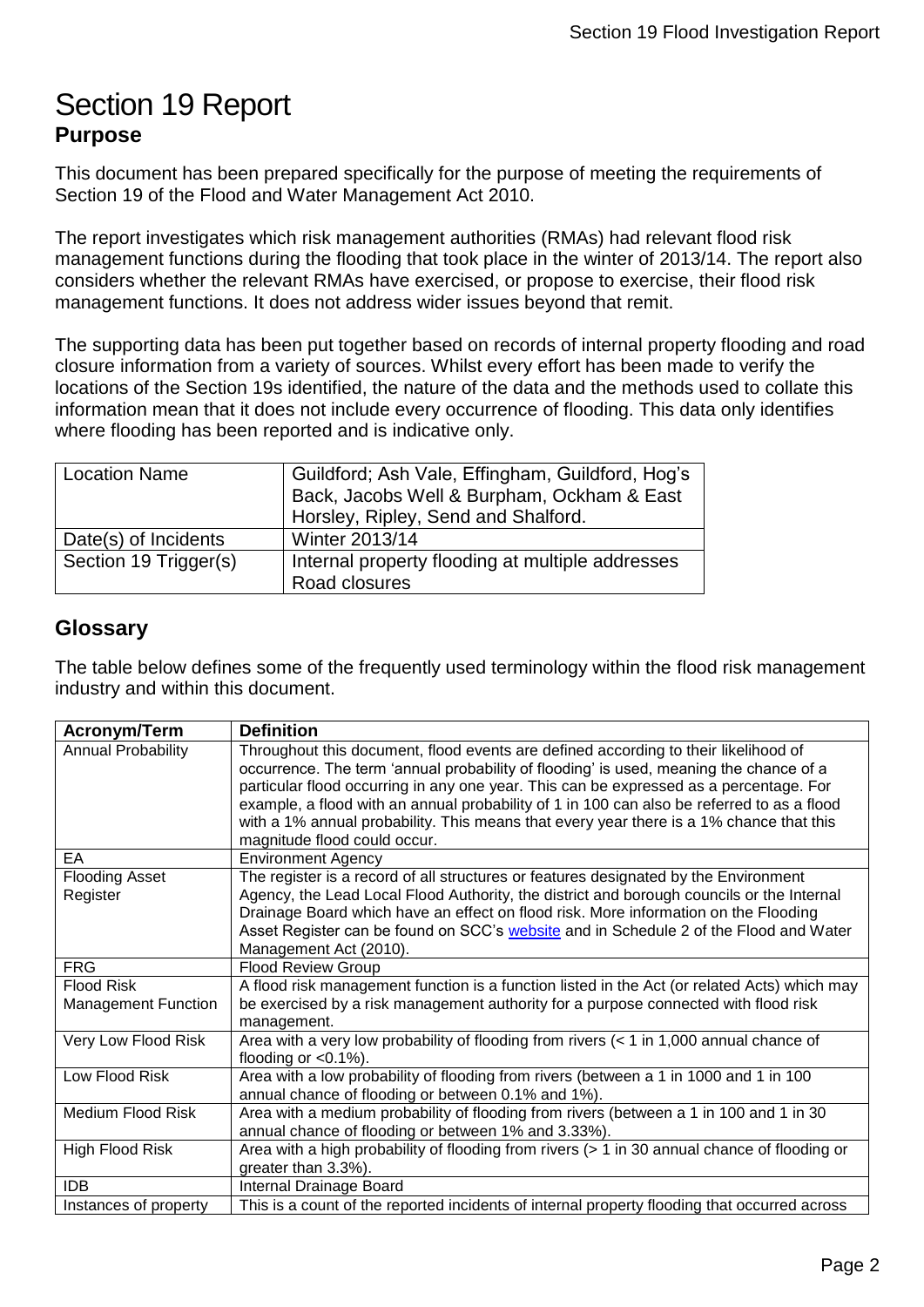| flooding                    | Winter 2013/2014. This means that properties which were flooded twice are accounted for<br>twice. It is therefore not a count of the number of properties.                                                                                                                                                                    |
|-----------------------------|-------------------------------------------------------------------------------------------------------------------------------------------------------------------------------------------------------------------------------------------------------------------------------------------------------------------------------|
| <b>LLFA</b>                 | Lead Local Flood Authority                                                                                                                                                                                                                                                                                                    |
| <b>Main River</b>           | Main Rivers are usually larger streams and rivers, but some of them are smaller<br>watercourses of local significance. Main Rivers indicate those watercourses for which the<br>Environment Agency is the relevant risk management authority.                                                                                 |
| <b>Ordinary Watercourse</b> | Ordinary Watercourses are displayed in the mapping as the detailed river network. An<br>Ordinary Watercourse is any watercourse (excluding public sewers) that is not a Main<br>River, and the Lead Local Flood Authority, District/Borough Council or Internal Drainage<br>Board are the relevant risk management authority. |
| <b>RMA</b>                  | <b>Risk Management Authority</b>                                                                                                                                                                                                                                                                                              |
| <b>SCC</b>                  | <b>Surrey County Council</b>                                                                                                                                                                                                                                                                                                  |
| <b>SCG</b>                  | <b>Strategic Command Group</b>                                                                                                                                                                                                                                                                                                |
| <b>TW</b>                   | <b>Thames Water</b>                                                                                                                                                                                                                                                                                                           |
| <b>GBC</b>                  | <b>Guildford Borough Council</b>                                                                                                                                                                                                                                                                                              |
| uFMfSW                      | <b>Updated Flood Maps for Surface Water</b>                                                                                                                                                                                                                                                                                   |

# <span id="page-2-0"></span>**Sources of Flooding**

The following report considers the flooding which occurred in the Winter of 2013/14. The table below describes different sources of flood risk.

| <b>Source</b>                  | <b>Description</b>                                                                                                                                                                                                                                                                                                                                                           |
|--------------------------------|------------------------------------------------------------------------------------------------------------------------------------------------------------------------------------------------------------------------------------------------------------------------------------------------------------------------------------------------------------------------------|
| Fluvial flooding               | Exceeding of the flow capacity of river channels (whether this is a Main River or an Ordinary<br>Watercourse), leading to overtopping of the river banks and inundation of the surrounding land.<br>Climate change is expected to increase the risk of fluvial flooding in the future.                                                                                       |
| Tidal flooding                 | Propagation of high tides and storm surges up tidal river channels, leading to overtopping of the<br>river banks and inundation of the surrounding land.                                                                                                                                                                                                                     |
| Surface water<br>flooding      | Intense rainfall exceeds the available infiltration capacity and / or the drainage capacity leading to<br>overland flows and surface water flooding. Climate change is expected to increase the risk of<br>surface water flooding in the future. This source is also referred to as pluvial flooding.                                                                        |
| Groundwater<br>flooding        | Emergence of groundwater at the surface (and subsequent overland flows) or into subsurface voids<br>as a result of abnormally high groundwater flows, the introduction of an obstruction to groundwater<br>flow and / or the rebound of previously depressed groundwater levels.                                                                                             |
| Sewer flooding                 | Flooding from sewers is caused by the exceeding of sewer capacity and/or a blockage in the sewer<br>network. In areas with a combined sewer network system there is a risk that land and infrastructure<br>could be flooded with contaminated water. In cases where a separate sewer network is in place,<br>sites are not sensitive to flooding from the foul sewer system. |
| Other sources<br>of flood risk | Flooding from canals, reservoirs (breach or overtopping) and failure of flood defences.                                                                                                                                                                                                                                                                                      |

# <span id="page-2-1"></span>**Flood Risk Data Sources**

The following sources of data have been used in preparing this report and its associated mapping:

- Fluvial Flood Risk
	- o Flood Risk Mapping (Risk of Flooding from Rivers and Sea; EA)
	- o Flood Warning and Alert areas (EA)
- Surface Water Flood Risk
	- o Updated Flood Maps for Surface Water (uFMfSW) (EA)
- Groundwater
	- o Susceptibility to Groundwater Flooding (British Geological Survey)
- Historic Flood Evidence
	- o Historic Flood Map (EA)
	- o Wetspots (SCC)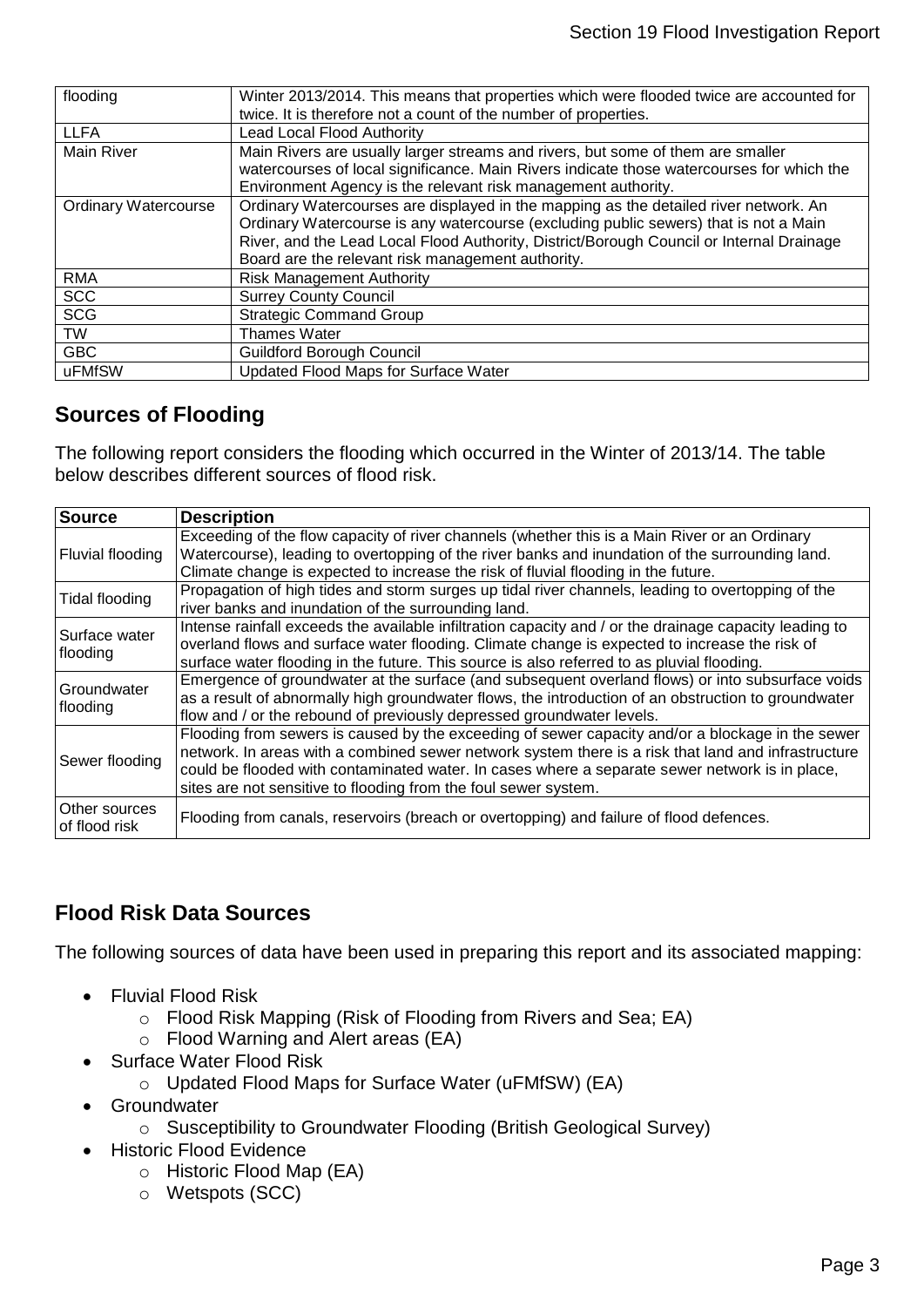- o Property Flooding Database (SCC)
- o Historic Flooding Incidents Database (SCC)

If you are aware of any historical flooding in the area which is not highlighted on the mapping please report it, with any evidence you have (for example photos or videos), to [flooding.enquiries@surreycc.gov.uk.](mailto:flooding.enquiries@surreycc.gov.uk?subject=Historic%20Flooding%20Report)

### <span id="page-3-0"></span>**Other Data Sources**

The following sources of data have been used in preparing this report and its associated mapping:

- Geological information
	- o Superficial geology (Geology of Britain Viewer; British Geological Survey)
	- o Bedrock geology (Geology of Britain Viewer; British Geological Survey)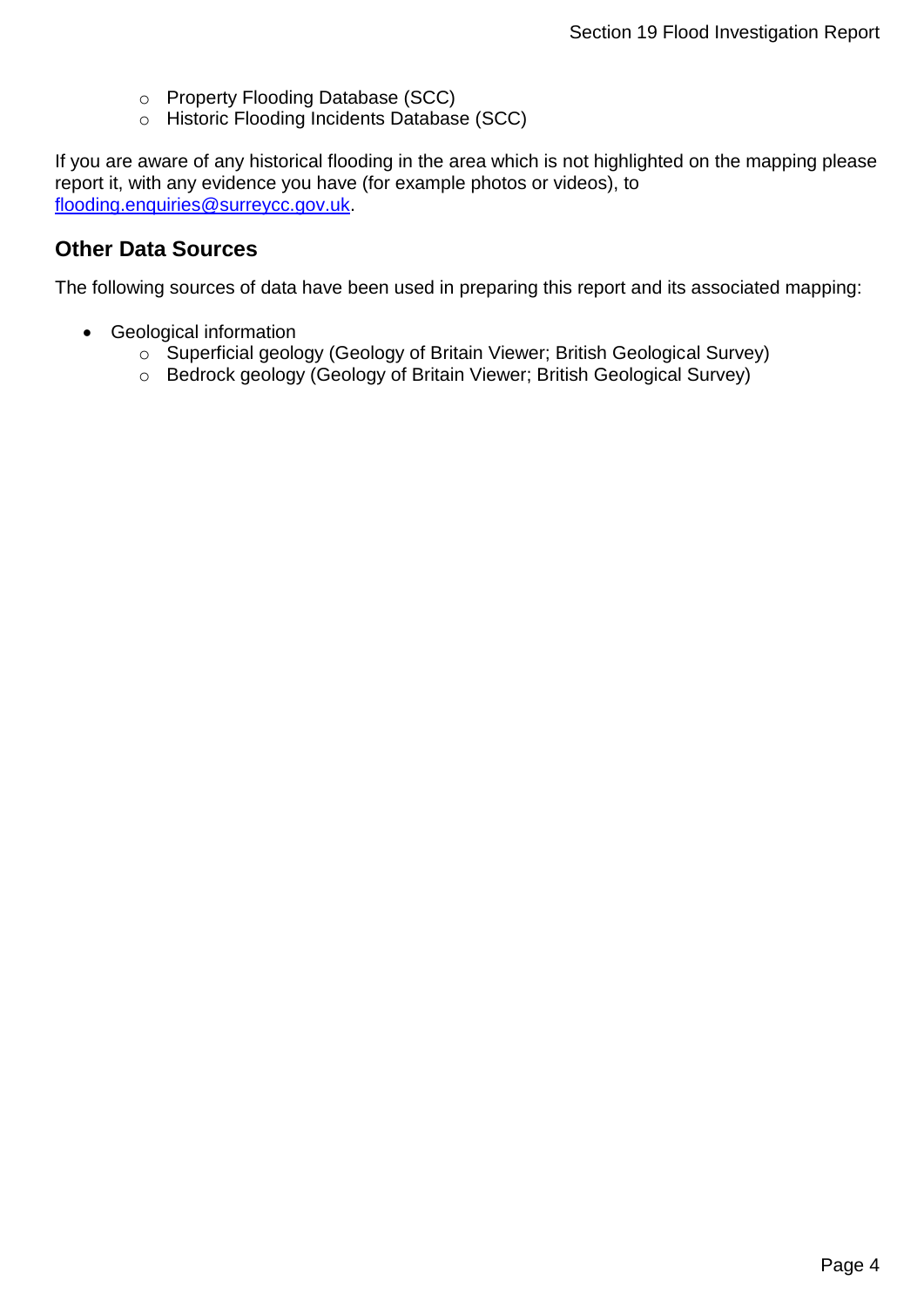# **Contents**

| 1.   |  |
|------|--|
| 1.1. |  |
| 1.2. |  |
| 1.3. |  |
| 1.4. |  |
| 2.   |  |
| 2.1. |  |
| 2.2. |  |
| 3.   |  |
| 3.1. |  |
| 3.2. |  |
| 4.   |  |
| 5.   |  |
| 6.   |  |
| 7.   |  |
| 7.1. |  |
| 7.2. |  |
| 7.3. |  |
|      |  |
| 8.   |  |
| 8.1. |  |
| 8.2. |  |
| 8.3. |  |
|      |  |
| 9.   |  |
| 9.1. |  |
| 9.2. |  |
| 9.3. |  |
| 9.4. |  |
| 10.  |  |
|      |  |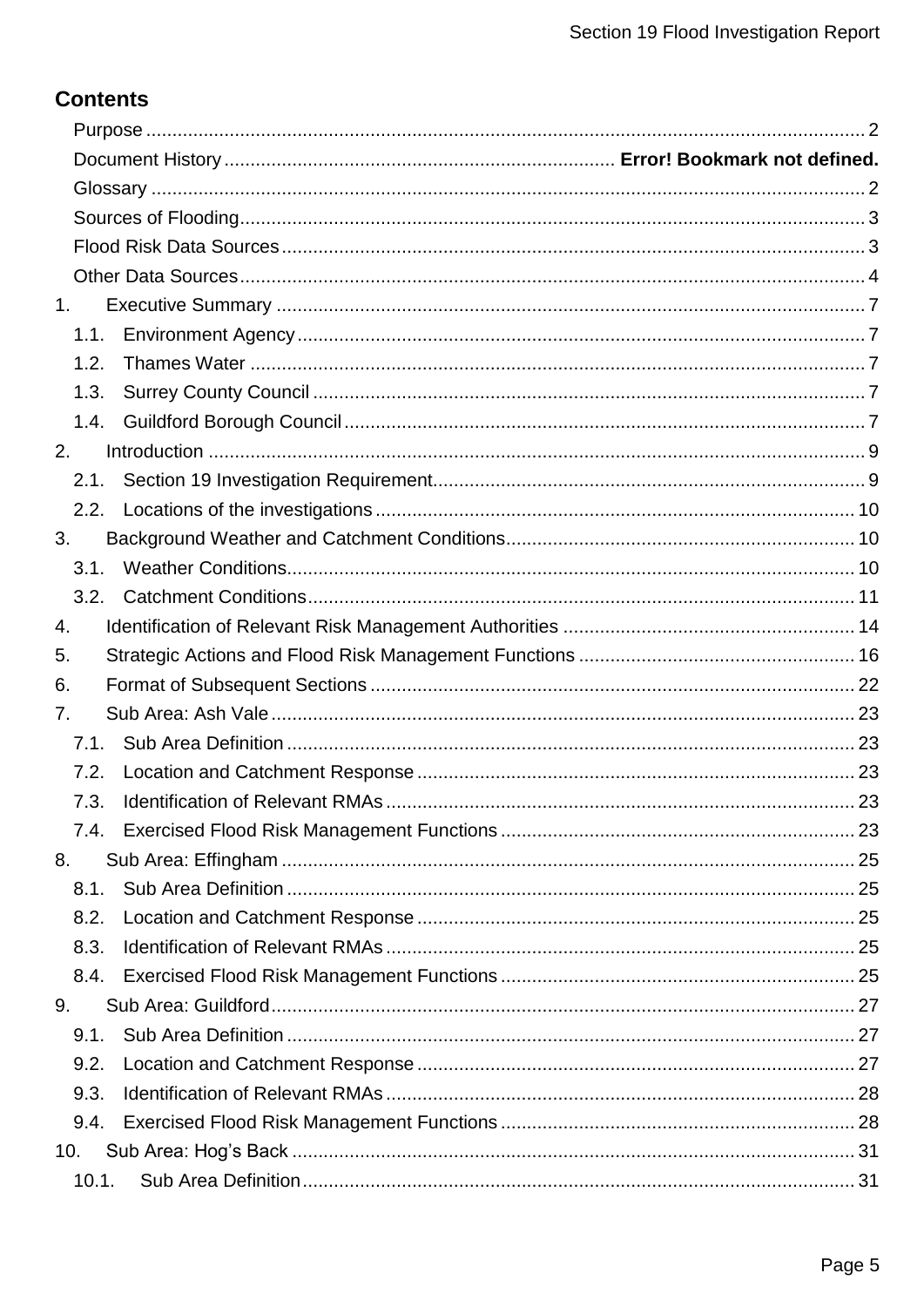| 10.2. |  |  |
|-------|--|--|
| 10.3. |  |  |
| 10.4. |  |  |
| 11.   |  |  |
| 11.1. |  |  |
| 11.2. |  |  |
| 11.3. |  |  |
| 11.4. |  |  |
| 12.   |  |  |
| 12.1. |  |  |
| 12.2. |  |  |
| 12.3. |  |  |
| 12.4. |  |  |
| 13.   |  |  |
| 13.1. |  |  |
| 13.2. |  |  |
| 13.3. |  |  |
| 13.4. |  |  |
| 14.   |  |  |
| 14.1. |  |  |
| 14.2. |  |  |
| 14.3. |  |  |
| 14.4. |  |  |
| 15.   |  |  |
| 15.1. |  |  |
| 15.2. |  |  |
| 15.3. |  |  |
| 15.4. |  |  |
| 16.   |  |  |
| 16.1. |  |  |
| 16.2. |  |  |
| 16.3. |  |  |
| 16.4. |  |  |
| 16.5. |  |  |
| 16.6. |  |  |
| 17.   |  |  |
|       |  |  |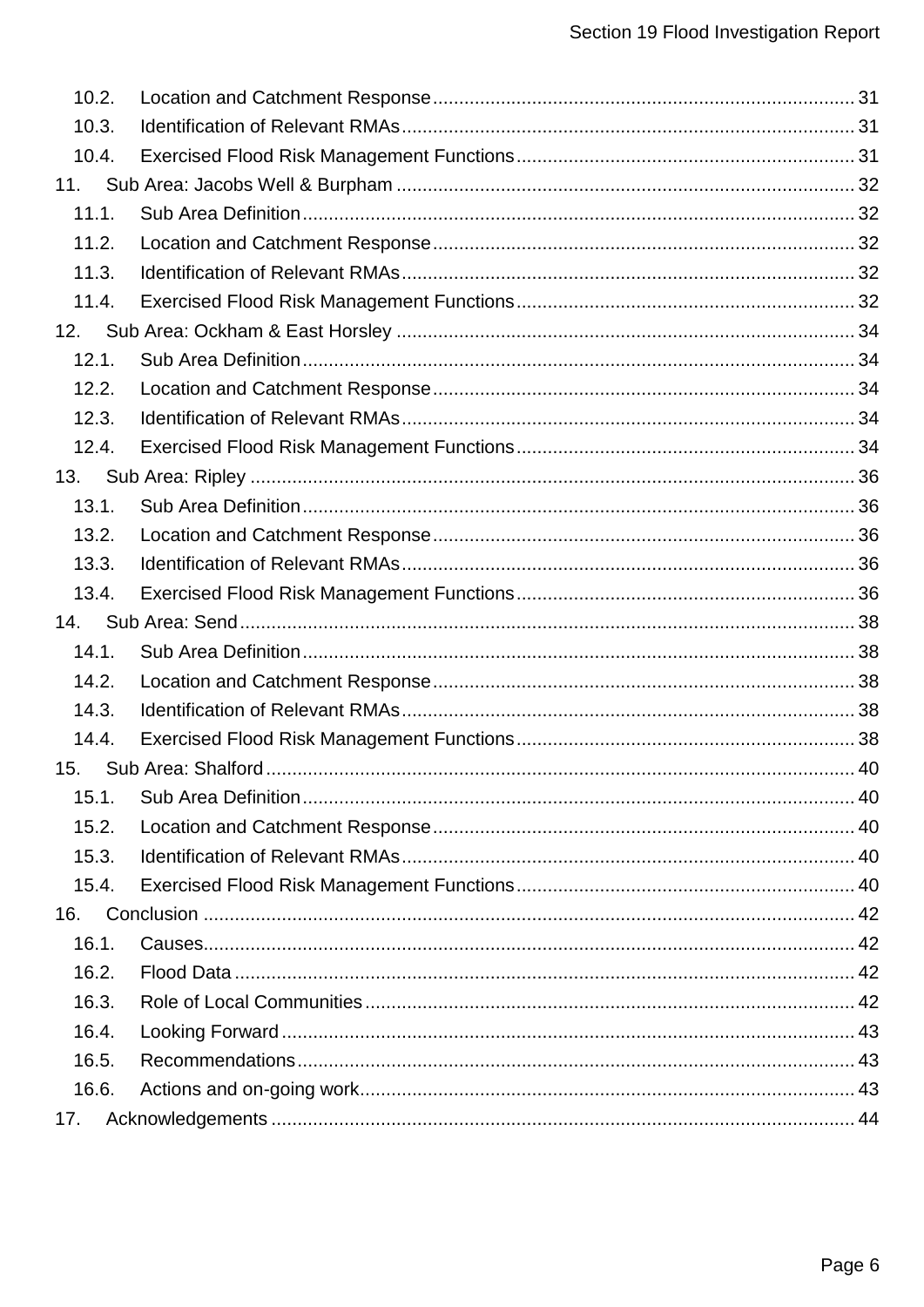# <span id="page-6-0"></span>1. Executive Summary

The purpose of this report is to investigate which risk management authorities (RMAs) had relevant flood risk management functions during the flooding that took place within the boundary of Guildford Borough Council (GBC) in the winter of 2013/14. The report also considers whether the relevant RMAs have exercised, or propose to exercise, their flood risk management functions (as per section 19(1) of the Flood and Water Management Act 2010). It does not address wider issues beyond that remit.

The flooding in Guildford Borough was predominately due to fluvial sources, as well as surface water and groundwater flooding mechanisms. This was caused by unprecedented rainfall during the winter 2013/14 period (275% compared with an average winter). There were approximately 160 incidents of internal property flooding in Guildford Borough during winter 2013/14.

The Environment Agency (EA) is the lead RMA for incidents of fluvial flooding from Main Rivers, though Thames Water (TW), Surrey County Council (SCC) and GBC also performed other functions during that event, some of which were under different legislation including the Civil Contingencies Act 2004 and the Water industry Act 1991. The actions of the authorities are summarised below:

# <span id="page-6-1"></span>**1.1. Environment Agency**

- Operated Flood Alert and Flood Warning service.
- Sent out flood ambassadors and flood data recorders to the areas affected by flooding.
- Supported National Flood Forum engagement events across the Borough.
- The National Flood Forum provided a flood recovery trailer which visited the Borough of Guildford on three occasions.
- The EA erected temporary barriers on the River Wey in Guildford to prevent an additional occurrence of widespread flooding.
- From July 2014 Guildford was included as part of the Upper Wey Flood Alert area rather than the Lower Wey Flood Alert area.

# <span id="page-6-2"></span>**1.2. Thames Water**

- Main focus during event was on maintaining customer services, on protecting assets vital for the ongoing delivery of service, and on ensuring that where there was service disruption we were able to resume it as soon as possible.
- Since the flooding in Avondale estate, TW has been surveying the sewer system.

# <span id="page-6-3"></span>**1.3. Surrey County Council**

- Implemented road closures across Guildford Borough during the flooding.
- Established a Task Group to look at lessons learned from the flooding and make recommendations for future flood incidents. GBC supported this work.
- As part of the Wetspots Capital Programme, are carrying out reprofiling, localised repairs and creating a new ditch system Ockham Road North carriageway.
- Are constructing a new carrier system on Hogs Back road, in the town of Puttenham.

# <span id="page-6-4"></span>**1.4. Guildford Borough Council**

• Set up a Flood Review Group (FRG) to undertake a borough-wide review of the response to the flooding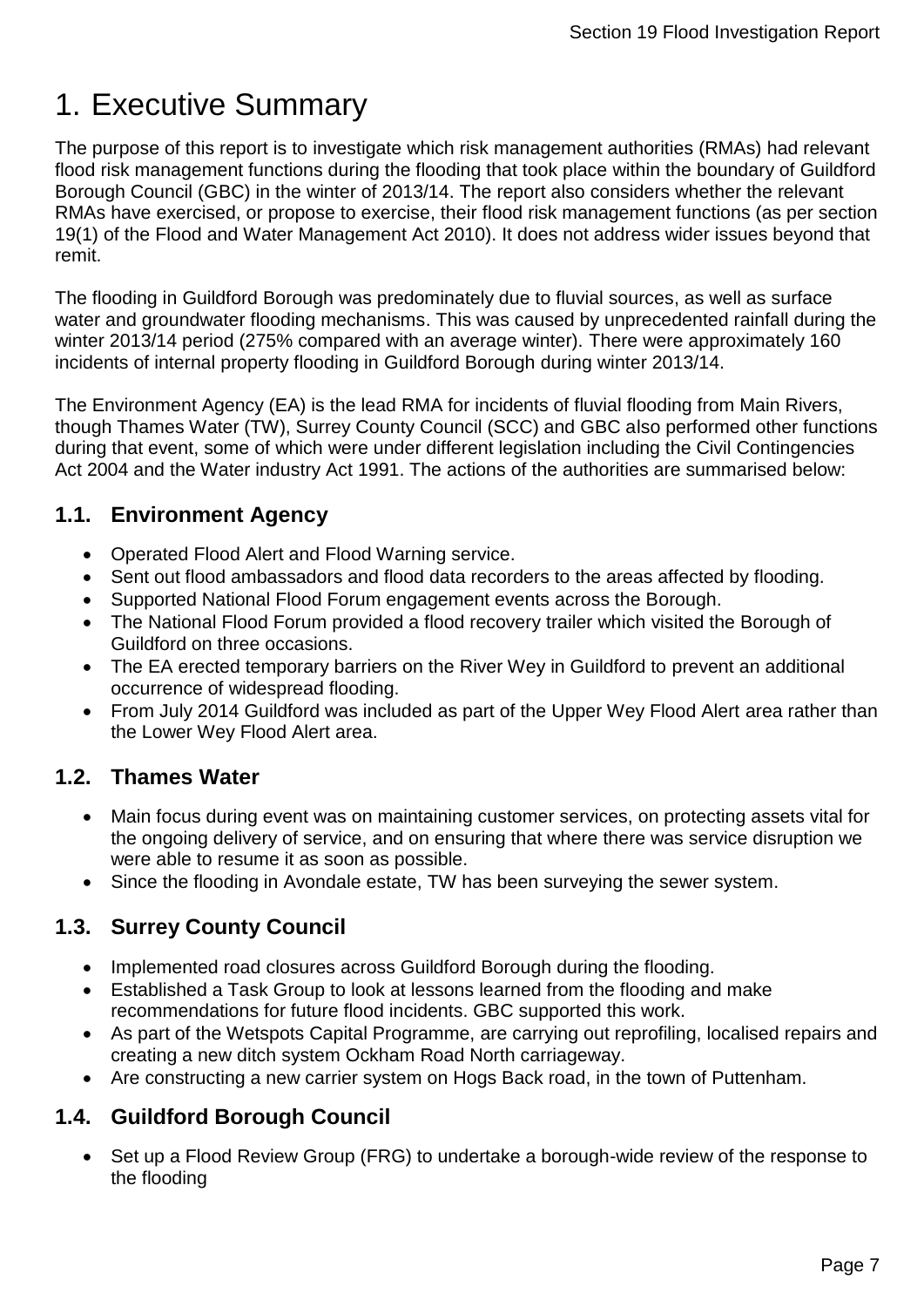- Are participating in the Surrey Local Resilience Forum review to see how they can improve communications across the county.
- Ensured that their stockpiles of sandbags were topped up in the weeks before the flooding.
- Sandbags were also offered to businesses that requested them.
- Kept the public informed, prior to and during the flooding, using various communication channels including updates on their website, social media and radio broadcasts.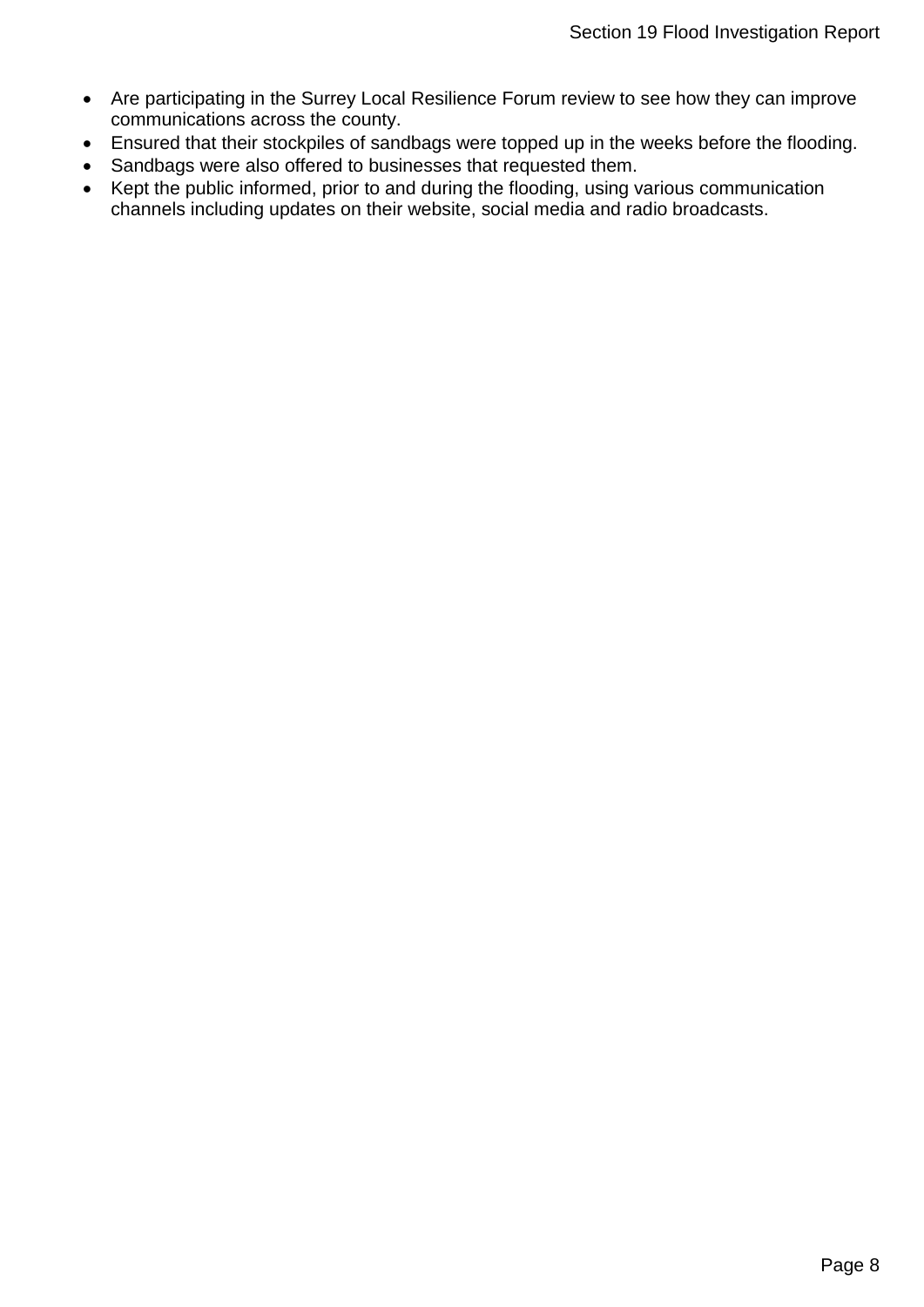# <span id="page-8-0"></span>2. Introduction

# <span id="page-8-1"></span>**2.1. Section 19 Investigation Requirement**

Under the Flood and Water Management Act 2010 the Lead Local Flood Authority (LLFA) must (to the extent that it considers it necessary or appropriate) undertake an investigation upon becoming aware of a flood incident within its area.

A LLFA is defined under Section 6(7) of the Flood and Water Management Act as being the County Council for that area. Section 19(1) requires that the investigation determines the risk management authorities that have relevant flood risk management functions and whether each of those authorities have exercised or propose to exercise those functions.

Section 19(2) requires that the LLFA publishes the results of its investigation and notify the relevant risk management authorities accordingly.

This report covers flooding during the winter of 2013/14 only. As flooding was widespread across Surrey, multiple reports have been produced.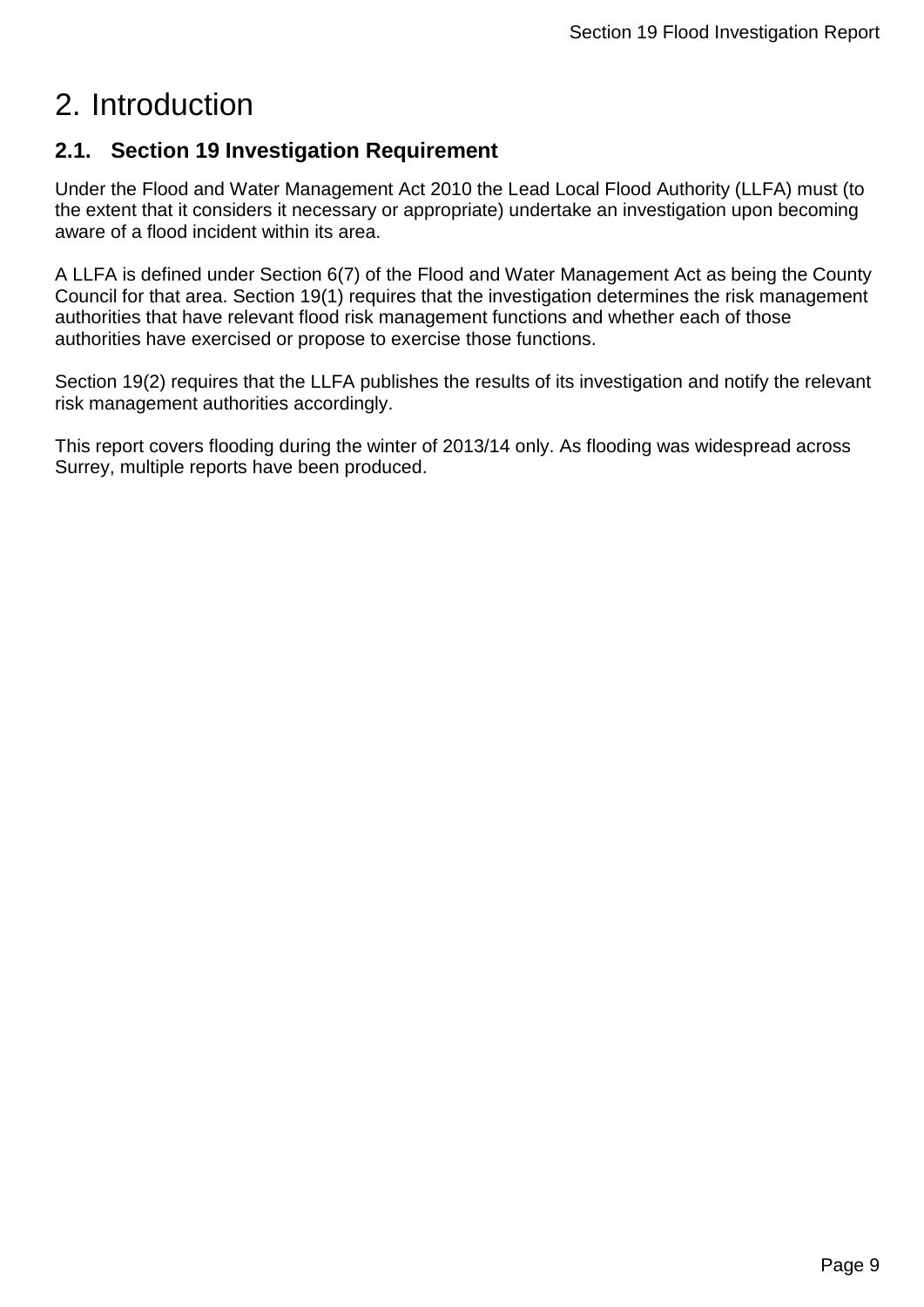# <span id="page-9-0"></span>**2.2. Locations of the investigations**

This report addresses sites that flooded within the GBC area (see Figure 2-1 below). There are 48 sites in total, spread across 9 sub areas. There were approximately 160 incidents of internal property flooding in Guildford Borough.

Due to the sensitivities in publishing property flooding information, this report does not contain a comprehensive list of the S19 sites but supporting maps showing the sub areas in more detail are available.



**Figure 2-1 Location of Sub areas within Guildford Borough for this report**

# <span id="page-9-1"></span>3.Background Weather and Catchment Conditions

# <span id="page-9-2"></span>**3.1. Weather Conditions**

The overall amount of rainfall recorded during the winter 2013/14 period was exceptional. On average there was 446mm across the South East of England. This set new records for each of the individual months and for the season as a whole. As can be seen in Table 3-1, they were more than double what would normally be expected during winter.

Parts of South East England received around two and a half times the amount of rainfall that they would normally expect at this time of year. This caused wide-spread flooding across Surrey from a range of sources including groundwater. In some areas of South East England they exceeded records set in 2000/01.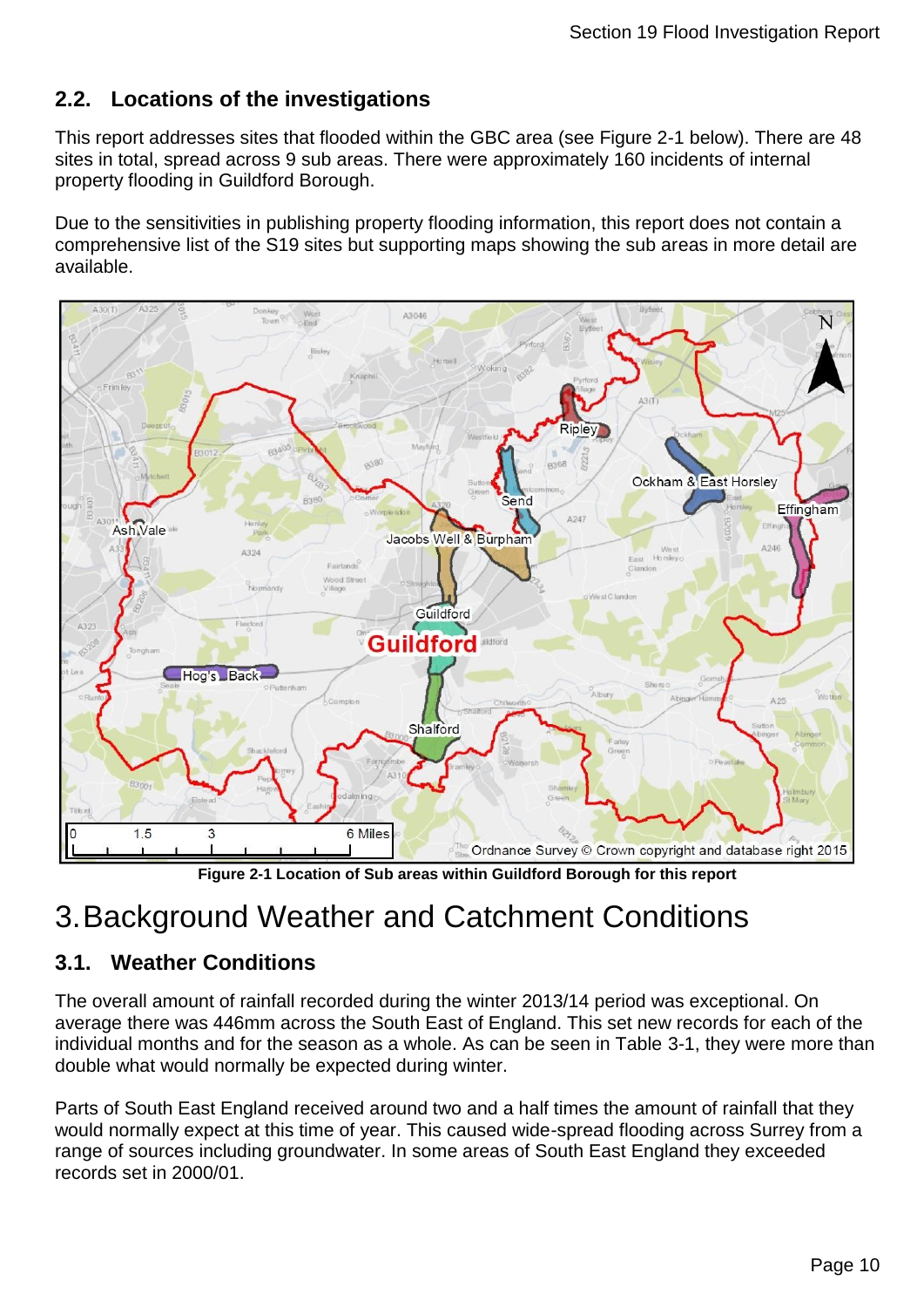| County           | Winter 2013/14<br>rainfall (mm) | Winter long term<br>average rainfall<br>(mm) | Winter 2013/14 rainfall<br>compared with winter<br>average |
|------------------|---------------------------------|----------------------------------------------|------------------------------------------------------------|
| Oxfordshire      | 350                             | 170                                          | 205%                                                       |
| <b>Berkshire</b> | 415                             | 190                                          | 220%                                                       |
| Hampshire        | 570                             | 225                                          | 255%                                                       |
| Surrey           | 560                             | 205                                          | 275%                                                       |
| Buckinghamshire  | 420                             | 185                                          | 230%                                                       |

**Table 3-1 Winter 2013-14 Rainfall compared to long term average**

Storm events hit the UK on the 18-19, 23-27 and 30-31 December 2013, followed by 3 and 5 January 2014.These storms came from the Atlantic and were characterised by unusually large and deep areas of low pressure, which brought rainfall and very strong winds. The period was also notable for the absence of exceptional rainfall from any single storm during January and February 2014. The highest daily totals recorded at the 41 Environment Agency rain gauges across West Thames was 57mm in December, 37mm in January and 28mm in February.



**Figure 3-1 Recorded Rainfall in the Environment Agency West Thames Region 2013-14**

# <span id="page-10-0"></span>**3.2. Catchment Conditions**

The majority of GBC area lies within the catchment for the River Wey which flows northwards to the River Thames. Tongham and Ash lie within the Blackwater River catchment in the west of the area.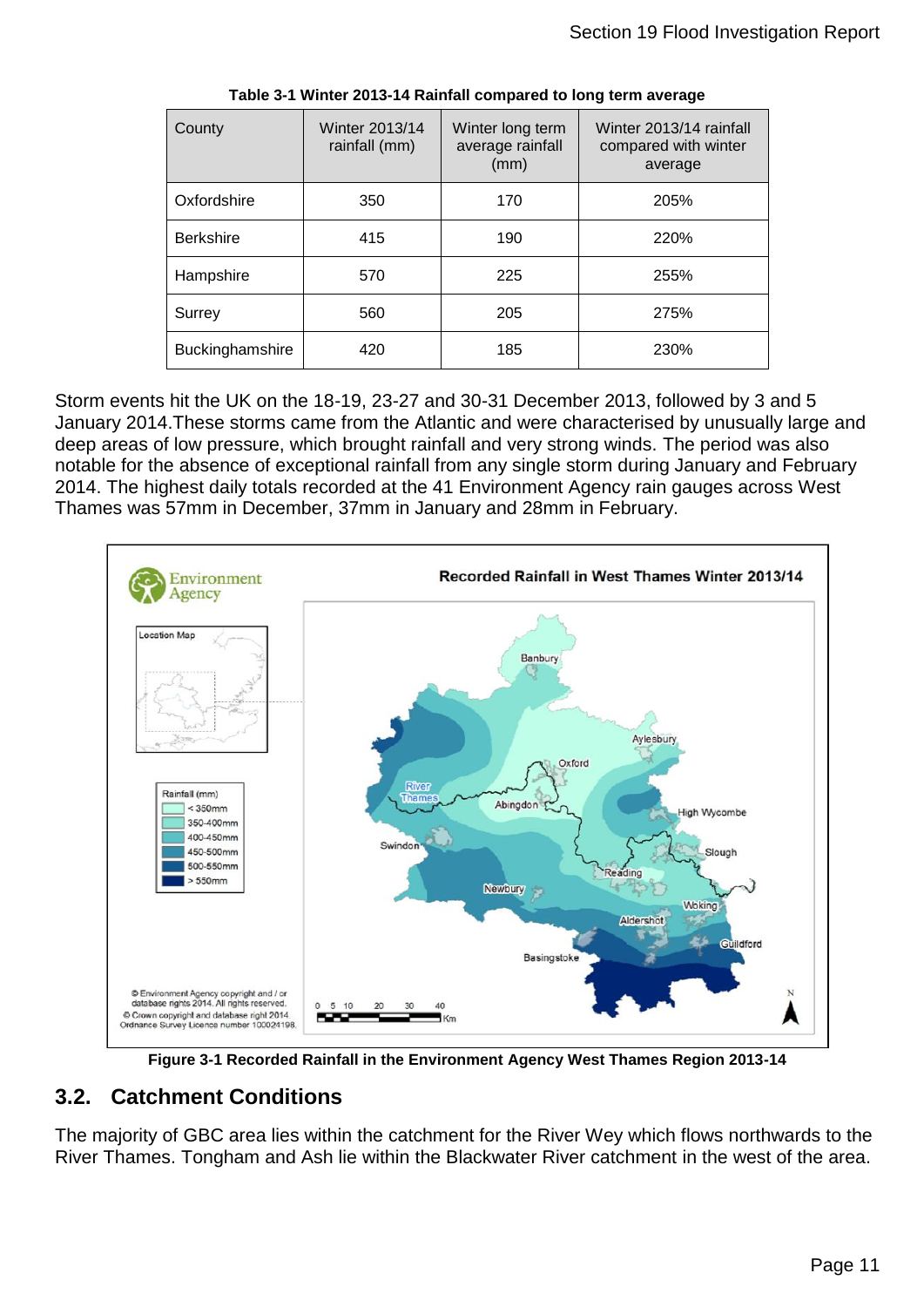Up to 60mm of rainfall was recorded in an 18-hour period on the 23 December at the Environment Agency gauge at Cranleigh Waters, south of Guildford. This caused the peak flows in the River Wey and subsequent flooding. Christmas Eve was mostly dry, but levels rose steadily throughout the day and reached their highest in the early hours of Christmas Day in the Godalming and Guildford area. The rate of rise in river levels was more rapid than had been seen previously on the River Wey. There had been a rapid rise in flows on the Tillingbourne at Shalford and the Cranleigh Waters at Bramley: these both discharge into the Wey upstream of Guildford. The rapid rise in levels was a direct result of the intensity and volume of rainfall over the catchment.

On the lower reaches of the Wey (Byfleet, Old Woking and Weybridge), the highest levels were reached on Boxing Day. River levels rose 2.5m above normal winter levels in Guildford, although they did not quite match the levels of November 2000. Table 3-2 shows that both the December 2013 and November 2000 events were significantly lower than the 1968 floods – these are the largest on record in the catchment. In 1968, 110mm of rain fell across the Upper Wey catchment in a 48-hour period.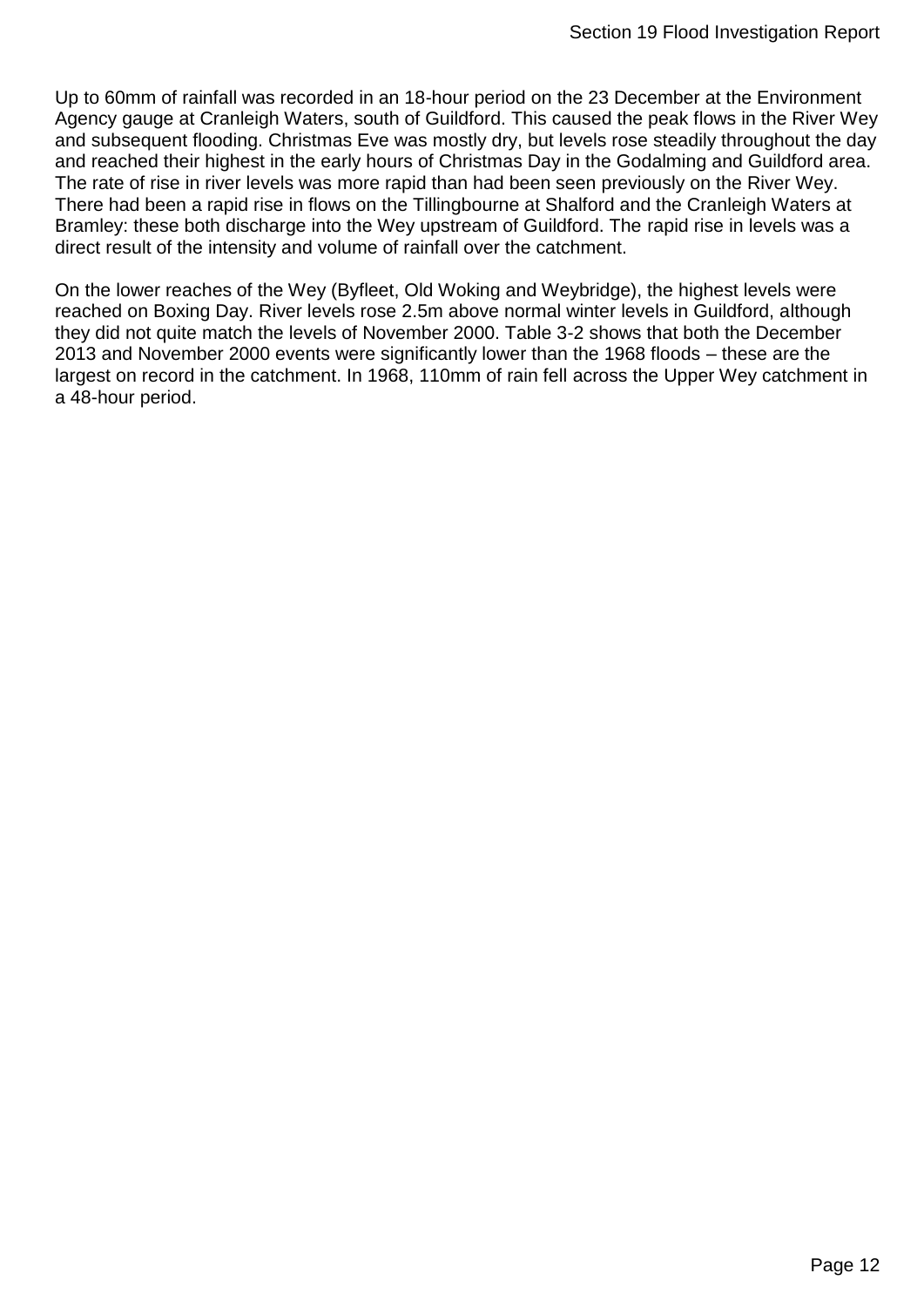| <b>Site Name</b>               | Dec 2013          | Dec 2012          | Jan 2003          | <b>Nov 2000</b> | Sept 1968<br>(estimated) |
|--------------------------------|-------------------|-------------------|-------------------|-----------------|--------------------------|
| Tilford                        | 2.09m             | 1.67 <sub>m</sub> | 1.77m             | 1.98m           |                          |
| Westbrook Mill<br>(Godalming)  | 1.58m             | 1.37m             |                   |                 |                          |
| <b>Bramley</b>                 | 4.00m             | 3.38m             | 3.41 <sub>m</sub> | 3.59m           |                          |
| Guildford                      | 3.72m             | 2.51 <sub>m</sub> | 3.09 <sub>m</sub> | 3.78m           | 4.6m                     |
| Old Woking                     | 3.93m             | 2.90m             |                   |                 | 4.2m                     |
| <b>Brooklands</b><br>(Byfleet) | 4.04m             | 2.49m             | 3.09 <sub>m</sub> |                 | 5.0 <sub>m</sub>         |
| Weybridge                      | 1.87 <sub>m</sub> | 1.24m             | 1.62m             | 1.93m           | 2.5m                     |

**Table 3-2 2013 River Wey Maximum levels in December 2013 compared with previous events**

There were several dry days between Christmas and New Year which allowed river levels across the area to subside. However, the period around New Year and the first week of 2014 was exceptionally wet. Rainfall totals between 30 December and 8 January averaged 90mm, and in some areas up to 150mm of rain fell. The heaviest rainfall was recorded across Surrey and North Hampshire in places that had been badly affected over Christmas.

Levels on the River Wey rose again on New Year's Day but did not exceed those reached over Christmas. Widespread flooding of property was not repeated. During this period the highest rainfall on a single day was 35mm at Bordon on the Upper Wey: this was considerably less than that recorded on 23 December.

Following the prolonged rainfall, groundwater levels across South East England also rose dramatically. In some areas, they exceeded records set in 2000/01, the last time significant disruption from groundwater flooding was recorded.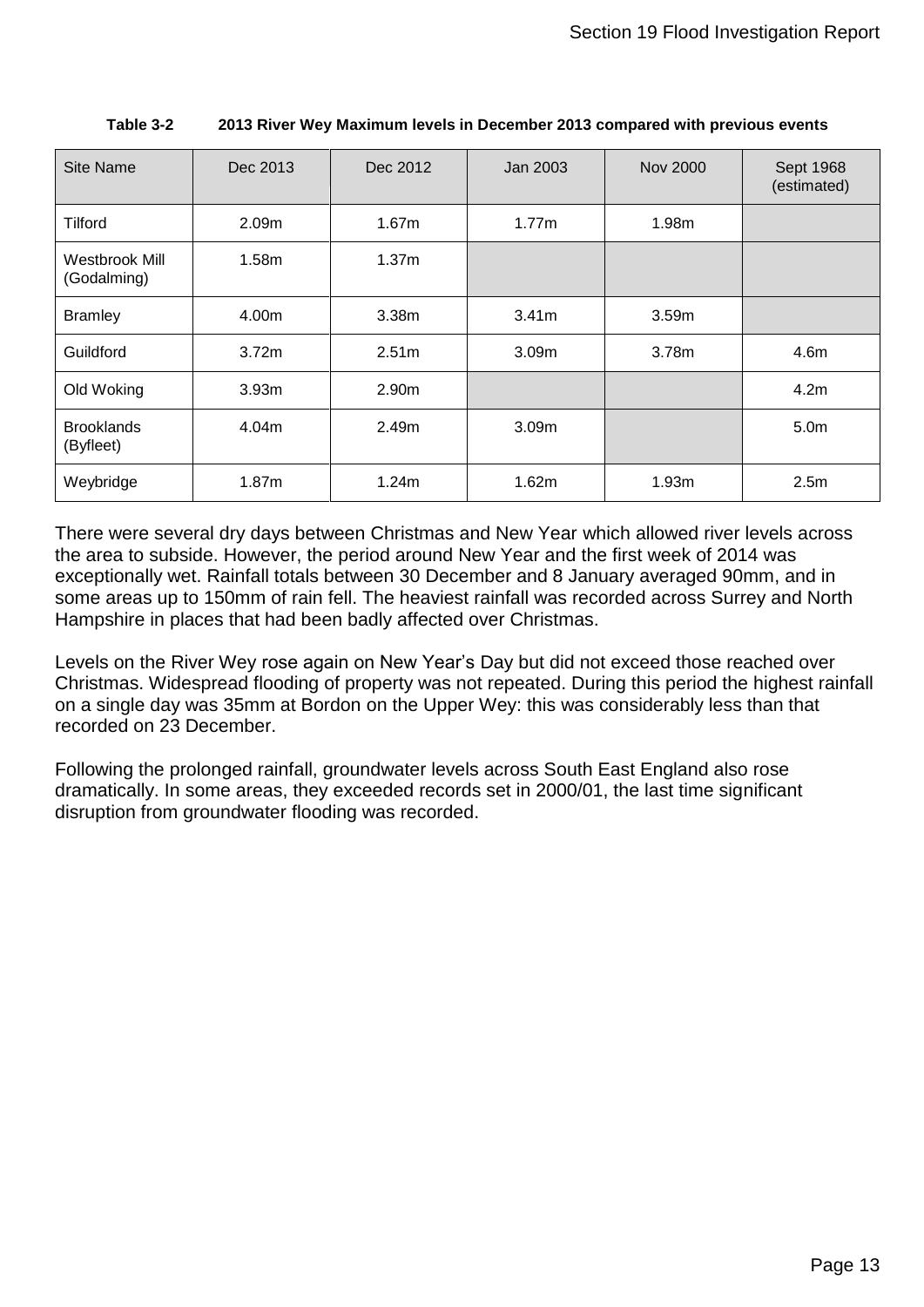# <span id="page-13-0"></span>4.Identification of Relevant Risk Management Authorities

There are a range of RMAs which together cover all sources of flooding.

The EA is responsible for taking a strategic overview of the management of all sources of flooding and coastal erosion in England and Wales. They have prepared strategic plans which set out how to manage risk, provide evidence for example their online flood maps, and provide advice to the Government. They provide support to the other RMAs through the development of risk management skills and provide a framework to support local delivery. The EA also has operational responsibility for managing the risk of flooding from Main Rivers, reservoirs, estuaries and the sea, as well as being a coastal erosion risk management authority. Main Rivers are defined through an agreed map which is updated annually. These tend to be the larger rivers in the country and the EA have permissive powers to carry out maintenance works on them.

LLFAs are responsible for developing, maintaining and applying a strategy for local flood risk management in their areas. As part of this, the LLFA liaises regularly with the EA as well as the other RMAs to ensure that all sources of flooding in their area are being properly managed. They need to produce reports when there is a reported flood, and they have to keep a register of flood management assets. They also have lead responsibility for managing the risk of flooding from surface water, groundwater and Ordinary Watercourses. Ordinary Watercourses are rivers which are not designated as 'Main Rivers'.

District and Borough Councils can carry out flood risk management works on minor watercourses, working with the LLFA. Through the planning processes, they control development in their area, ensuring that flood risks are effectively managed. If they cover part of the coast, then District, Borough and Unitary Councils also act as coastal erosion risk management authorities.

Internal Drainage Boards (IDB) are responsible for water level management in low lying areas. Not all areas require an IDB, and they currently cover approximately 10% of England. They work in partnership with other authorities and land owners to actively manage and reduce the risk of flooding. There are no IDBs in the Guildford Borough area.

Water and sewerage companies are responsible for managing the risks of flooding from drainage systems, including both their surface water only systems and combined sewer systems.

Highway Authorities are responsible for providing and managing highway drainage and roadside ditches, and must ensure that road projects do not increase flood risk.

[Table 4-1](#page-14-0) below summarises the RMAs responsible for the sites within this report. The ticks indicate which authorities have responsibility for which function. SCC is the LLFA. TW is the water company that has responsibility for all sources of sewer flooding.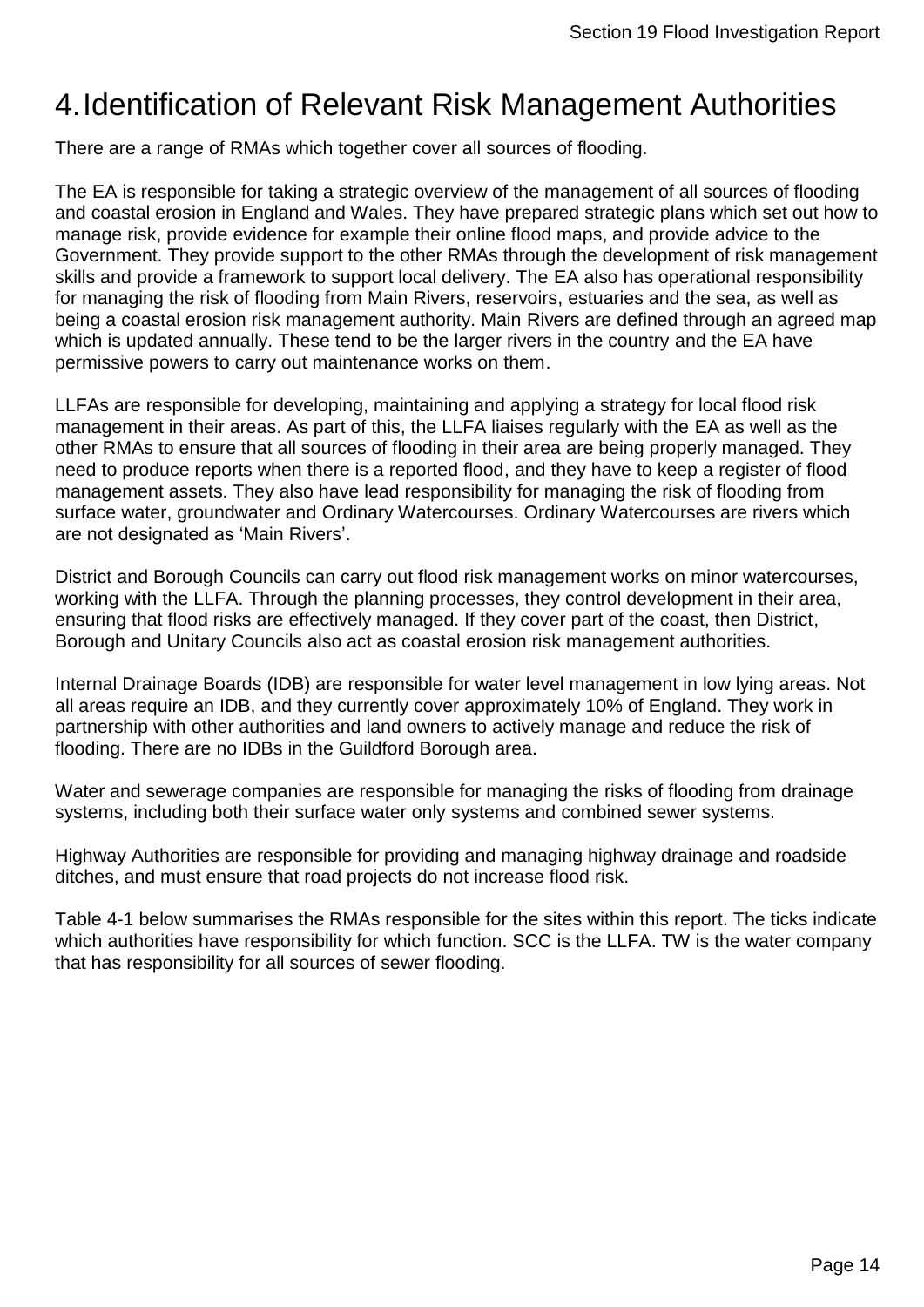<span id="page-14-0"></span>

|  |  | <b>Table 4-1 Risk Management Authorities</b> |  |
|--|--|----------------------------------------------|--|
|--|--|----------------------------------------------|--|

|                                                       | Environment<br>Agency | Lead Local<br>Flood<br>Authority | Land Drainage Authority |                                       | Water<br>Company    | Highway<br>Authority            |
|-------------------------------------------------------|-----------------------|----------------------------------|-------------------------|---------------------------------------|---------------------|---------------------------------|
| <b>Flood Source</b>                                   |                       | <b>Surrey County Council</b>     |                         | Borough or<br><b>District Council</b> | <b>Thames Water</b> | <b>Surrey County</b><br>Council |
| <b>Main River</b>                                     | ✓                     |                                  |                         |                                       |                     |                                 |
| Surface Water                                         |                       | $\checkmark$                     |                         |                                       |                     | ✓                               |
| Surface Water<br>(on or coming<br>off the<br>highway) |                       |                                  |                         |                                       |                     |                                 |
| Sewer flooding                                        |                       |                                  |                         |                                       | $\checkmark$        |                                 |
| Ordinary<br>Watercourse                               |                       |                                  | ✓                       |                                       |                     |                                 |
| Groundwater                                           |                       | $\checkmark$                     |                         |                                       |                     |                                 |
| <b>Reservoirs</b>                                     |                       |                                  |                         |                                       |                     |                                 |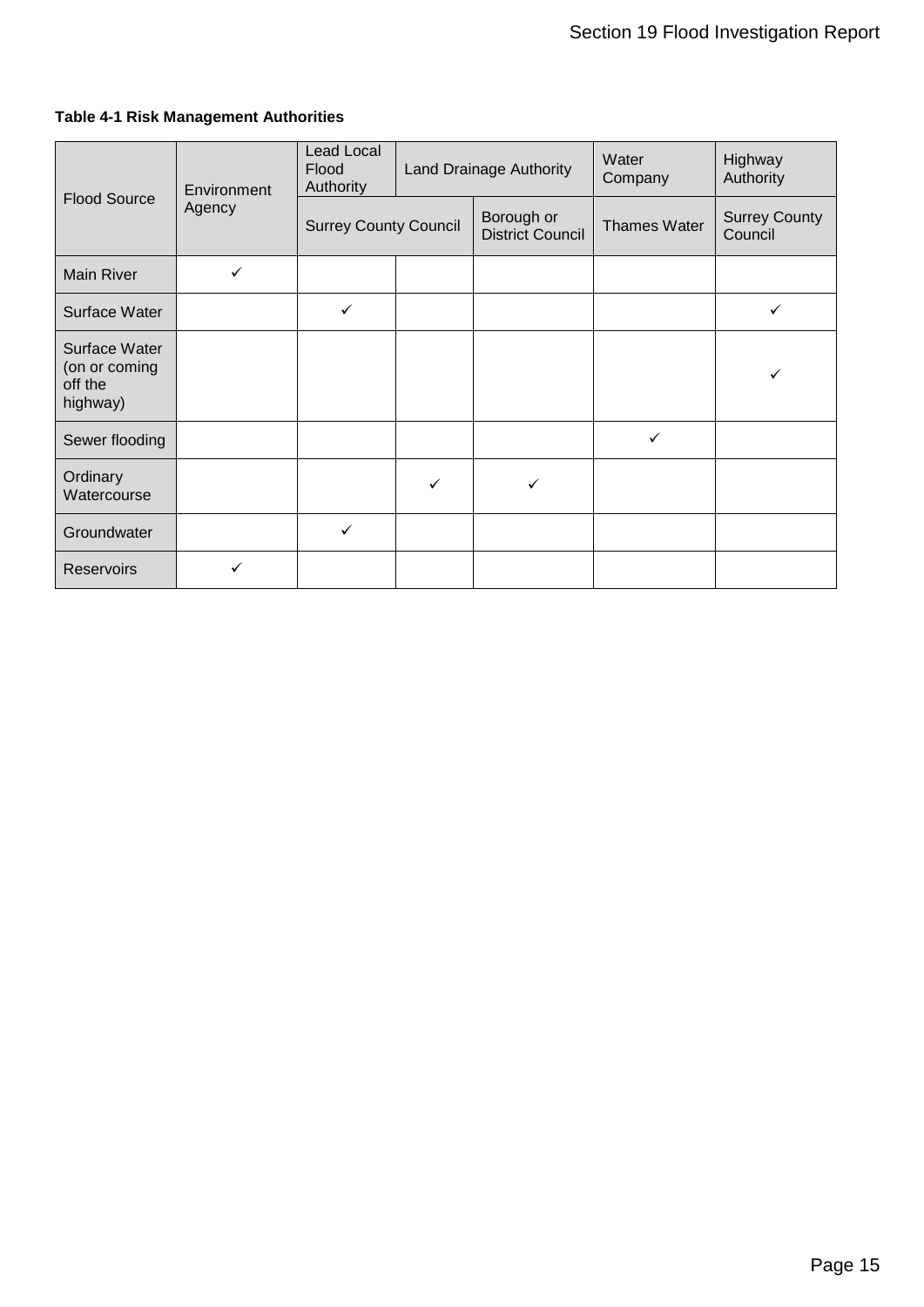# <span id="page-15-0"></span>5.Strategic Actions and Flood Risk Management Functions

RMAs have defined flood risk management functions under the Flood and Water Management Act (2010). A flood risk management function is a function listed in the Act (or related Acts) which may be exercised by an RMA for a purpose connected with flood risk management. The following section sets out the strategic actions and relevant flood risk management functions that were carried out before, during and after the flooding that occurred across Surrey and particularly in Guildford during the winter of 2013/14.

### **Environment Agency**

The EA have a number of flood risk management functions, which include (but are not limited to); undertaking and maintaining flood mitigation works/defences, strategic responsibility for managing the risk of reservoir flooding, consenting and enforcement, the provision of strategic flood risk management plans, operation of flood alerts, flood warnings and flood risk management assets and designation of structures and features that affect flood risk. The relevant functions undertaken are listed below:

- Operated Flood Alert and Flood Warning service.
- Operated flood risk management assets during the flooding.
- Carried out flood risk mitigation works.

In addition, the EA carried out the following actions across the county;

- Participated in the Strategic and Tactical Command Groups once a major incident had been declared to respond to the flooding across Surrey.
- Actively involved in the National Flood Forum, which provided a flood recovery trailer to various boroughs and districts throughout Surrey.
- Cleared 860 blockages and storm damage incidents.
- Reported1087 pollution incidents.
- 125 Flood Ambassadors visited 95 locations.
- 70 flood data recorders sent to more than 100 locations
- Supported (and are supporting) community groups to help develop their community flood/emergency plans.
- Sent out newsletters to inform residents of their site investigation works and are finalising plans for a regular community newsletter.
- Met with local people to discuss their ideas and are now studying these proposals in more detail.

The EA carried out the following actions in relation to the River Thames:

- The removal of more than 200 tonnes of debris from the Thames weirs that were washed on to the weirs as a result of the floods.
- Carrying out tree works to the River Thames towpaths that the EA own.
- Worked with government and partners to secure the first stage of funding to develop the River Thames Scheme. The EA are working to secure the final contributions needed for construction.
- Updated and improved flood forecasting modes and flood warning areas. The aim of this is to provide a more targeted service to customers in properties closer to the river.
- Worked with local communities and emergency services to produce a major flood protocol for the River Thames, which covered the County of Surrey.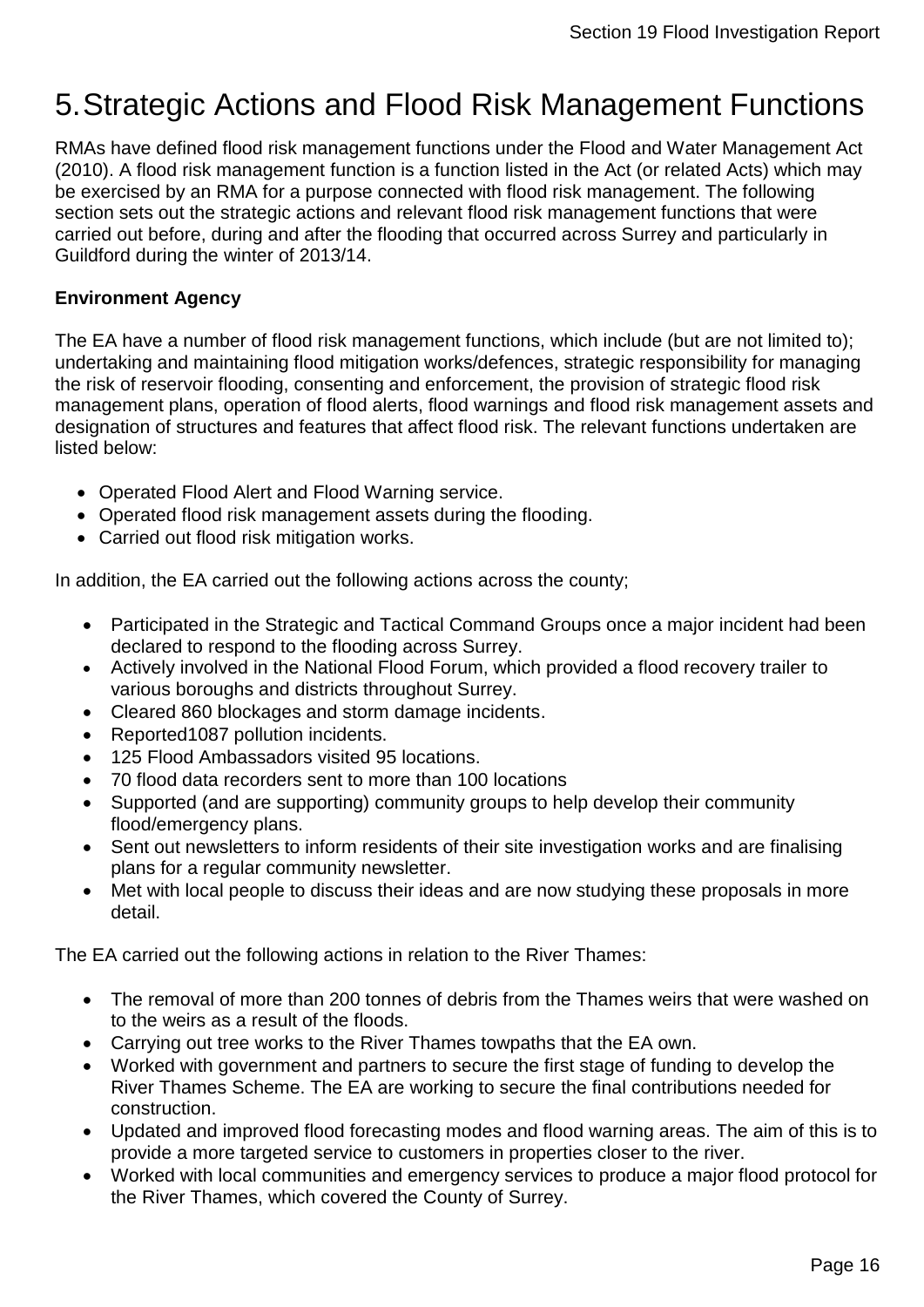- Surveyed the bed of the River Thames after the 2014 flood and removed shoals that had been left after the floods. This work was completed in autumn 2014.
- Met regularly with residents, local and parish councils, community groups and landowners.

Specifically in Guildford the actions listed below were carried out:

#### Informing the public and monitoring the flooding incident

- In January and February 2014 the EA sent out flood data recorders to Guildford (amongst other locations), who were trained to verify river levels at gauging stations, record property flooding and capture the physical extent of flooding on the ground. The information they logged was tracked by the EA's AIR in order to help build a picture of the flooding extent. This detail will help support the EA in increasing the accuracy and timeliness of their flood warnings in the future.
- The EA also sent out ambassadors to Guildford between December 2013 and February 2014. Ambassadors are trained to:
	- o Provide information on the latest flooding situation;
	- o Raise awareness of the EA Floodline service and information available on the EA website;
	- o Answer queries and provide advice on what to do before, during and after a flood;
	- o Maintain the EA's presence and where possible reassure the public;
	- o Inform the EA AIR of on-the-ground developments and provide feedback from communities affected.
- In March, once river levels were subsiding, ambassadors attended National Flood Forum engagement events at several locations, including Guildford.
- The EA is actively involved in the National Flood Forum, which provided a flood recovery trailer to various boroughs and districts throughout Surrey. It visited Guildford town centre twice on the 11<sup>th</sup> and  $24^{th}$  March. The EA also held a flood forum in the Guildhall in May.
- From July 2014 Guildford was included as part of the Upper Wey Flood Alert area rather than the Lower Wey Flood Alert area. This change should mean that Flood Alerts covering Guildford will be issued much earlier than previously, giving residents more time to prepare for flooding. Guildford town itself will continue to be covered by its own Flood Warning Area (Guildford Borough Council, 2014).

### **Thames Water**

TW have flood risk management functions under the Water Resources Act (1991). Relevant actions of water companies include: the inspection, maintenance, repair and any works to their drainage assets which may include watercourses, pipes, ditches or other infrastructure such as pumping stations.

No specific flood risk management functions have been identified as being directly relevant to the 2013/2014 flooding incident in Guildford. However, this investigation has identified other relevant actions carried out by TW which are described below.

TW put in place winter arrangements for responding to winter weather conditions. This included triggers for the scaling up of resources and management for a range of foreseeable weather conditions. During the event their main focus was on maintaining customer services, on protecting assets vital for the ongoing delivery of service and on ensuring that where there was service disruption they were able to resume it as soon as possible. To these ends TW carried out the following actions within Surrey: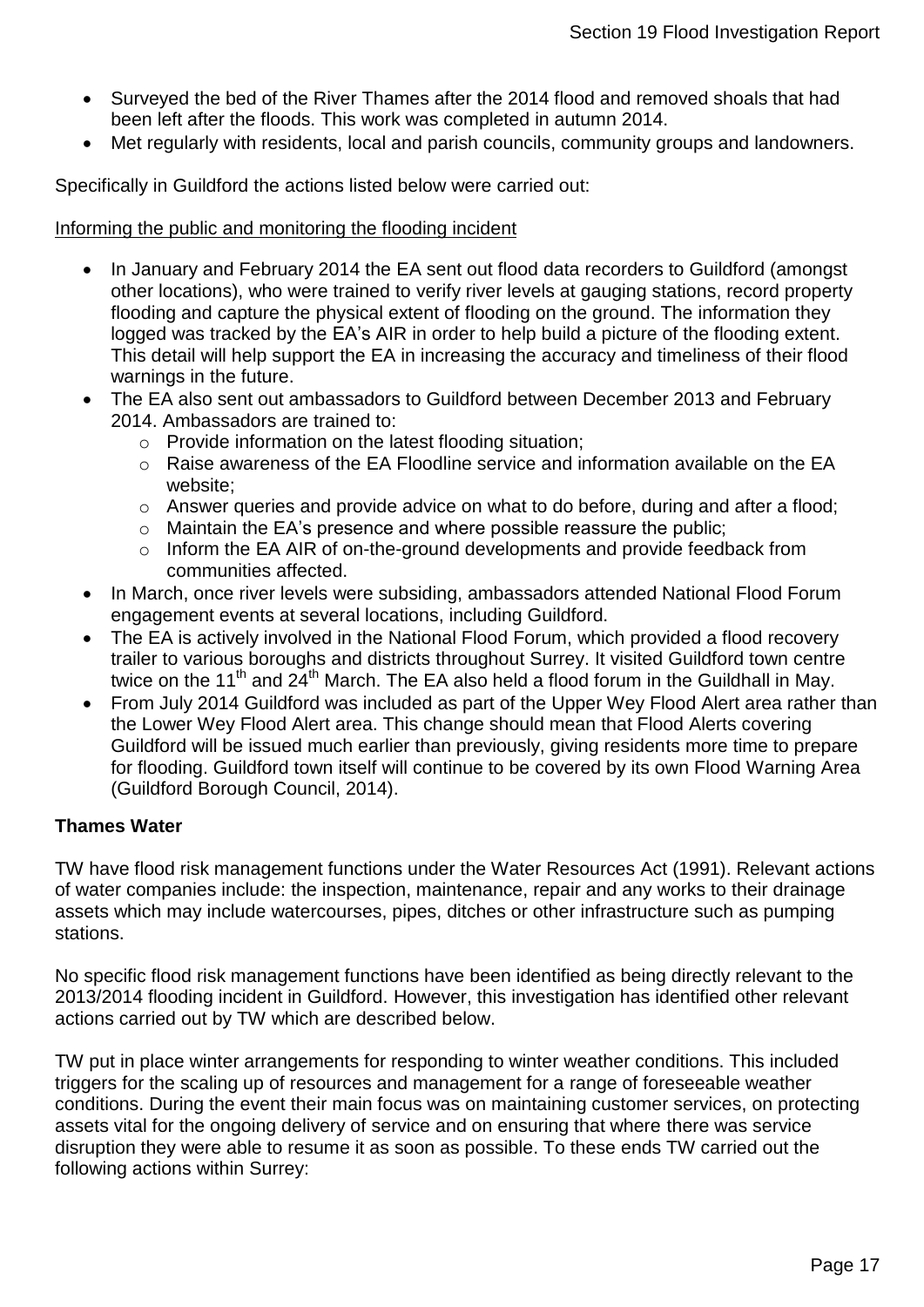- Physical protection measures deployment of flood barriers and sandbags to TW sites (both water and wastewater).
- Regular (often daily) physical checks of unmanned sites to ensure that they were working and in workable condition.
- Optimisation of use of the sewerage network where possible work such as investigations and sewer cleaning was carried out to ensure that sewers and pumping stations were working to optimum capacity.
- Increased the number of engineers and staff on the ground to investigate flooding reports -Network Engineers visited internally flooded properties where sewer flooding was the primary cause.
- Undertook wide scale clean ups of properties regardless of whether the cause was foul or river flooding.
- Provided a sewer flooding information leaflet for general distribution to properties affected and attended a number of local flood meetings.

Specifically in Guildford the actions listed below were carried out:

- Tankered water in parts of the borough.
- Although the timing of the floods over the holiday period resulted in staff shortages, a number of employees worked outside of their normal hours to ensure that a sufficient level of support was available during the emergency response.
- Are taking steps to strengthen communication for future events, including the recruitment of additional customer service officers who would be named contacts for Parish Councils, Residents Associations and local communities.
- Is implementing a number of schemes to improve resilience as well as additional measures to protect properties, e.g. non-return valves for eligible homes, flood resistant doors, air brick plugs and flood gates.

### **Surrey County Council**

SCC, as LLFA, have flood risk management functions which include (but are not limited to); the provision of a Local Flood Risk Management Strategy (LFRMS), designation and maintenance of a register of structures or features that have a significant effect on flood risk, consenting and enforcement works on ordinary watercourses, undertaking works to mitigate surface water and groundwater flooding and undertaking Section 19 investigations. SCC also has responsibilities as a Highways Authority and as an Emergency Responder (under the Land Drainage Act 1991 and the Civil Contingencies Act 2004 respectively) which may relate to flooding. SCC's relevant flood risk management functions undertaken are listed below:

- The LFRMS was published in December 2014.
- Some key drainage assets have been identified in Guildford and added to the Flooding Asset Register.
- Section 19 reports have been produced for the flooding experienced across the county in Winter 2013/14.

In addition SCC carried out the following activities across Surrey;

 Officers inspected flood affected roads, after which defect repairs were undertaken by SCC's contractors; Kier. Where extensive areas of carriageway were damaged by the flooding, they were assessed for inclusion into the Project 400 programme; a targeted programme to resurface and repair roads which were damaged by the Winter 2013/14 floods.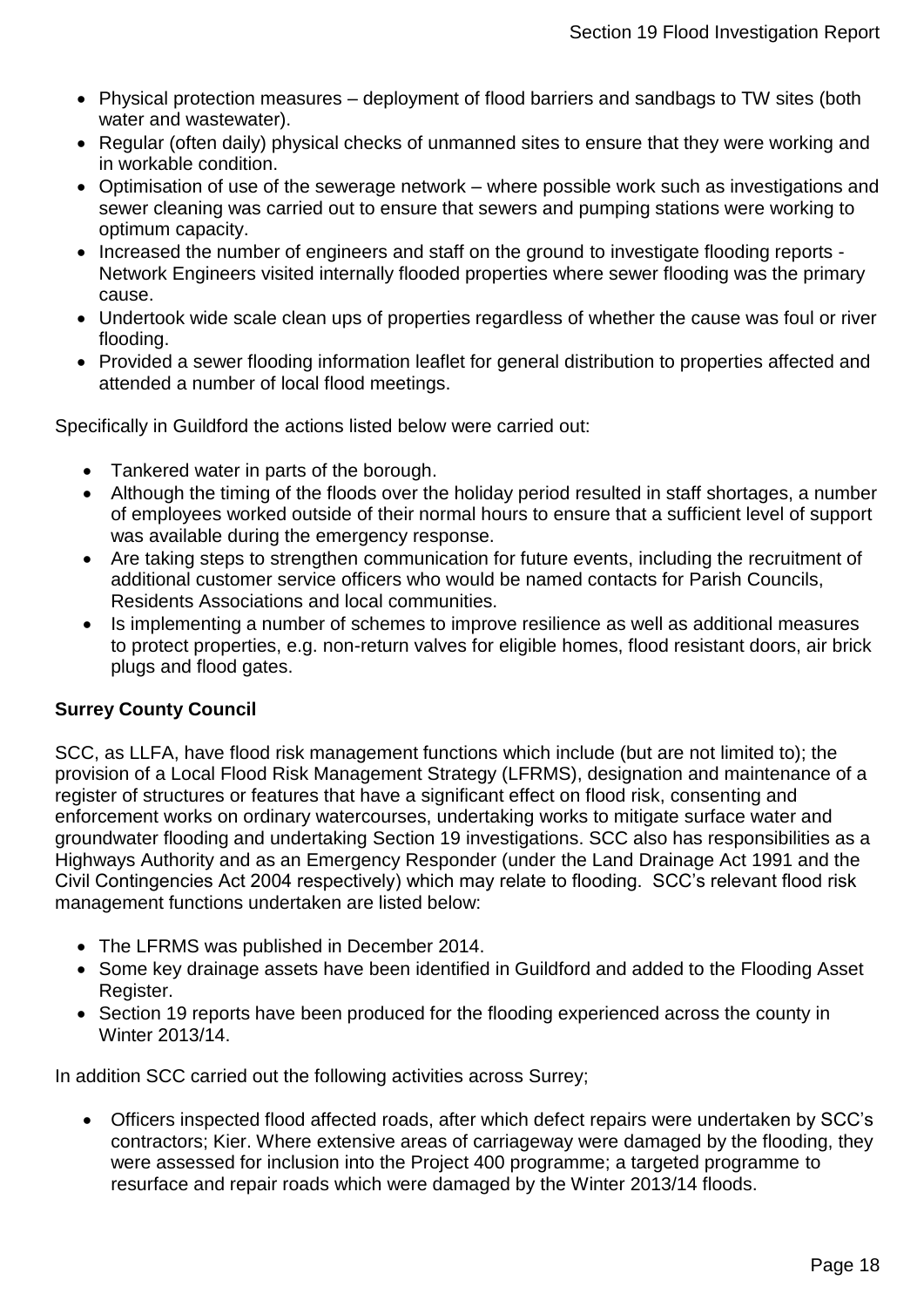- All flood affected roads in Surrey were assessed for potential schemes which may be included in the Project 400 programme.
- Cleansed and re-opened roads as quickly as possible after the flooding.
- Surrey Fire and Rescue Service (SFRS) pumped flood waters away to protect residents, property and infrastructure during the flooding.
- The Surrey Strategic and Tactical Coordination Groups met for a response meeting in advance of the February 2014 event to set up coordination between authorities.
- Provided sandbags to slow down the ingress of water into properties, and recycled the sandbags after the event.
- Staff attended resident engagement events after the flooding to hear their concerns and gather additional information.
- After the storms and flooding, cleared trees, debris and carried out ditching works to enable the drainage systems to function normally again.
- Operated a call centre throughout the flooding which dealt with residents queries and have since hired a Community Resilience Officer to support communities in becoming more resilient to flooding amongst other issues.
- Administered the Repair and Renew Grant which provided up to £5000 for residents and businesses that were flooded in order to protect their property from flooding in the future.
- Implemented a number of road closures during the flooding.
- Established a Task Group to look at lessons learned from the flooding and make recommendations for future flood incidents. GBC has supported this work.

### **Guildford Borough Council**

Guildford, as a Borough Council have the following flood risk management functions; to designate structures and features that affect flood risk and they may also undertake works on ordinary watercourses to reduce flood risk, however this is a permissive power.

No specific flood risk management functions have been identified as being directly relevant to the 2013/2014 flooding incident in Guildford. However, this investigation has identified other relevant actions carried out by GBC which are described below:

 GBC set up a FRG to undertake a borough-wide review of the response to the flooding that took place over the Christmas and New Year period of 2013-14. This review was led by the Lead Councillor for Community Safety and Health, supported by the Executive Head of Environment and the Executive Head of Housing and Health. GBC worked closely with the EA and the National Trust in writing the report documenting the review, which informed the findings and recommendations of the FRG. The FRG met for the first time on 7 January 2014.

### **Sandbags**

- GBC had ensured that their stockpiles of sandbags were topped up in the weeks before the flooding. These were distributed across the borough on 24 December 2013 (Guildford Borough Council 2014).
- Sandbags were also offered to businesses that requested them.

### Informing the public and monitoring the flood incident

 During the first phase of rapid flooding over Christmas GBC worked according to the agreed emergency planning protocols to make sure they promoted the most urgent information. GBC publicised the emergency numbers on their website as well as through social media. The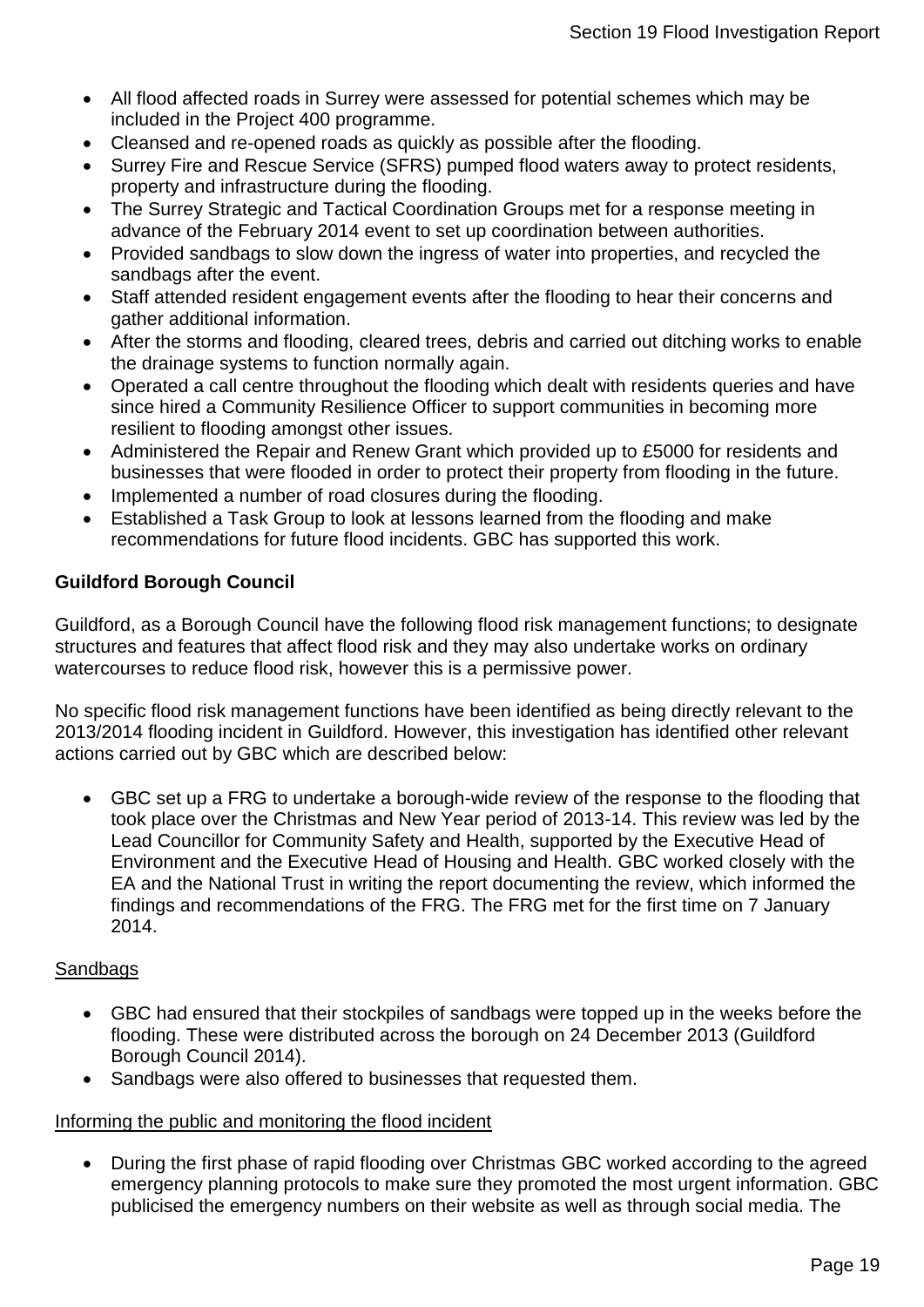numbers were picked up and broadcast by local radio. The Council's out of hours contacts centre operated by Forestcare was open throughout the flood incident and no reports were received of people being unable to get through.

- As well as issuing relevant updates to staff, Councillors, the media and partners, the Council also used social media to reach as many people as quickly as possible. For example, the Council sent tweets asking people to come back and remove their parked cars on Christmas Eve before car parks flooded. The Council's messages were also retweeted and promoted by the local media and led to far fewer cars being affected.
- The Council arranged radio and other media interviews for appropriate lead Councillors to help support the promotion of key public information. Relevant communications and contact with the Health and Safety Team Leader, partners and colleagues continued throughout the Christmas and the New Year holiday.
- The Council maintains a flood emergencies page on their website throughout the year, which includes locations of sandbags, how to prepare for flooding, the EA emergency number and links to other relevant and partner information. The Council also promotes their website, social media and other contacts for help and information during severe weather in each winter edition of the *About Guildford* residents' newspaper.
- During the later periods of flooding in January and February, the Council continued to focus on reaching as many people as possible through online and other communication channels. The Council also promoted relevant information and contacts in the spring 2014 edition *of About Guildford*, including how to get help after the flooding.

### Grill clearance

- Between October 2013 and January 2014, the Council cleared important grills at least five times, as well as reactive clearance work. Although most of the grills are the responsibility of riparian owners, the Council have cleared them for a number of years. However, clearance of grills is not related to the flooding in Guildford town centre, as there are no grills along the river.
- GBC are participating in the Surrey Local Resilience Forum review to see how they can improve communications across the county.

### Since the flooding

- Since the flooding between December 2013 and February 2014, GBC have secured Defra funding through the EA to carry out building surveys to see what property level protection measures could be installed in William Road and the surrounding area.
- GBC are also planning to work with the Business Improvement District to encourage businesses subject to flooding to carry out property protection measures to their premises where practical. In addition, the Council has applied for and been awarded funding to support local businesses in developing and implementing business recovery plans. This can provide financial assistance to eligible businesses to help with immediate clean up, materials, exceptional business costs, temporary accommodation, non-recoverable insurance excesses, extra staff or security costs and business continuity planning.
- GBC have led the production of a Surface Water Management Plan for Guildford. The Council have received funding from the EA for several schemes across the borough, including Ashenden Road Surface Water Scheme.
- GBC engineers are also examining several options for temporary defences that could be used in the future. GBC will also consider construction of permanent defences, depending on the findings of the EA's study on potential options to minimise the risk of flooding in Guildford Town Centre.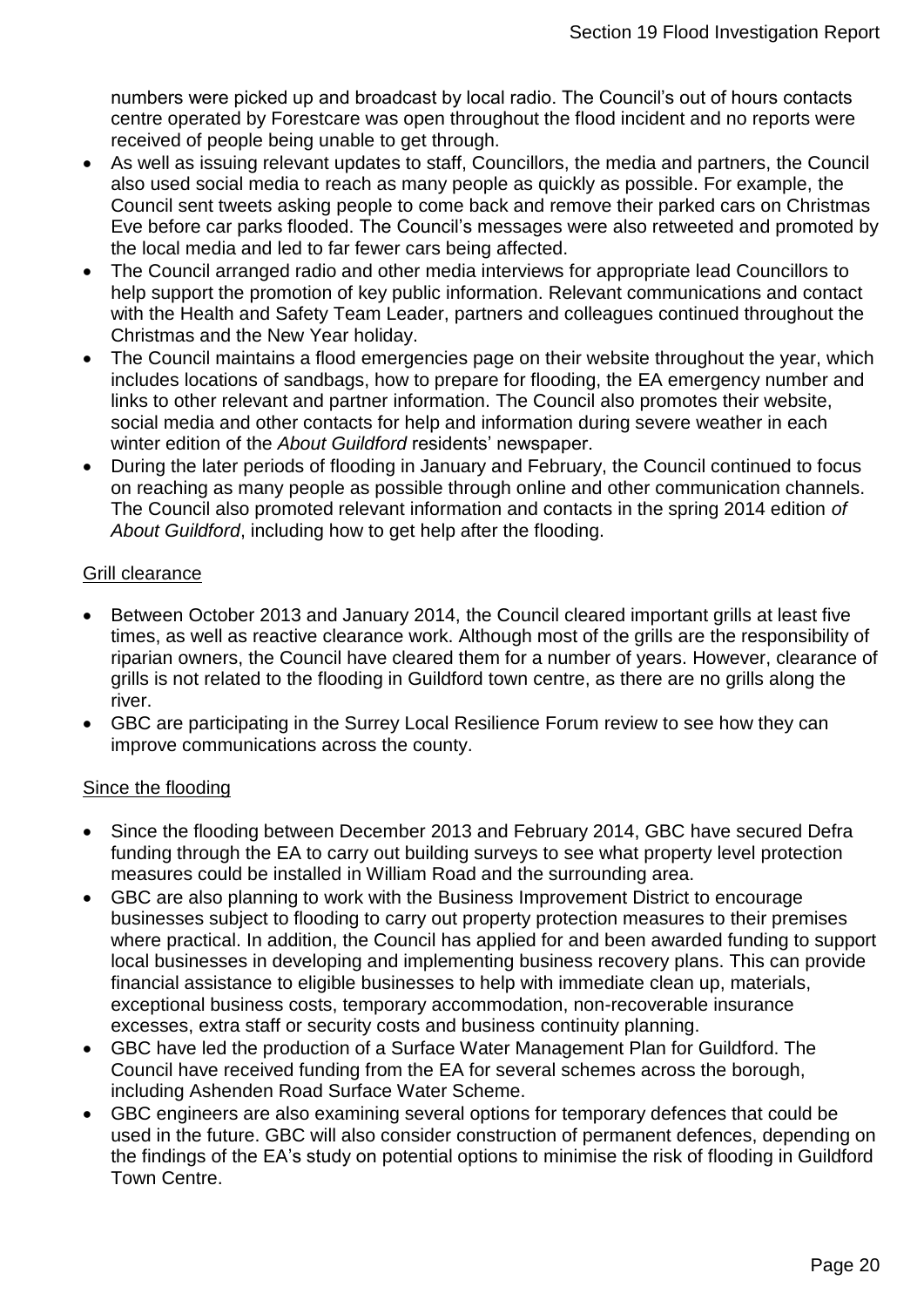• The FRG, led by GBC, has proposed the development of a scheme called 'Flood Lookouts', whereby volunteers are recruited from all areas of the community to assist in this role.

### **All RMAs**

All RMAs under the Flood and Water Management Act (2010) have a responsibility to cooperate and coordinate with regards to their flood risk management functions, including raising awareness of flood risk and the sharing of information. Landowners also have riparian responsibilities under the Flood and Water Management Act (2010) to maintain and undertake any necessary works on assets on their land (with consent from the relevant RMA) which may have an effect on flood risk including watercourses and drainage assets.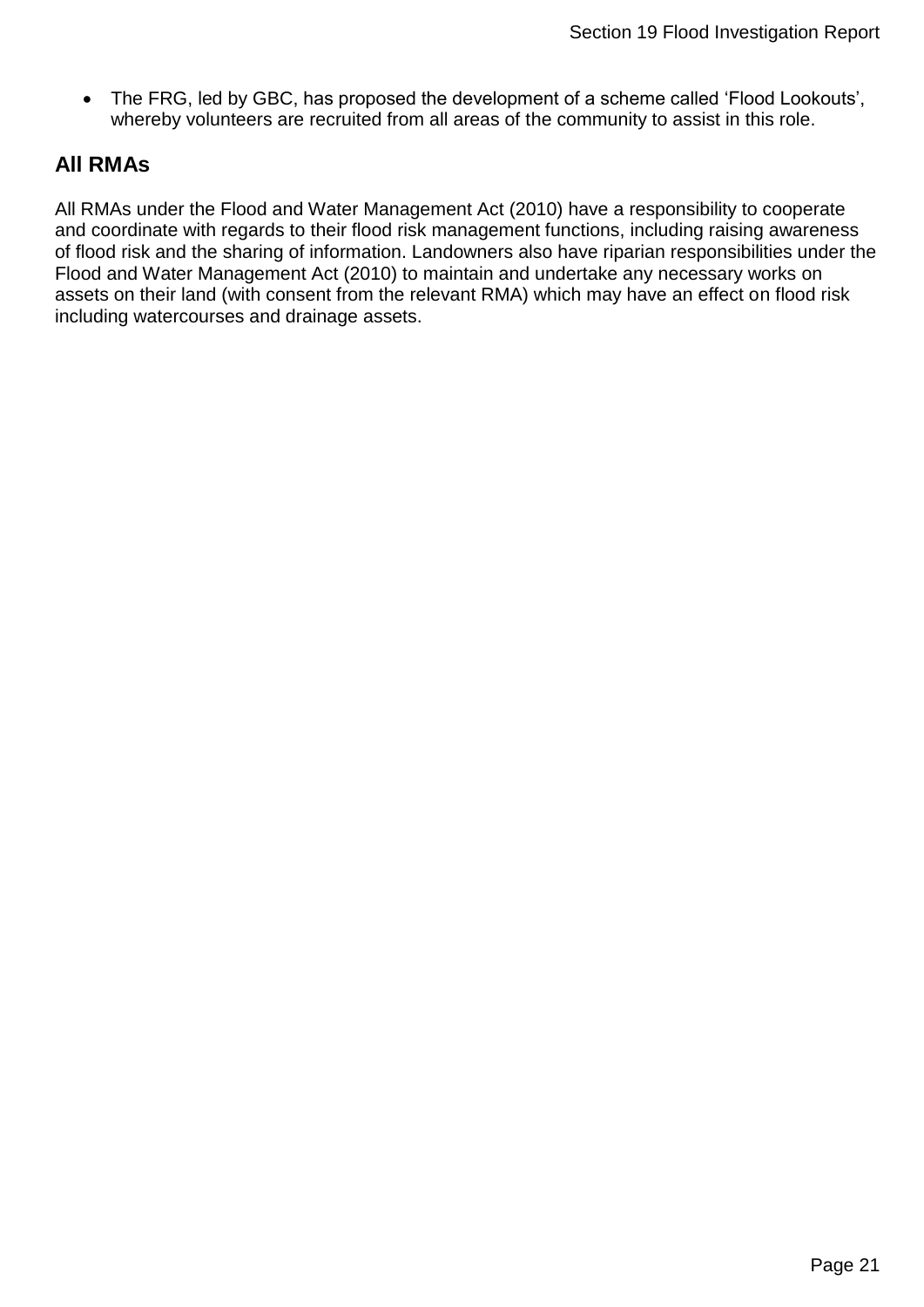# <span id="page-21-0"></span>6.Format of Subsequent Sections

The sites in this report have been grouped into sub areas based on location.

There are 9 sub areas in this report, all within GBC.

Each sub area will be introduced and information relevant to the whole sub area presented. Responsible RMAs will be identified at sub group level, and their response to the flood event summarised.

Individual site information has predominantly come from existing SCC information (collated from a variety of sources) and the EA datasets. No site visits were undertaken as there are over 500 to report on in Surrey; however Borough and District councils were consulted to collect any further information in relation to the flood events at the relevant sites. If further information is required in relation to any of the sites, requests should be submitted to SCC via [flooding.enquiries@surreycc.gov.uk.](mailto:flooding.enquiries@surreycc.gov.uk)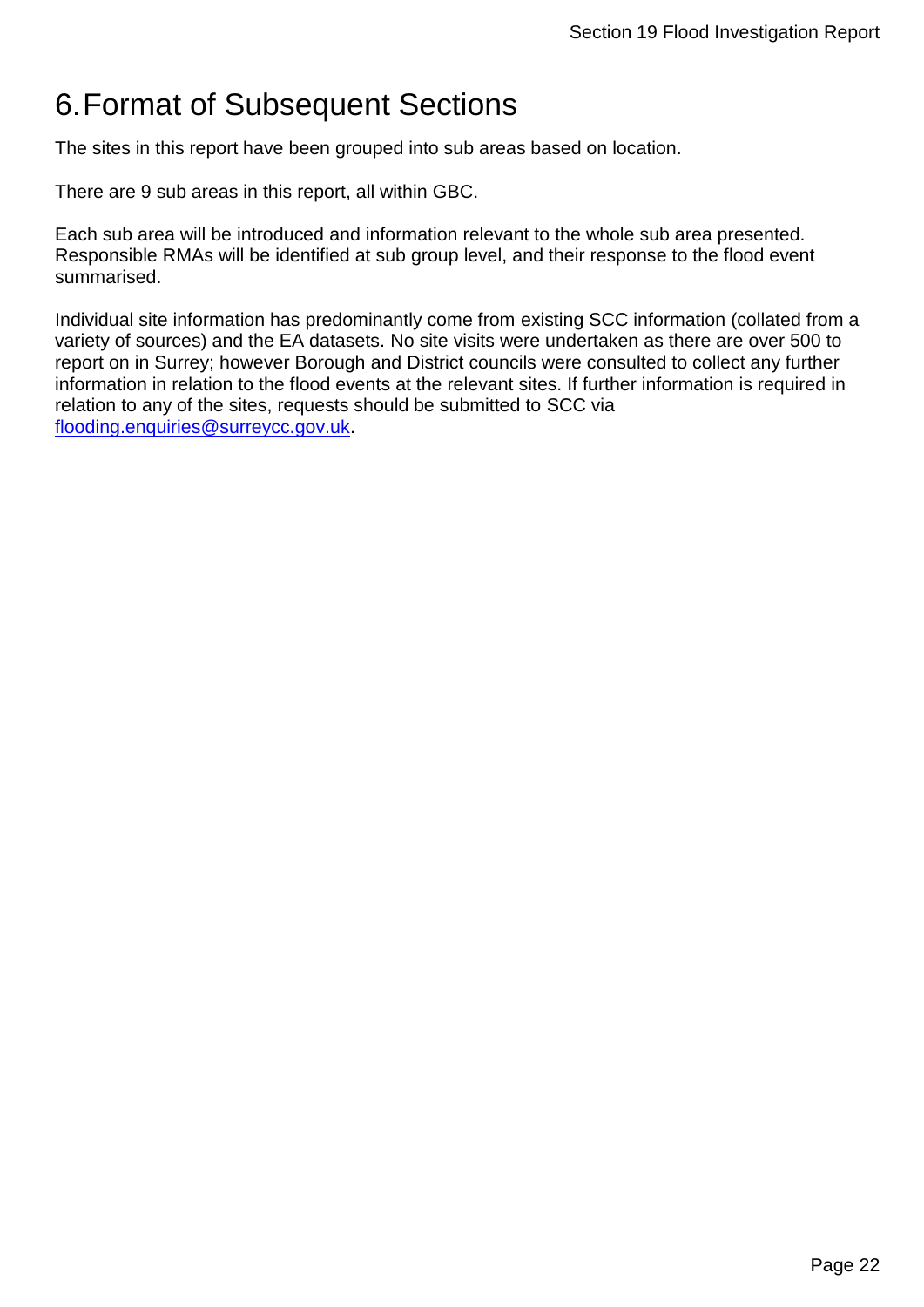# <span id="page-22-0"></span>7.Sub Area: Ash Vale

### <span id="page-22-1"></span>**7.1. Sub Area Definition**

This sub area covers the area of Ash Vale, specifically Cypress Grove and neighbouring roads.

### <span id="page-22-2"></span>**7.2. Location and Catchment Description**

The sub area of Ash Vale is situated between the Blackwater River to the west and the Basingstoke Canal to the east. The Blackwater River is a tributary of the River Loddon and has a total catchment area of 356 km<sup>2</sup>.

During the winter of 2013/2014, flooding in Ash Vale resulted in internal property flooding.

Large areas of the Avondale estate flooded together with internal property flooding. GBC believe that failure of TW pumps may have been a significant contributing factor to the flooding.

The Ash Vale is predominantly underlain by sand formations, with sand, silt and clay formations in the southwest of the sub area. The underlying geology suggests that under normal conditions water will permeate the ground and reduce overland runoff during rainfall events. The Ash Vale sub area is underlain also by superficial deposits of alluvium and river terrace deposits (clay, silt, sand and gravel) which are associated with fluvial environments and have the ability to convey flood waters. The whole sub area has the potential for groundwater flooding to occur at the surface.

The EA online fluvial flood risk maps indicate a significant proportion of Ash Vale is at risk of fluvial flooding from the River Blackwater. Ash Vale is predominantly located within a low risk zone, with a low chance of flooding from fluvial sources (between 1 in 1000 and 1 in 100 annual chance). A small proportion of the sub area is within a high risk zone, with a high chance of flooding from fluvial sources (greater than 1 in 30).

The EA's online Updated Flood Maps for Surface Water (uFMfSW) indicate that parts of the sub area are also at risk from surface water flooding, though not part of an obvious flood route.

The flood risk maps do not take into account climate change and are designed only to give an indication of flood risk to an area of land and are not sufficiently detailed to show whether an individual property is at risk of flooding.

Parts of the Ash Vale sub area are within a Flood Warning and Flood Alert Area. These are areas for which the EA provides free flood warnings.

# <span id="page-22-3"></span>**7.3. Identification of Relevant RMAs**

Following a range of consultation events during and since the floods, the relevant RMAs in this sub area have been identified as being the EA, SCC, GBC and TW.

# <span id="page-22-4"></span>**7.4. Exercised Flood Risk Management Functions**

### **Environment Agency**

The EA is actively involved in the National Flood Forum, which provided a flood recovery trailer to various boroughs and districts throughout Surrey. On 18 March 2014 it visited close to the Avondale estate in Ash Vale.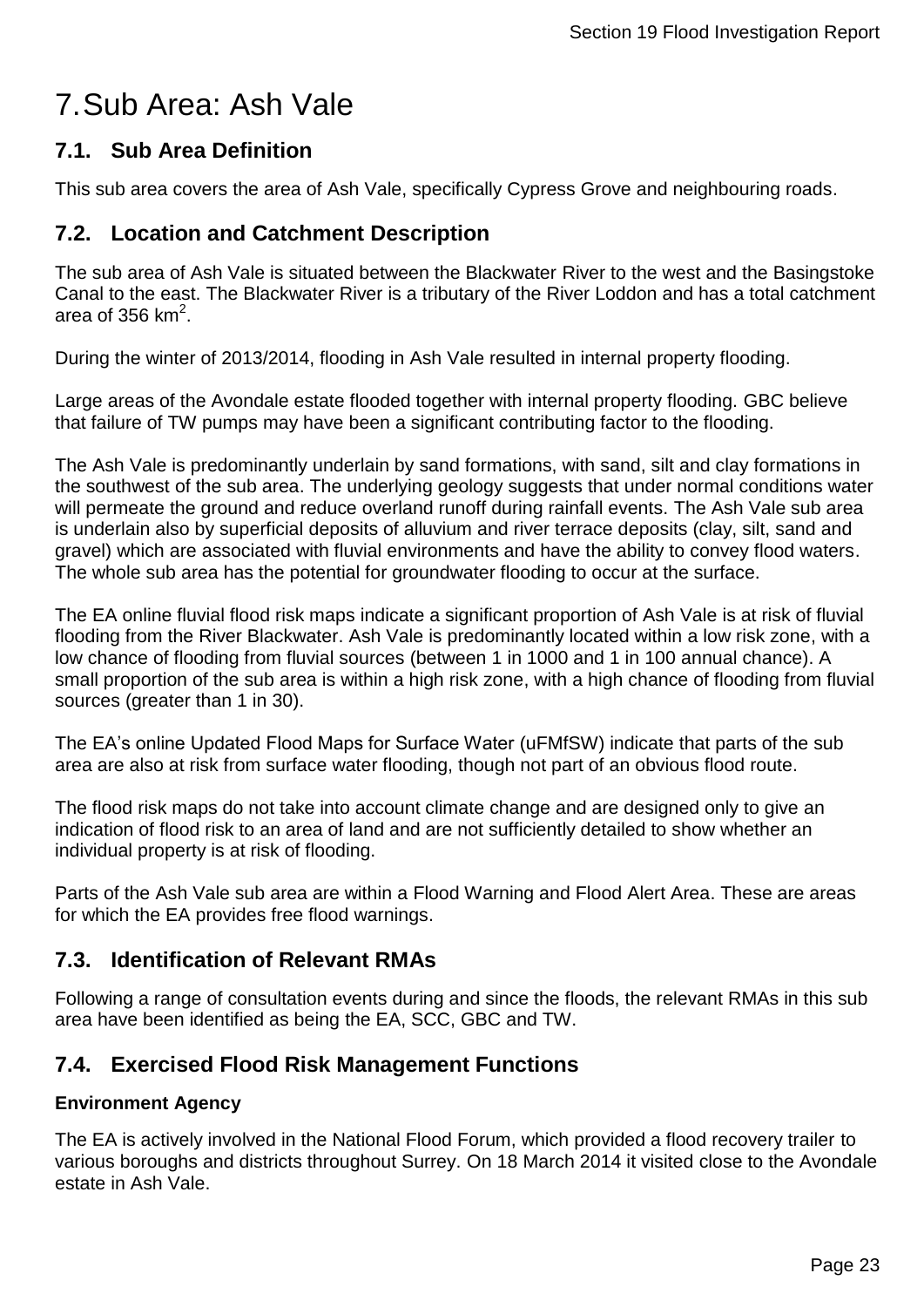Section [5](#page-15-0) provides additional details of the EA's borough-wide exercised flood risk management functions prior to, during and since the flood incident.

### **Guildford Borough Council**

No flood risk management functions relevant to GBC have been identified as specific to the flood incident in this sub area.

Section [5](#page-15-0) provides additional details of GBC's wider flood risk management functions and other relevant actions prior to, during and since the flood incident.

### **Surrey County Council**

No flood risk management functions relevant to SCC have been identified as specific to the flood incident in this sub area.

Section [5](#page-15-0) provides additional details of SCC's wider flood risk management functions and other relevant actions prior to, during and since the flood incident.

### **Thames Water**

Large areas of the Avondale estate flooded with instances of internal property flooding being recorded. Since the flooding incident TW has been surveying the sewer system. On 23 July 2015, GBC reported that the surveillance is still ongoing. GBC believe that failure of the TW pumps may have been a significant contributing factor to the flooding.

Section [5](#page-15-0) provides further details of TW's wider flood risk management functions and other relevant actions prior to, during and since the flood incident.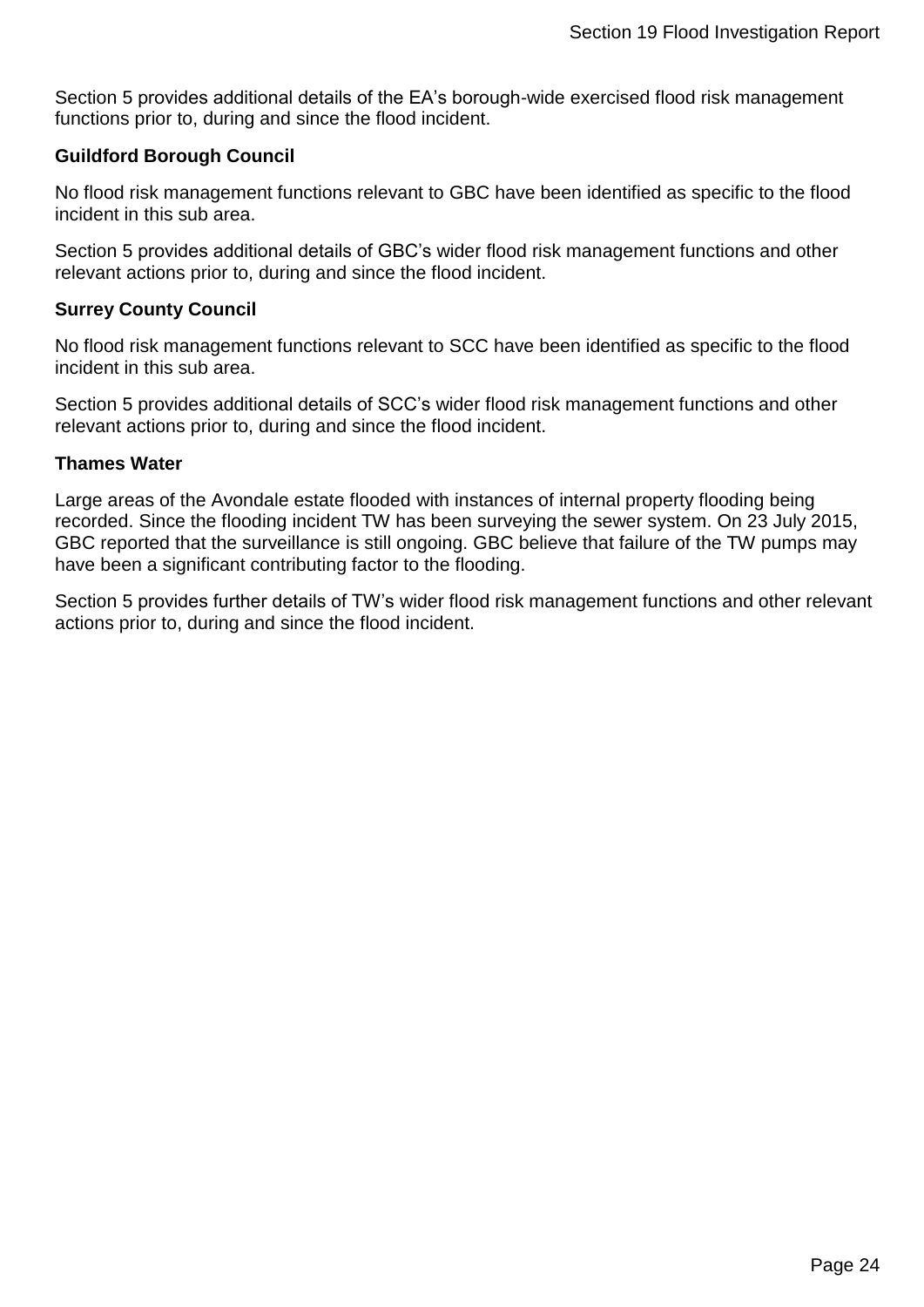# <span id="page-24-0"></span>8.Sub Area: Effingham

### <span id="page-24-1"></span>**8.1. Sub Area Definition**

This sub area covers the area of Lower Road and High Barn Road in Effingham.

### <span id="page-24-2"></span>**8.2. Location and Catchment Description**

There are no major watercourses in the Effingham sub area and the EA flood maps do not indicate any risk of river flooding from Main Rivers.

During the winter of 2013/2014 Effingham was subject to flooding at a number of locations (from groundwater and surface water sources) which resulted in road closures.

The EA's online uFMfSW indicate that parts of the sub area are at risk from surface water flooding.

The flood risk maps do not take into account climate change and are designed only to give an indication of flood risk to an area of land and are not sufficiently detailed to show whether an individual property is at risk of flooding.

The Effingham sub area is not located within an EA Flood Warning and Flood Alert Area.

The Effingham sub area is predominantly underlain by chalk formations, with a band of sand and clay formations in the north of the sub area. The majority of the Effingham sub area is not underlain by superficial deposits; other parts are underlain by superficial deposits of Head (Gravel, Sand, Silt and Clay). Under normal conditions, rainwater is absorbed into the ground so there is no major fluvial flow. However there is the potential for groundwater flooding to occur in a small part of the sub area, to the north of the A246.

### <span id="page-24-3"></span>**8.3. Identification of Relevant RMAs**

Following a range of consultation events during and since the floods, the relevant RMA in this sub area has been identified as being SCC.

# <span id="page-24-4"></span>**8.4. Exercised Flood Risk Management Functions**

### **Surrey County Council**

Lower Road (Bookham) and High Barn Road (Effingham) were subject to a temporary road closure during the flooding.

SCC were actively engaged the Bookham Flood Forum, with a representative of SCC attending a meeting after the flood.

Section [5](#page-15-0) provides additional details of SCC's wider flood risk management functions and other relevant actions prior to, during and since the flood incident.

### **Mole Valley District Council**

### *Actions prior to and during the flood incident*

No flood risk management functions relevant to MVDC have been identified as specific to the flood incident in this sub area.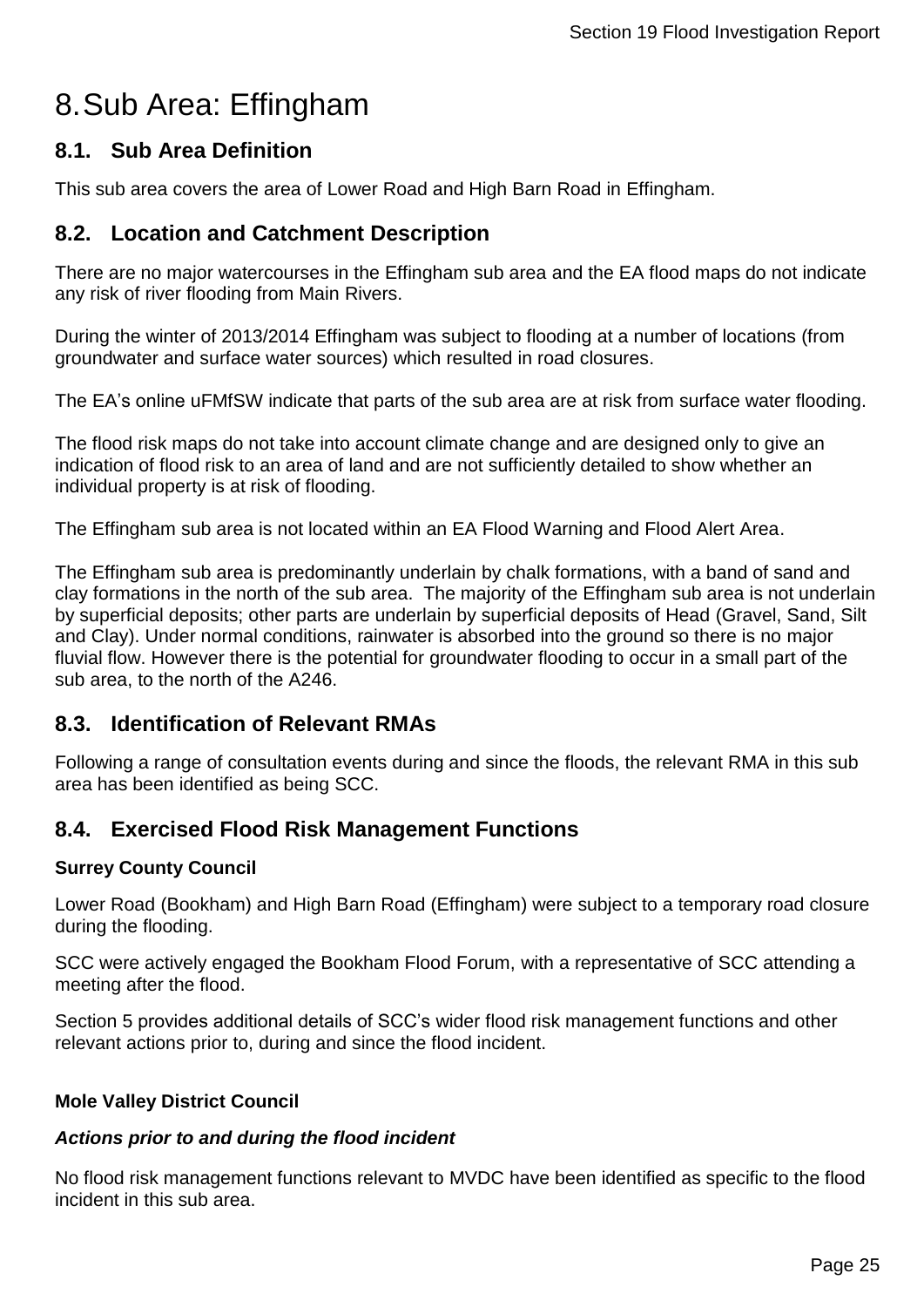Section [5](#page-15-0) provides details of MVDC's wider flood risk management functions and other relevant actions prior to, during and since the flood incident.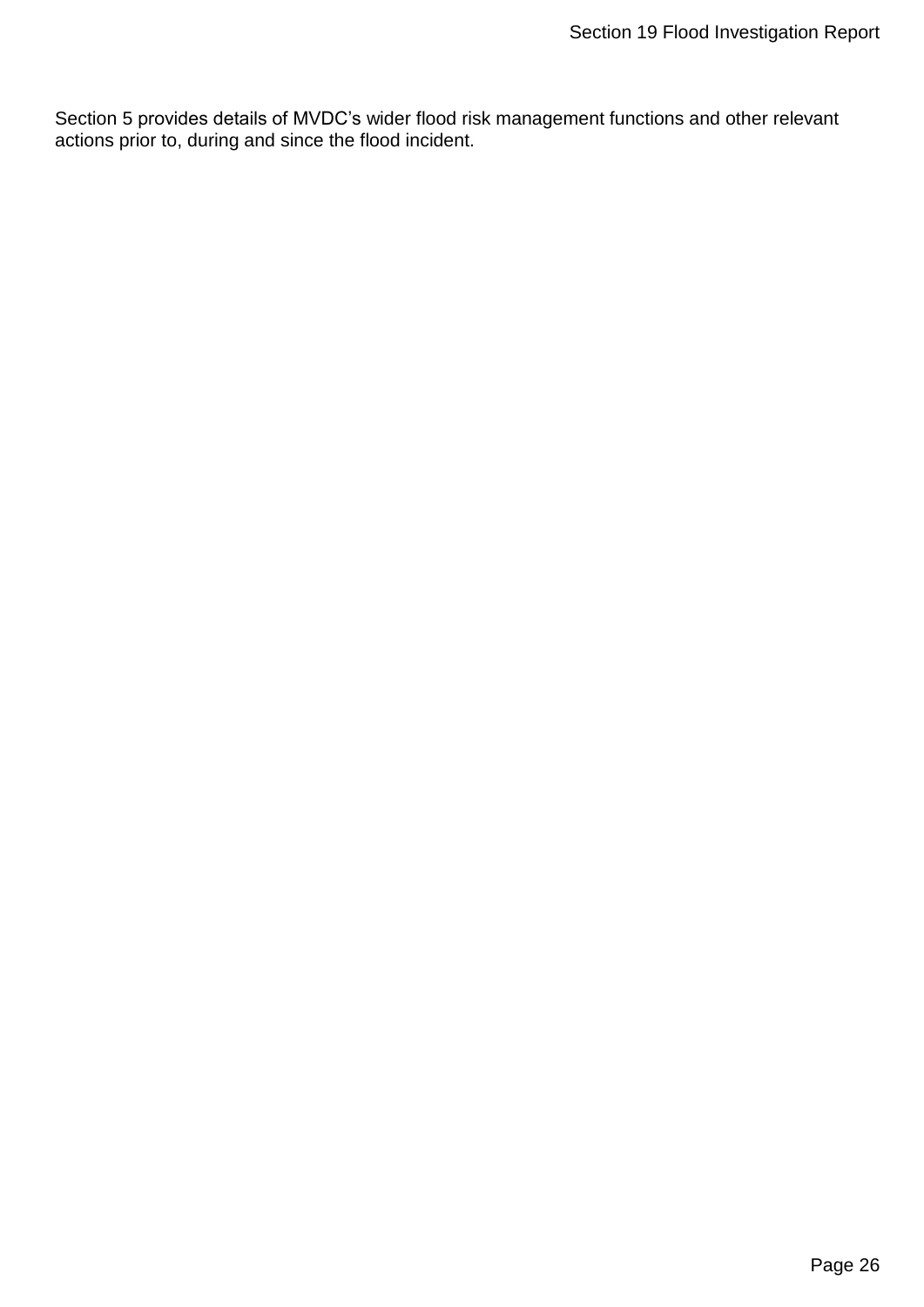# <span id="page-26-0"></span>9.Sub Area: Guildford

### <span id="page-26-1"></span>**9.1. Sub Area Definition**

This sub area covers the area of the town of Guildford.

# <span id="page-26-2"></span>**9.2. Location and Catchment Description**

The River Wey flows through the centre of Guildford. The River Wey is a tributary of the River Thames and has a total catchment area of 904  $km^2$ .

In the winter of 2013/2014 Guildford was subject to flooding which resulted in road closures and internal property flooding.

There were reports of internal property flooding caused by sewerage flooding in the sub area.

The flooding in Guildford on 24 and 25 December 2013 is reported by the EA to have been the worst since 2000. 139 properties were flooded by the River Wey, following heavy rainfall on saturated ground over the preceding days. Areas in and around the town centre were worst affected, particularly Friary Street, High Street, Mary Road, William Road, and Walnut Tree Close.

The return period of the level of flooding experienced in winter 2013/14 on River Wey at Guildford is estimated to be between a 1 in 20-30 years. Details of the catchment response are covered in Section [3.](#page-9-1)

Guildford is underlain by chalk to the south (Seaford Chalk Formation, Lewes Nodular Chalk Formation, Newhaven Chalk Formation, Holywell Nodular Chalk Formation and New Pit Chalk Formation (undifferentiated), with a band of Lambeth Group (clay, silt and sand) and London Clay to the north. The Guildford sub area is underlain also by superficial deposits of alluvium (clay, silt, sand and gravel) and river terrace deposits (sand and gravel). The underlying geology suggests that under normal conditions water will permeate the ground and reduce overland runoff during rainfall events. The superficial deposits are associated with fluvial environments and can convey flood waters. The central area of the Guildford sub area has the potential to experience groundwater flooding at the surface; an area which runs approximately along the A281 and A322.

The EA online fluvial flood risk maps indicate a significant proportion of Guildford town centre is at risk of fluvial flooding from the River Wey. The town centre is predominantly located within a high risk zone, with a high chance of flooding from fluvial sources (greater than 1 in 30). A smaller area is located within a low risk zone, with a low chance of flooding from fluvial sources (between 1 in 1000 and 1 in 100).

The EA's online uFMfSW indicate that parts of this sub area are also at risk from surface water flooding.

The flood risk maps do not take into account climate change and are designed only to give an indication of flood risk to an area of land and are not sufficiently detailed to show whether an individual property is at risk of flooding.

The parts of the Guildford sub area, in close proximity to the River Wey, are within the EA Flood Warning Area. These are areas for which the EA provides free flood warnings.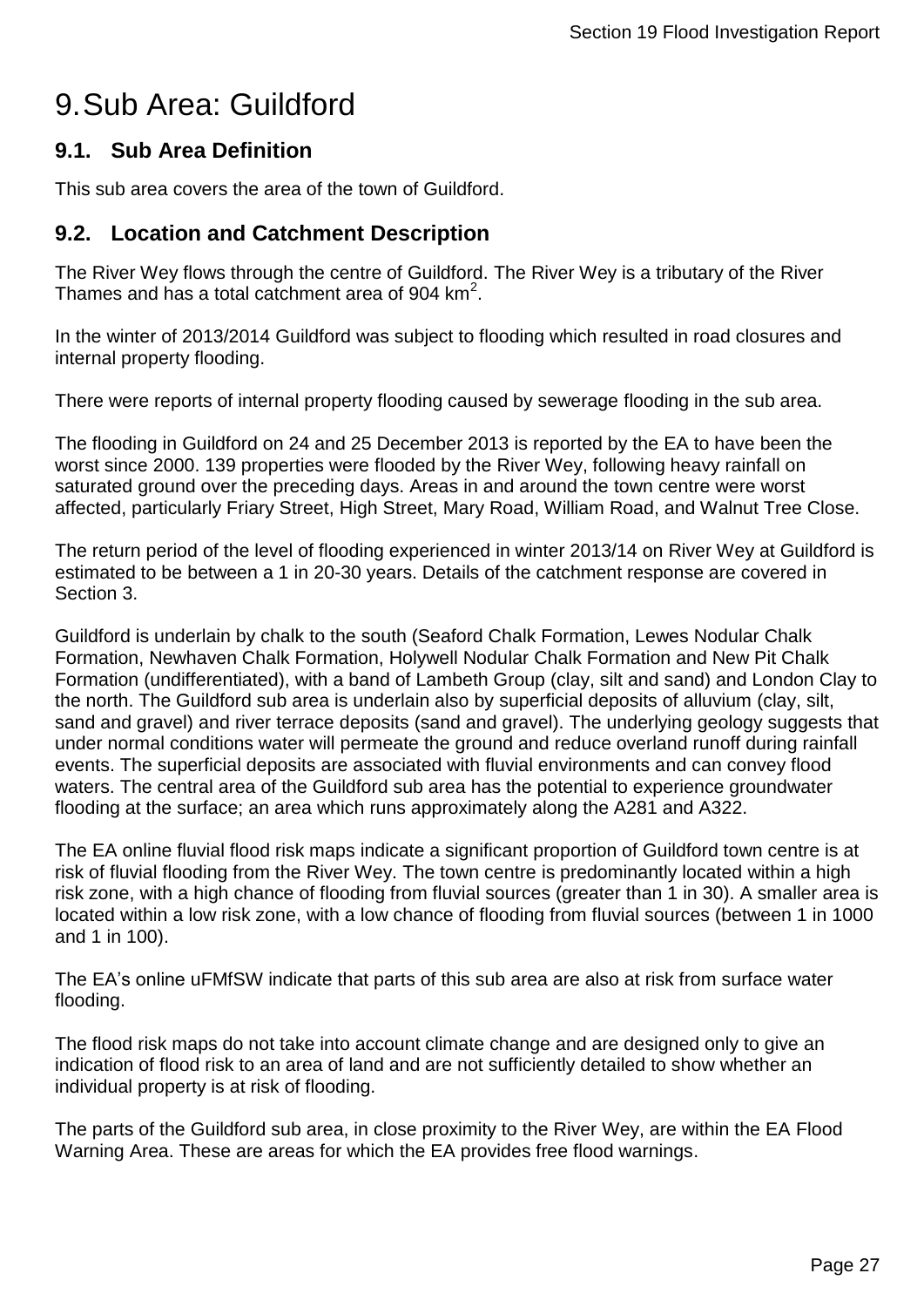# <span id="page-27-0"></span>**9.3. Identification of Relevant RMAs**

Following a range of consultation events during and since the floods, the relevant RMAs in this sub area have been identified as being the EA, SCC, GBC and TW.

### <span id="page-27-1"></span>**9.4. Exercised Flood Risk Management Functions**

### **Environment Agency**

### *Actions prior to and during the flood incident*

Section [5](#page-15-0) provides details of EA's borough-wide exercised flood risk management functions since the flood incident.

#### Informing the public and monitoring the flooding incident

The report also states that on the morning of 23 December 2013, the EA held a Flood Advisory Service teleconference with their partner organisations to give them advanced warning of the flooding. They indicated that a flood warning might be issued for Guildford on the following day.

The flood alert for the River Wey at Guildford was then issued at 10:10 on 24 December 2013. The flood warning for the area was issued just over an hour later at 11:23. The rate of rise in river levels was far more rapid than had been seen previously on the River Wey. The rapid rise in levels has been attributed by the EA to the intensity and volume of rainfall over the catchment.

Table 9-1 below shows the Flood Warnings issued by the EA during winter 2013/14 in the Guildford sub area.

| Flood Warning Area        | Date       | Time  | Number warned |
|---------------------------|------------|-------|---------------|
| River Wey at<br>Guildford | 24/12/2013 | 11:22 | 843           |
| River Wey at<br>Guildford | 02/01/2014 | 12:18 | 857           |
| River Wey at<br>Guildford | 06/01/2014 | 19:00 | 875           |
| River Wey at<br>Guildford | 08/02/2014 | 11:06 | 859           |

#### **Table 9-1 Flood Warnings issued by the Environment Agency in the Guildford sub area in winter 2013/14**

In December and January, ambassadors were sent to residential areas where property flooding had either occurred or had the potential to happen, including riverside communities on the River Wey. Four flood ambassadors were sent to Guildford.

### Flood barriers and sandbags

On 6 January 2014, the EA erected temporary barriers on the River Wey in Guildford to prevent an additional occurrence of widespread flooding. The EA combined these barriers with sandbags on the right bank of the River Wey between Town Bridge and Debenhams. These were taken down on 8 January 2014 and then redeployed on 5 February 2014, where they stayed in position until 20 February 2014. The barriers were monitored continuously by GBC's CCTV network.

### *Actions since the flood incident*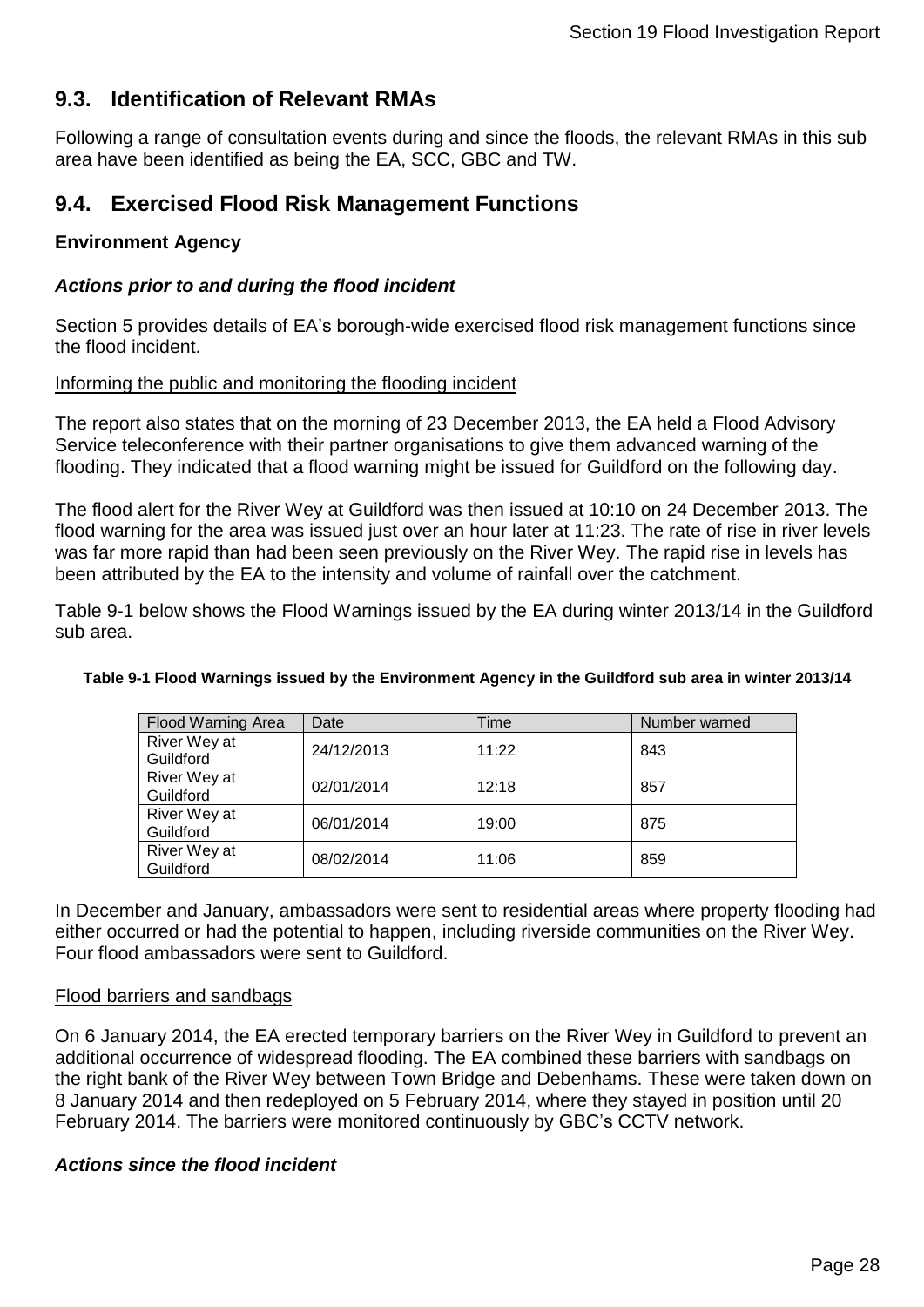The EA are planning to carry out a review of potential options to minimise the risk of flooding in Guildford Town Centre. The EA have requested funding to repair the damage done to the River Wey by the 2013/14 flooding, including removal of fallen trees and silt that was washed down and has subsequently reduced the channel capacity.

From July 2014 Guildford was included as part of the Upper Wey Flood Alert area rather than the Lower Wey Flood Alert area. This change should mean that Flood Alerts covering Guildford will be issued much earlier than previously; giving residents more time to prepare for the flooding. Guildford town itself will continue to be covered by its own Flood Warning Area (Guildford Borough Council, 2014).

Section [5](#page-15-0) provides further details of EA's wider flood risk management functions and other relevant actions prior to, during and since the flood incident.

### **Surrey County Council**

Millmead (Guildford) was subject to a temporary road closure during the flooding.

Section [5](#page-15-0) provides details of SCC's wider flood risk management functions and other relevant actions prior to, during and since the flood incident.

### **Guildford Borough Council**

### *Actions prior to and during the flood incident*

### **Sandbags**

The Council attempted to distribute sandbags to Guildford town centre on 24 December 2013. However, the speed by which the river rose, in combination with the heavy traffic in the town centre (caused by a loss of power to the Stoke Junction traffic lights), prevented the sandbags from being put in place in accordance with the Engineer's Flood Plan until later on that day.

Sandbags were also offered to businesses that requested them.

#### Informing the public and monitoring the flood incident

On the afternoon of 24 December 2013 senior housing managers and environmental health officers from GBC started delivering letters to properties in specific flooded roads in Guildford, including Walnut Tree Close, Mary Road, William Road and Leas Road. The letters advised people that flooding was likely and they should think about making appropriate arrangements.

### Evacuating the public

Surrey Fire and Rescue evacuated Walnut Tree Close by boat at 5am on the 25 December 2014. 12 people, 2 dogs and a cat were taken to Park Barn Day Centre. The Council's community transport team helped to transport those affected. This rest centre remained open until 6pm to enable alternative arrangements to be put in place for those affected. This was in accordance with the Emergency Plan. There was sufficient capacity in this rest centre for those requiring relocation during this period. GBC found that in practice many households make alternative arrangements themselves with the assistance of relatives and their household insurers. A second rest centre could have been opened but was not required (Guildford Borough Council, 2014).

### *Actions since the flood incident*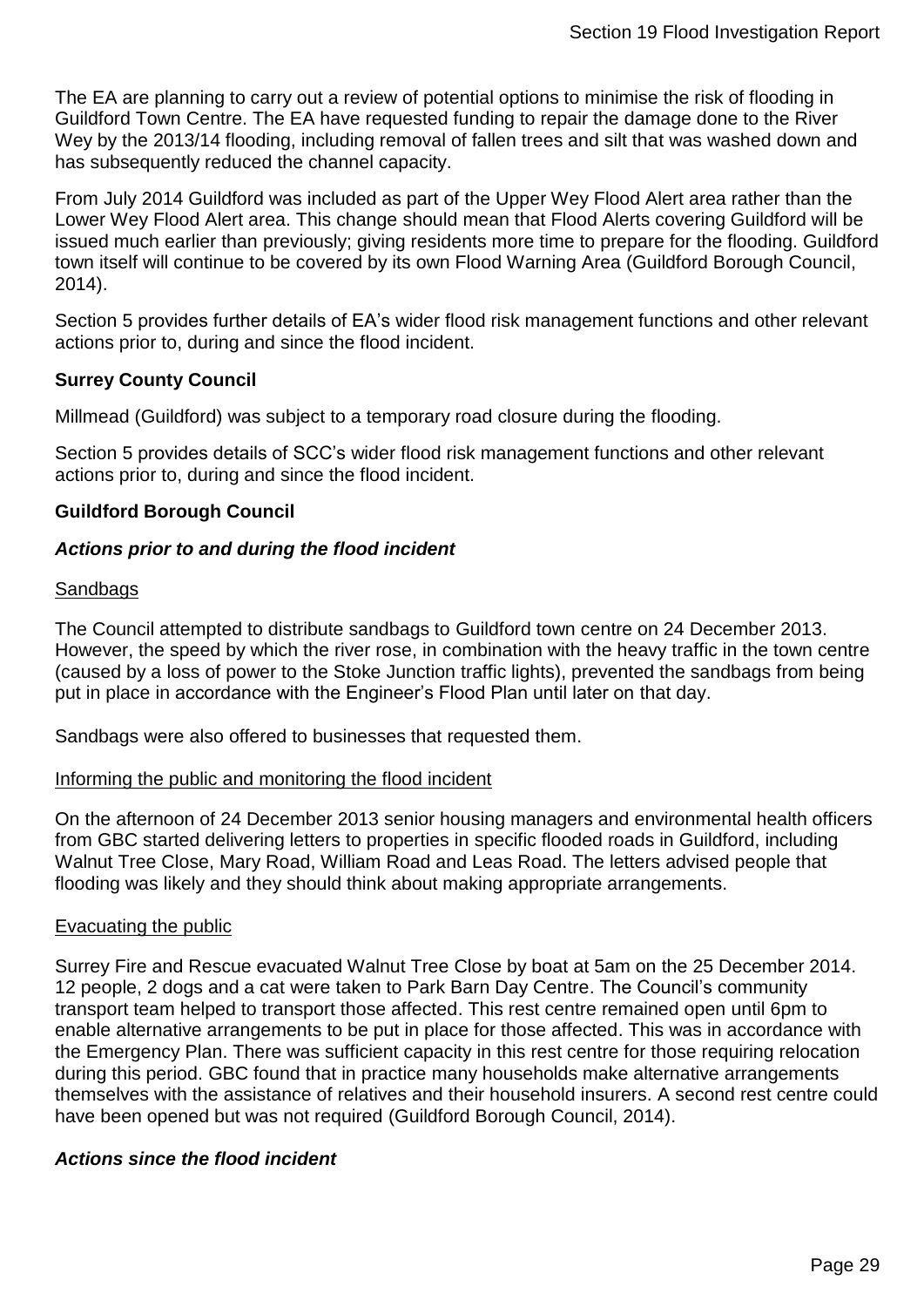No flood risk management functions relevant to GBC have been identified as specific to the flood incident in this sub area.

Section [5](#page-15-0) provides details of GBC's wider flood risk management functions and other relevant actions prior to, during and since the flood incident.

#### **Thames Water**

No flood risk management functions relevant to TW have been identified as specific to the flood incident in this sub area.

Section [5](#page-15-0) provides details of TW's wider flood risk management functions and other relevant actions prior to, during and since the flood incident.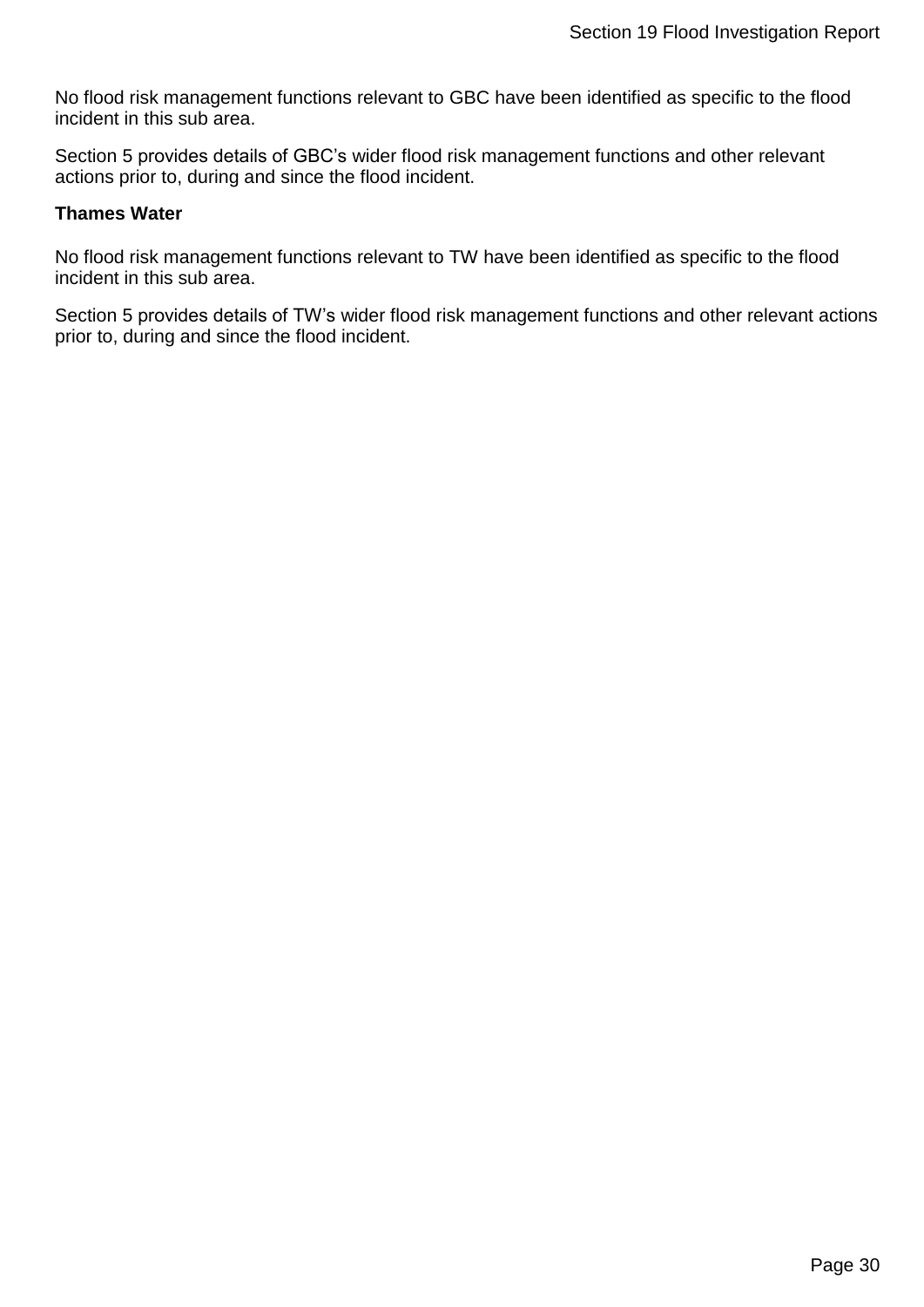# <span id="page-30-0"></span>10. Sub Area: Hog's Back

# <span id="page-30-1"></span>**10.1. Sub Area Definition**

This sub area covers the Hog's Back Road through Puttenham, Tongham, Seale and part of Wanborough.

# <span id="page-30-2"></span>**10.2. Location and Catchment Description**

There are no major watercourses within the sub area of Hog's Back. The closest watercourse is the River Blackwater to the west.

In the winter of 2013/2014 Hog's Back was subject to flooding which resulted in road closures.

The EA's online uFMfSW indicate that parts of the sub area are at risk from surface water flooding.

The flood risk maps do not take into account climate change and are designed only to give an indication of flood risk to an area of land and are not sufficiently detailed to show whether an individual property is at risk of flooding.

The Hog's Back sub area is not located within an EA Flood Warning and Flood Alert Area.

The sub area is underlain by chalk, mudstone, sandstone and clay formations. The sub area is not underlain by superficial deposits and has limited potential for groundwater flooding to occur. Under normal conditions, rainwater is absorbed into the ground so there is no major fluvial flow.

# <span id="page-30-3"></span>**10.3. Identification of Relevant RMAs**

Following a range of consultation events during and since the floods, the relevant RMAs in this sub area have been identified as being SCC and GBC.

### <span id="page-30-4"></span>**10.4. Exercised Flood Risk Management Functions**

### **Guildford Borough Council**

GBC reports that they have received funding from the Environment Agency for several schemes including Flexford Flood Relief Scheme (located in Hogs Back).

Section [5](#page-15-0) provides additional details of GBC's wider flood risk management functions and other relevant actions prior to, during and since the flood incident.

### **Surrey County Council**

Hog's Back (Guildford) was subject to a temporary road closure during the flooding.

As part of the Wetspots Capital Programme, SCC plan to construct a new carrier system on Hogs Back road, in the town of Puttenham.

Section [5](#page-15-0) provides details of SCC's wider flood risk management functions and other relevant actions prior to, during and since the flood incident.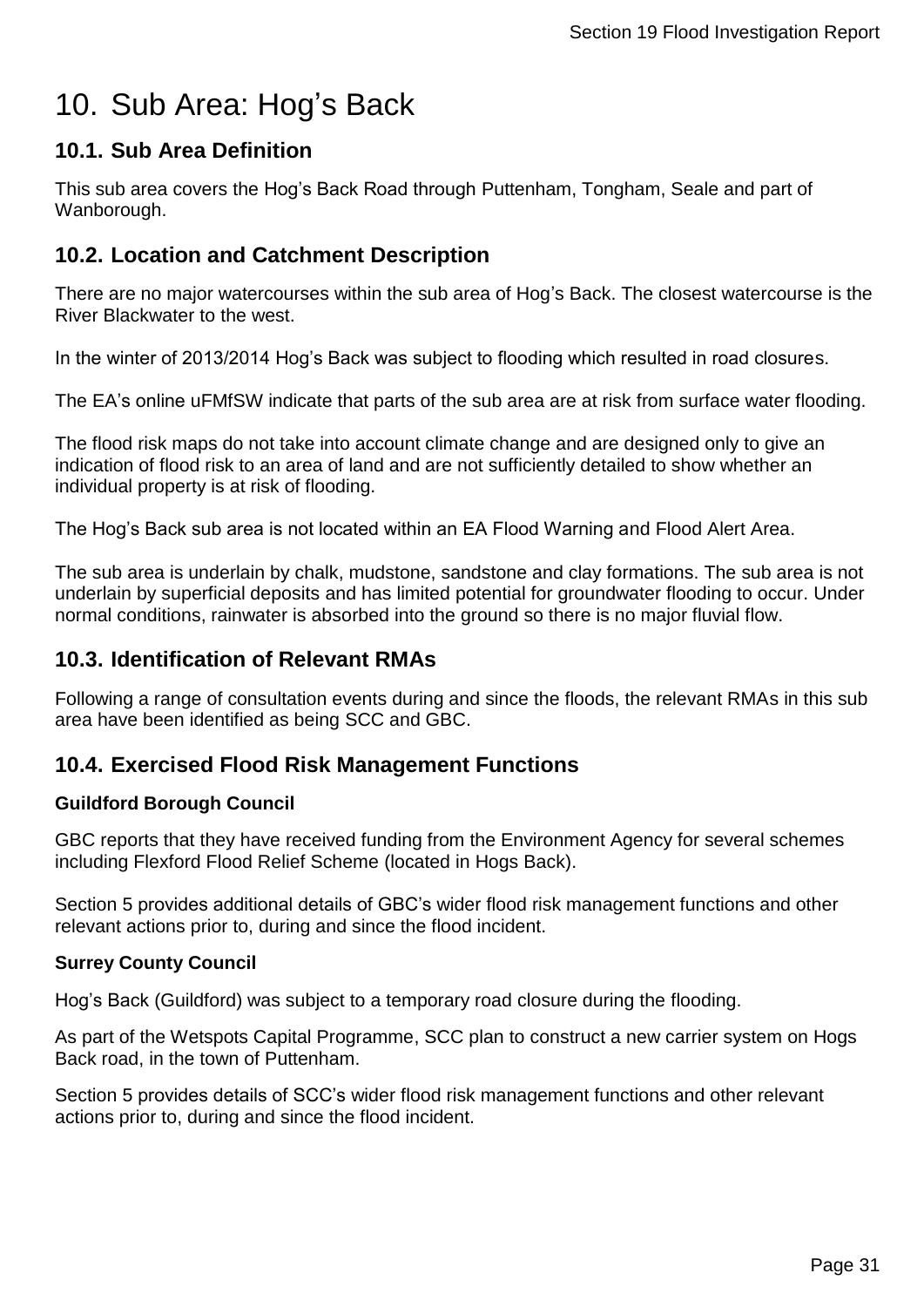# <span id="page-31-0"></span>11. Sub Area: Jacobs Well & Burpham

# <span id="page-31-1"></span>**11.1. Sub Area Definition**

This sub area covers the area of Burpham, Jacobs Well and Stoughton.

# <span id="page-31-2"></span>**11.2. Location and Catchment Description**

The River Wey flows through the centre of the sub area. The River Wey is a tributary of the River Thames and has a total catchment area of 904  $km^2$ . Other watercourses include the Merrow Common Stream which runs through Burpham into the River Wey.

During the winter of 2013/2014 Jacobs Well and Burpham was subject to flooding which resulted in road closure and internal property flooding.

There was significant flooding in Burpham during Christmas 2013, notably in Gosden Hill Road, Merrow Lane and on New Inn Lane near the new development at Raynham Close. Clay Lane was closed temporarily. In Jacobs Well, Stringers Avenue and Woking Road were affected.

The EA's online fluvial flood risk maps indicate a significant proportion of the sub area is at risk of fluvial flooding from the River Wey. The sub area is predominantly located within a high risk zone, with a high chance of flooding from fluvial sources (greater than 1 in 30). A smaller area is located within a low risk zone, with a low chance of flooding from fluvial sources (between 1 in 1000 and 1 in 100).

The EA's online uFMfSW indicate that parts of the sub area are also at risk from surface water flooding.

The flood risk maps do not take into account climate change and are designed only to give an indication of flood risk to an area of land and are not sufficiently detailed to show whether an individual property is at risk of flooding.

The Jacobs Well & Burpham sub area is within a Flood Warning and Flood Alert Area. These are areas for which the EA provides free flood warnings.

The sub area is underlain by clay, sand and chalk. The underlying geology suggests that, in some parts of the sub area, water could be prevented from permeating into the ground and could lead to overland runoff during rainfall events. The north eastern parts of the sub area are not underlain by superficial deposits; other parts are underlain by alluvium, Kempton Park Gravels and head deposits (clay, silt, sand and gravel). Much of the sub area has the potential for groundwater to occur at the surface, or affect below ground infrastructure.

# <span id="page-31-3"></span>**11.3. Identification of Relevant RMAs**

Following a range of consultation events during and since the floods, the relevant RMAs in this sub area have been identified as being the EA, SCC and GBC.

# <span id="page-31-4"></span>**11.4. Exercised Flood Risk Management Functions**

No flood risk management functions relevant to the EA have been identified as specific to the flood incident in this sub area.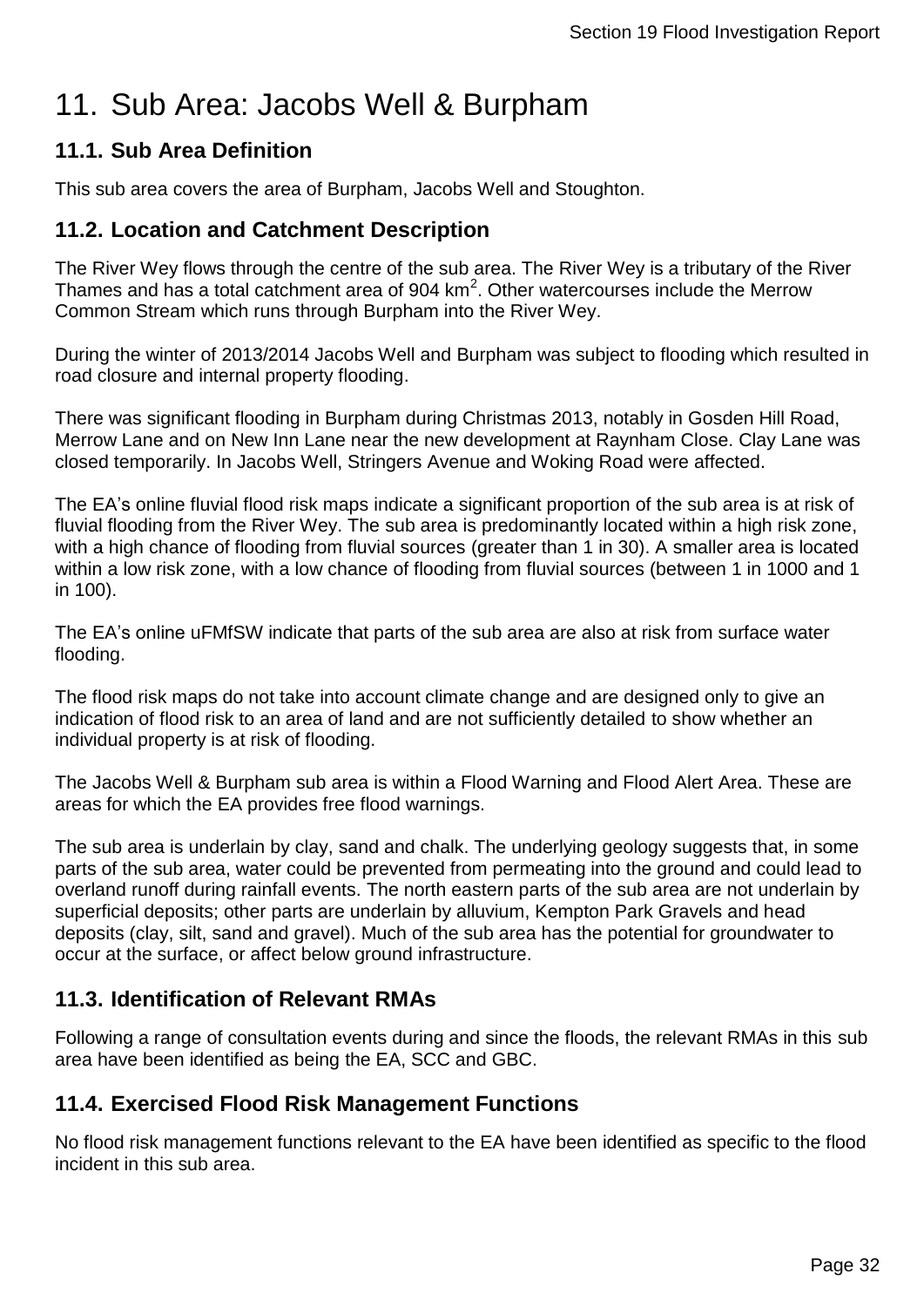Section [5](#page-15-0) provides details of the EA's wider flood risk management functions and other relevant actions prior to, during and since the flood incident.

### **Surrey County Council**

Clay Lane (Jacobs Well) was subject to a temporary road closure during the flooding.

No further flood risk management functions relevant to the EA have been identified as specific to the flood incident in this sub area.

Section [5](#page-15-0) provides details of SCC's wider flood risk management functions and other relevant actions prior to, during and since the flood incident.

### **Guildford Borough Council**

Burpham is highlighted in the Guildford Surface Water Management Plan as an area potentially vulnerable to flooding. GBC are putting a bid together to the EA for funding for a detailed investigation of the area.

GBC also states that temporary repairs have been carried out to the grill in Merrow Lane, just upstream of Gosden Hill Road. On 23 July 2015, GBC confirmed they are regularly checking the grill and still plan to rebuild the structure.

Section [5](#page-15-0) provides additional details of GBC's wider flood risk management functions and other relevant actions prior to, during and since the flood incident.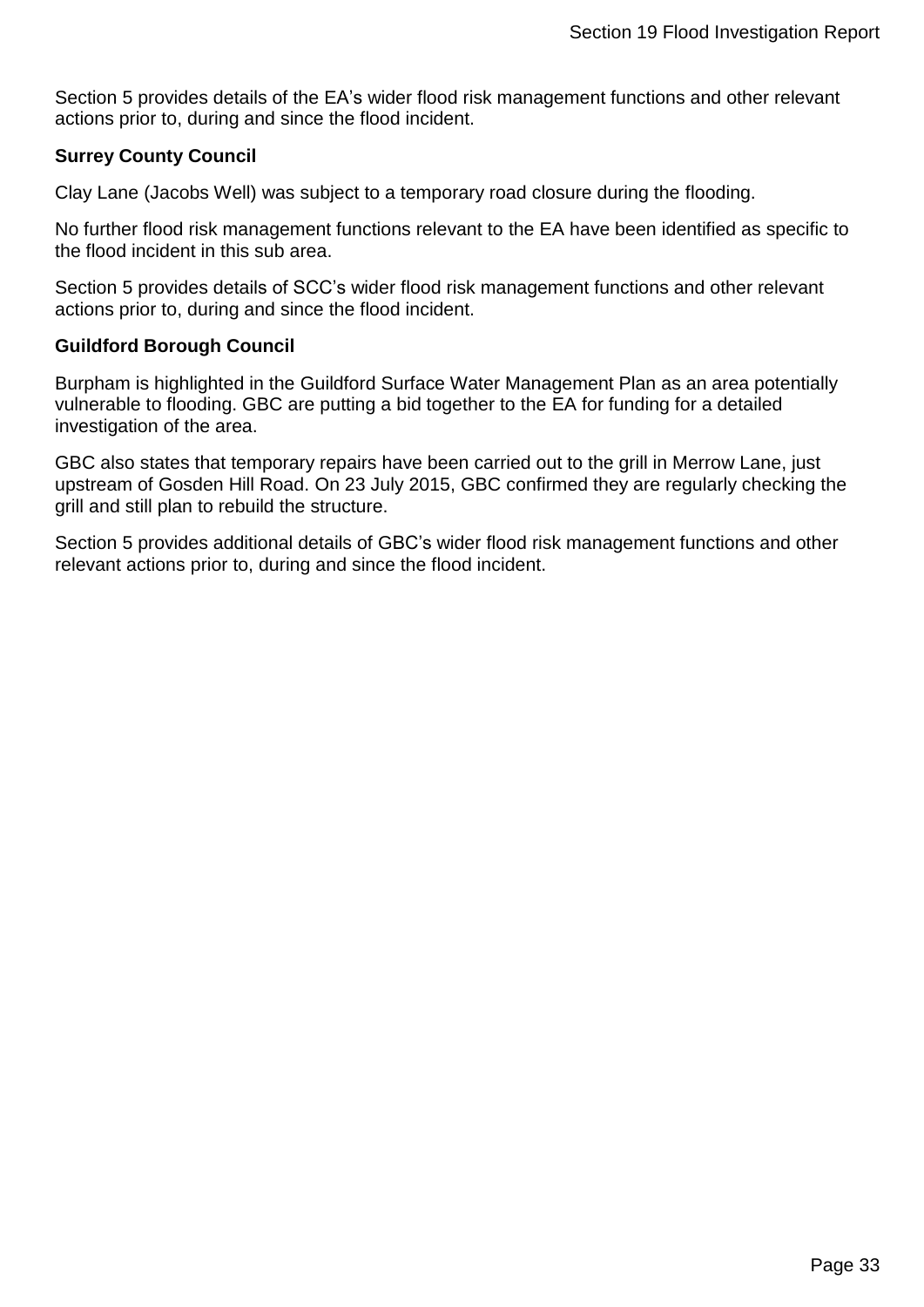# <span id="page-33-0"></span>12. Sub Area: Ockham & East Horsley

# <span id="page-33-1"></span>**12.1. Sub Area Definition**

This sub area covers the area of Ockham and East Horsley.

# <span id="page-33-2"></span>**12.2. Location and Catchment Description**

This area is at high and medium risk of fluvial flooding from a tributary of the River Wey which flows through East Horsley to the north-west. This watercourse runs parallel to Ockham Road North. EA flood maps indicate East Lane is at risk of fluvial flooding at the junction with Ockham Road North, and is also at risk of surface water flooding.

During the winter of 2013/2014 Ockham and East Horsley was subject to flooding which resulted in road closures including Ockham Road North and Ripley.

The flood risk maps do not take into account climate change and are designed only to give an indication of flood risk to an area of land and are not sufficiently detailed to show whether an individual property is at risk of flooding.

Parts of the Ockham & East Horsley sub area is within an EA Flood Alert Area. These are areas for which the EA provides free flood warnings.

The sub area is underlain by clay formation and is also underlain by superficial deposits of sand and gravel deposits. The underlying geology suggests that under normal conditions, water does not permeate into the ground and overland runoff is greater and more responsive to rainfall events. The majority of the sub area is underlain by superficial deposits of Head and has the potential for groundwater flooding to occur at the surface.

# <span id="page-33-3"></span>**12.3. Identification of Relevant RMAs**

Following a range of consultation events during and since the floods, the relevant RMAs in this sub area have been identified as being the EA, SCC and GBC.

# <span id="page-33-4"></span>**12.4. Exercised Flood Risk Management Functions**

### **Environment Agency**

No flood risk management functions relevant to the EA have been identified as specific to the flood incident in this sub area.

Section [5](#page-15-0) provides details of the EA's wider flood risk management functions and other relevant actions prior to, during and since the flood incident.

### **Surrey County Council**

Ockham Road North (Oakham) and Ripley Lane (Oakham) were subject to a temporary road closure during the flooding.

As part of the Wetspots Capital Programme, SCC are carrying out the following actions on Ockham Road North carriageway:

- Reprofiling,
- Localised repairs, and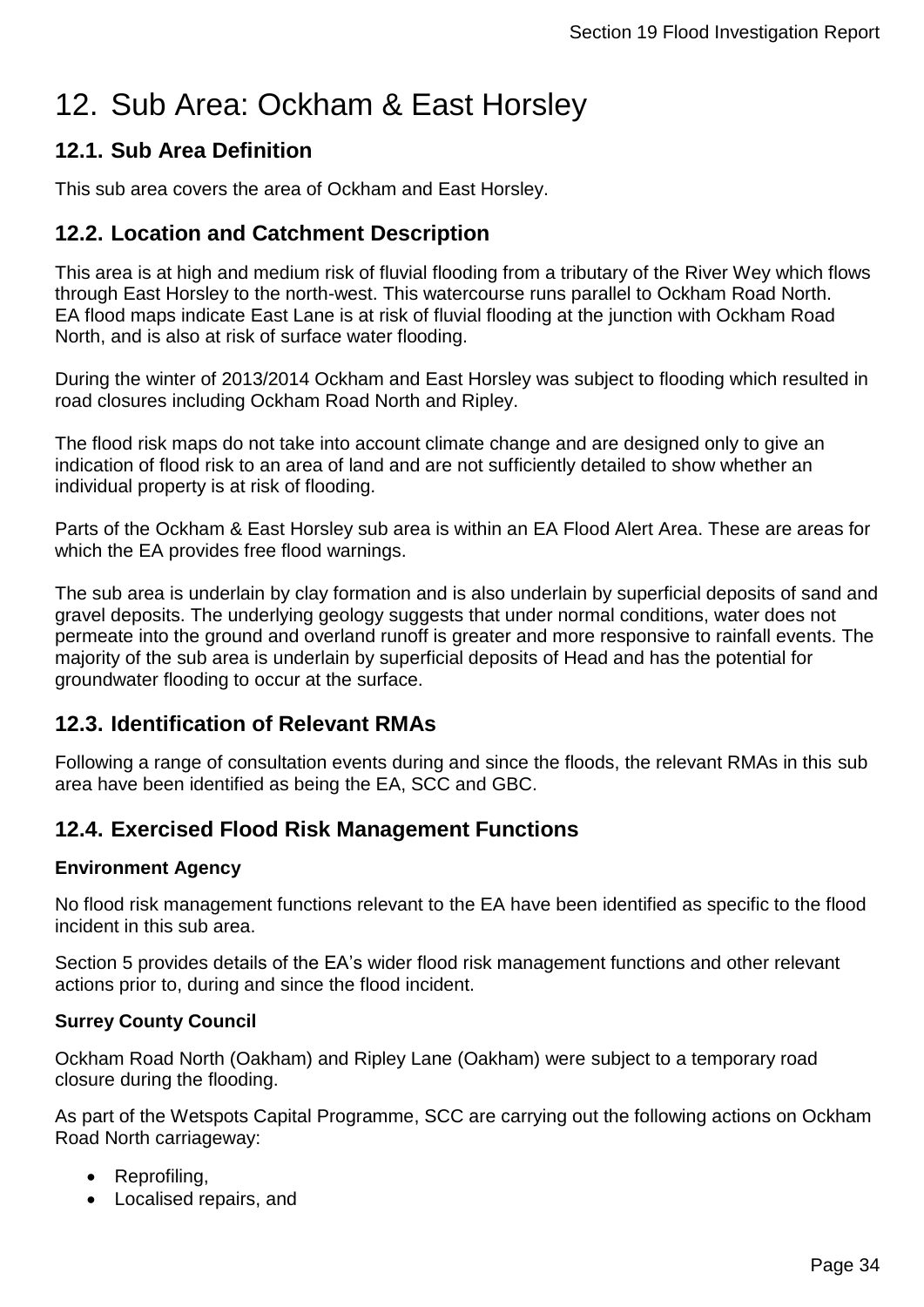• Creation of a new ditch system.

Section [5](#page-15-0) provides details of SCC's wider flood risk management functions and other relevant actions prior to, during and since the flood incident.

### **Guildford Borough Council**

No flood risk management functions relevant to GBC have been identified as specific to the flood incident in this sub area.

Section [5](#page-15-0) provides additional details of GBC's wider flood risk management functions and other relevant actions prior to, during and since the flood incident.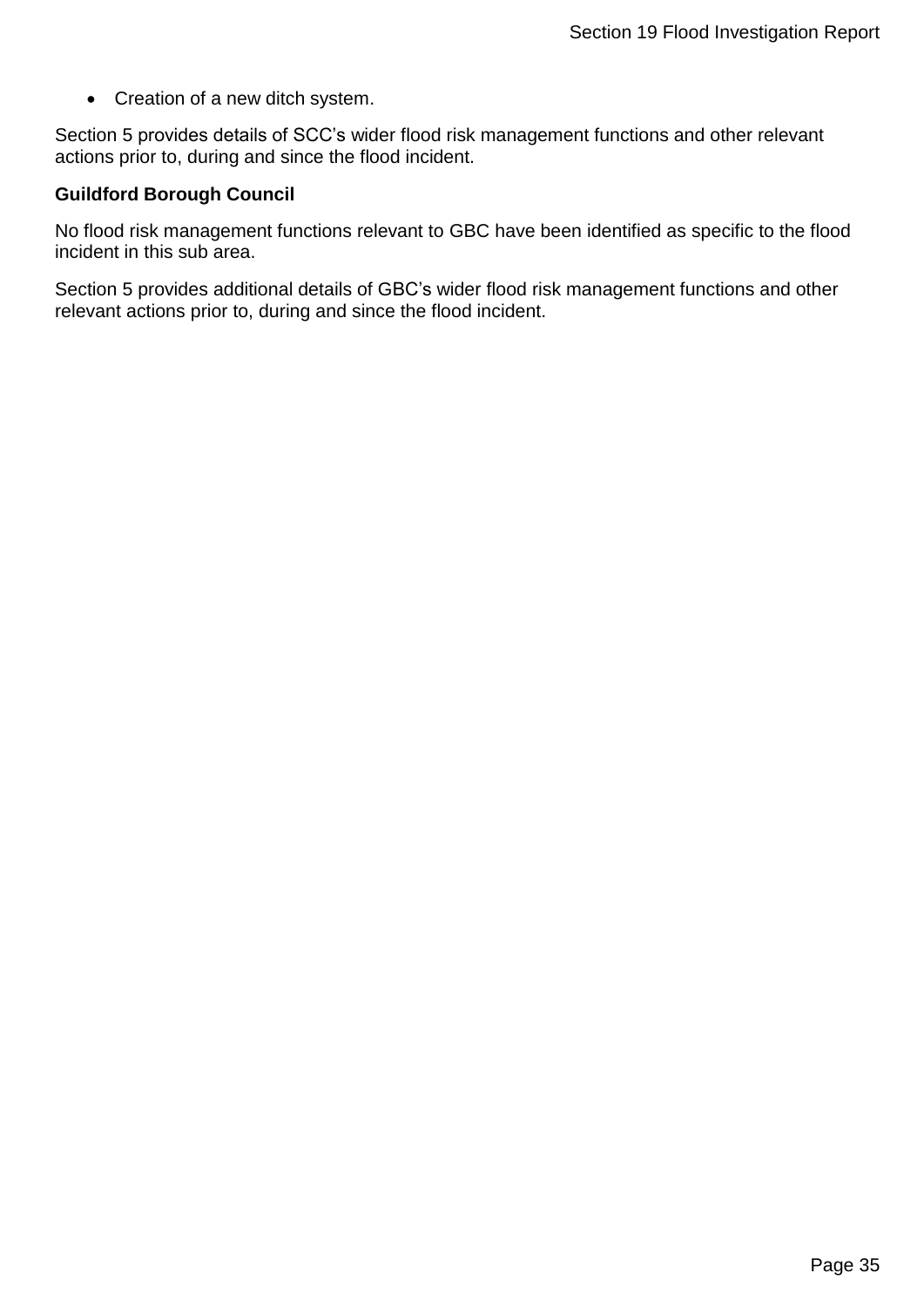# <span id="page-35-0"></span>13. Sub Area: Ripley

# <span id="page-35-1"></span>**13.1. Sub Area Definition**

This sub area covers the area of Newark Lane in Ripley.

# <span id="page-35-2"></span>**13.2. Location and Catchment Description**

The main watercourses within the sub area are the River Wey and Hoe Stream, one of its tributaries. Within the sub area, the River Wey splits into several channels, including Abbey Stream and Mill Tail (a tributary of the River Wey Navigation).

During the winter of 2013/2014 Ripley was subject to flooding which resulted in road closures.

The EA online fluvial flood risk maps indicate Newark Lane, north of the junction with Papercourt Lane, is at risk of fluvial flooding from the watercourses, as well as a short stretch just east of the boating lake by Homewood Farm. The proportion affected is predominantly located within a high risk flood zone, with a high chance of flooding each year (greater than 1 in 30). A smaller area is located within a medium risk flood zone, with a chance of flooding between 1 in 100 and 1 in 30 in any year, and a low risk flood zone, with a chance of flooding between 1 in 1000 and 1 in 30 each year.

The EA's online uFMfSW indicate that parts of the sub area are also at risk from surface water flooding.

The flood risk maps do not take into account climate change and are designed only to give an indication of flood risk to an area of land and are not sufficiently detailed to show whether an individual property is at risk of flooding.

The sub area is within a Flood Alert and Flood Warning Area. These are areas for which the EA provides free flood warnings.

Parts of the Ripley sub area is within a Flood Warning and Flood Alert Area. These are areas for which the EA provides free flood warnings.

The sub area is predominantly underlain by sand and clay formations. The underlying geology suggests that under normal conditions, water does not permeate into the ground and overland runoff is greater and more responsive to rainfall events. The sub area is also underlain by superficial deposits of alluvium and Kempton Park Gravels (clay, silt, sand and gravel). These deposits are associated with fluvial environments and can convey flood waters. There is the potential for groundwater flooding to occur at the surface across the whole sub area.

# <span id="page-35-3"></span>**13.3. Identification of Relevant RMAs**

Following a range of consultation events during and since the floods, the relevant RMAs in this sub area have been identified as being the EA, SCC and GBC.

# <span id="page-35-4"></span>**13.4. Exercised Flood Risk Management Functions**

### **Environment Agency**

No flood risk management functions relevant to the EA have been identified as specific to the flood incident in this sub area.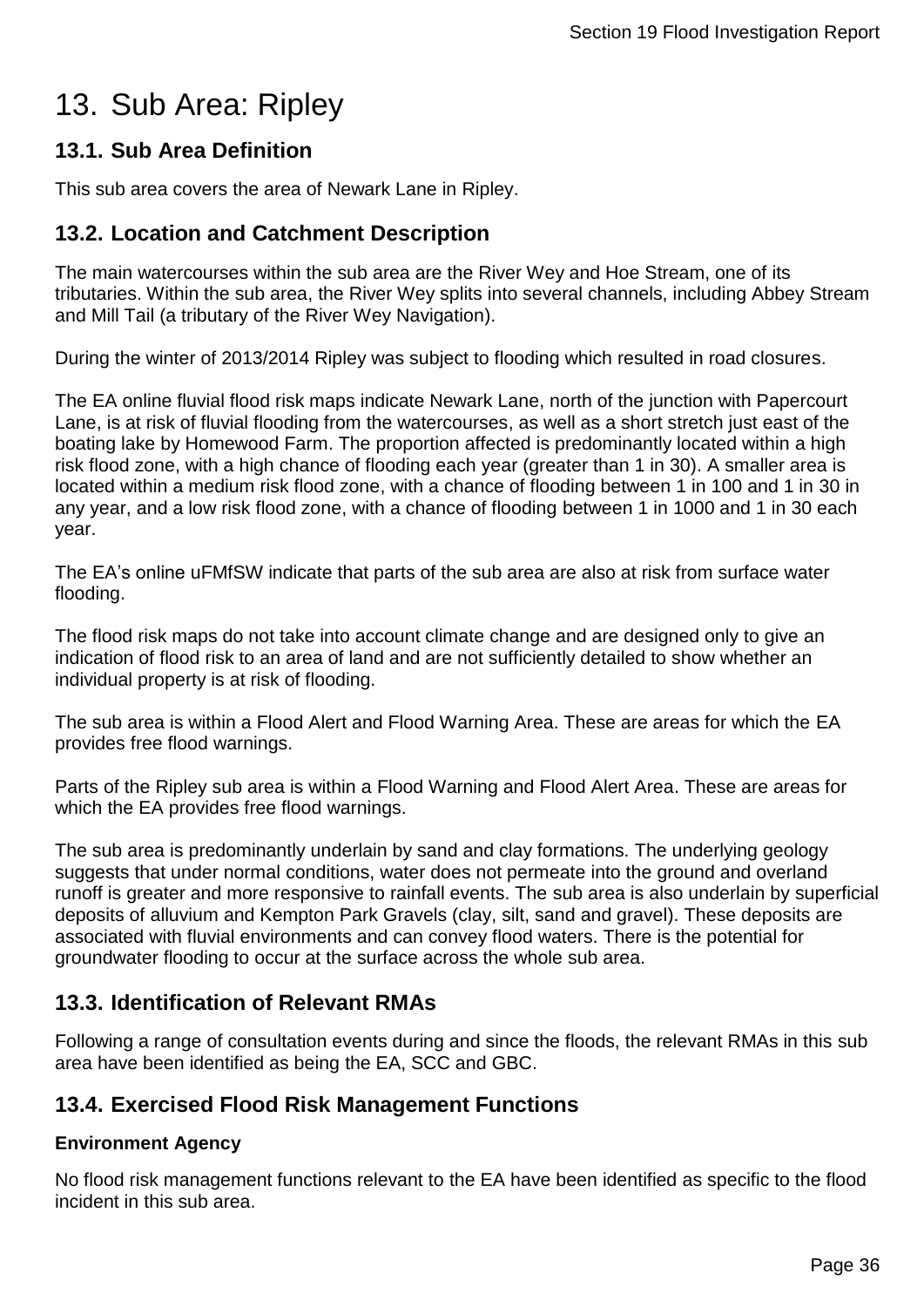Section [5](#page-15-0) provides details of the EA's wider flood risk management functions and other relevant actions prior to, during and since the flood incident.

### **Surrey County Council**

Newark Lane (Ripley) was subject to a temporary road closure during the flooding.

Section [5](#page-15-0) provides details of SCC's wider flood risk management functions and other relevant actions prior to, during and since the flood incident.

### **Guildford Borough Council**

No flood risk management functions relevant to GBC have been identified as specific to the flood incident in this sub area.

Section [5](#page-15-0) provides additional details of GBC's wider flood risk management functions and other relevant actions prior to, during and since the flood incident.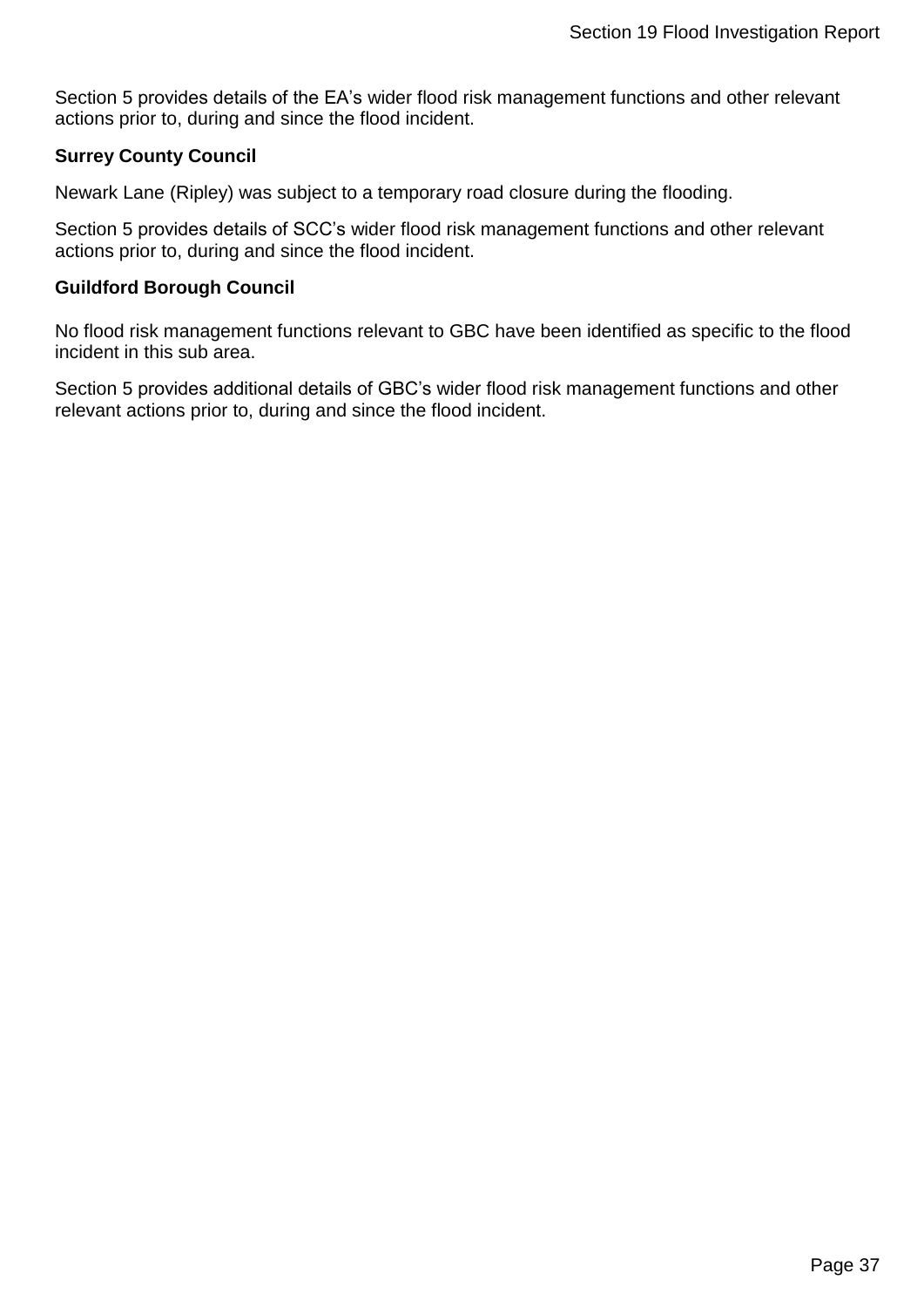# <span id="page-37-0"></span>14. Sub Area: Send

# <span id="page-37-1"></span>**14.1. Sub Area Definition**

This sub area covers the area of Potters Lane in Send.

# <span id="page-37-2"></span>**14.2. Location and Catchment Description**

The River Wey and River Wey Navigation flow through parallel to Potters Lane in Send. According to the EA online fluvial flood risk maps, some parts of the sub area are at risk of fluvial flooding from the River Wey. These parts of the sub area are predominantly located within a high risk zone, with a chance of flooding each year (greater than 1 in 30).

During the winter of 2013/2014 Send was subject to flooding which resulted in internal property flooding.

The EA's online uFMfSW indicate that these parts of the sub area are also at risk from surface water flooding.

The flood risk maps do not take into account climate change and are designed only to give an indication of flood risk to an area of land and are not sufficiently detailed to show whether an individual property is at risk of flooding.

Parts of the Send sub area is within a Flood Warning and Flood Alert Area. These are areas for which the EA provides free flood warnings.

Send is predominantly underlain by sand and clay formations. The underlying geology suggests that, in some parts of the sub area, water could be prevented from permeating into the ground and could lead to overland runoff during rainfall events. The sub area is also underlain by superficial deposits of alluvium, Lynch Hill and Kempton Park Gravels, and head (clay, silt sand and gravel). The north and the south-west of the sub area have the potential for groundwater flooding to occur at the surface.

# <span id="page-37-3"></span>**14.3. Identification of Relevant RMAs**

Following a range of consultation events during and since the floods, the relevant RMAs in this sub area have been identified as being the EA, SCC and GBC.

# <span id="page-37-4"></span>**14.4. Exercised Flood Risk Management Functions**

### **Environment Agency**

No flood risk management functions relevant to the EA have been identified as specific to the flood incident in this sub area.

Section [5](#page-15-0) provides details of the EA's wider flood risk management functions and other relevant actions prior to, during and since the flood incident.

### **Surrey County Council**

Potters Lane was subject to a temporary road closure during the flooding.

There are no further other details available on SCC's exercised flood risk management functions prior to, during and since the flood incident in this sub area.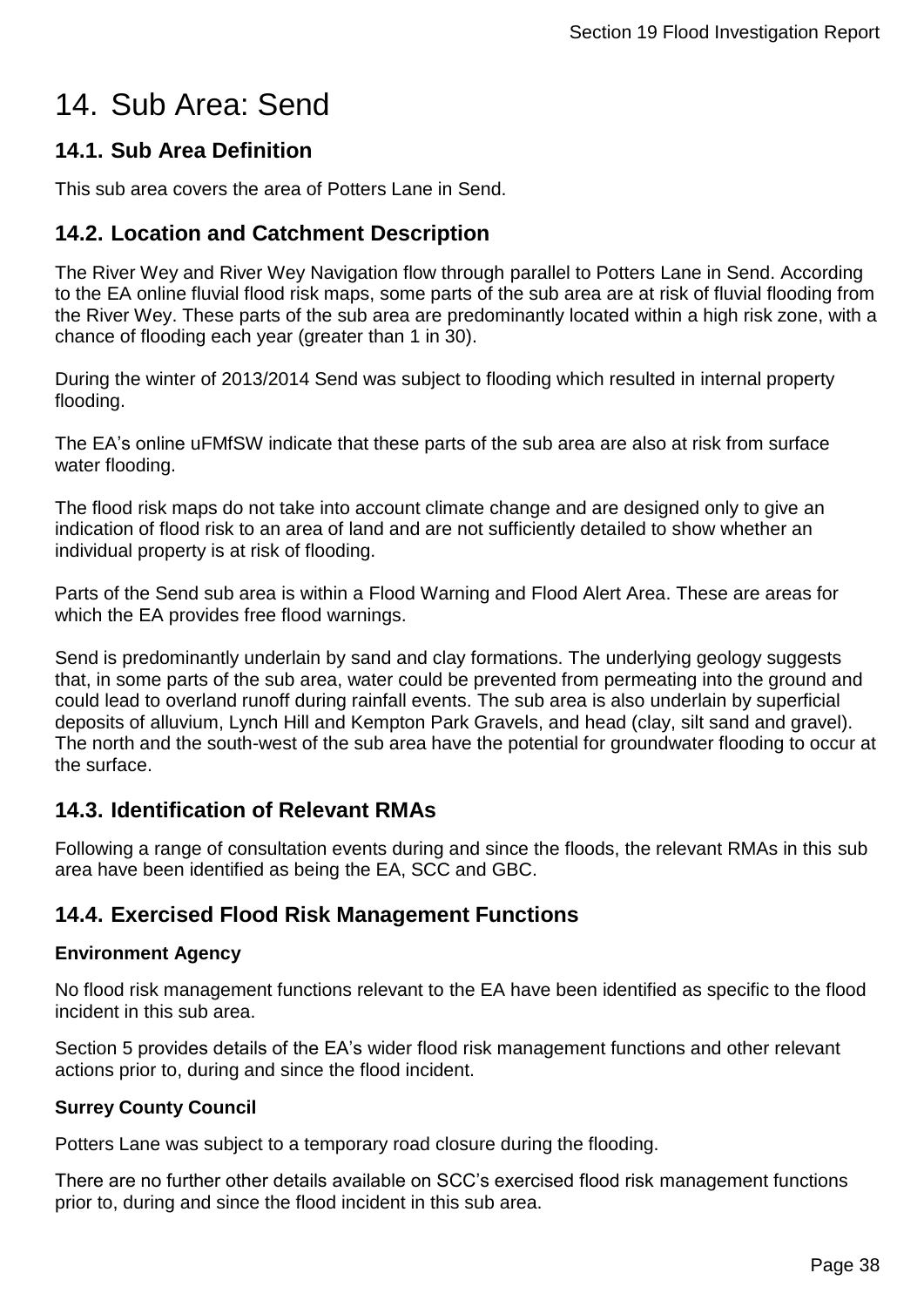Section [5](#page-15-0) provides further details of the SCC's wider flood risk management functions and other relevant actions prior to, during and since the flood incident.

### **Guildford Borough Council**

### *Actions prior to and during the flood incident*

A number of gardens around Send Lakes were flooded. GBC hired pumps in case it was necessary to start reducing water levels, but these were not required. However, GBC are not responsible for controlling water levels in Send Lakes; responsibility lies with the riparian landowners. GBC has taken the roles of liaison, consultation, facilitation and protector of these properties in the absence of action from the responsible parties.

Section [5](#page-15-0) provides details of the GBC's wider flood risk management functions and other relevant actions prior to, during and since the flood incident.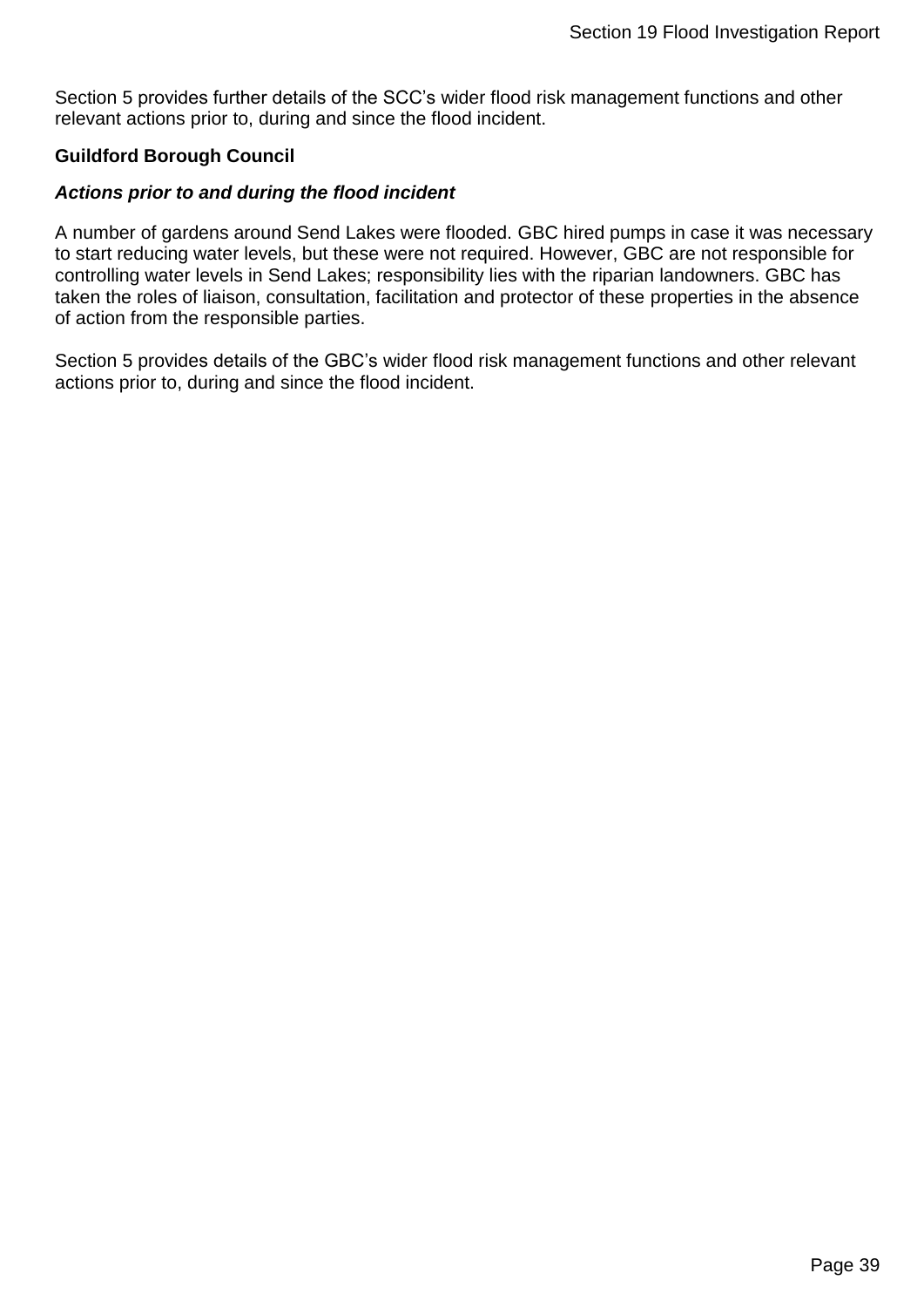# <span id="page-39-0"></span>15. Sub Area: Shalford

# <span id="page-39-1"></span>**15.1. Sub Area Definition**

This sub area covers the area of Shalford and south Guildford, including the roads of Old Portsmouth Road, Tilthams Corner Road and Trunley Heath Road.

### <span id="page-39-2"></span>**15.2. Location and Catchment Description**

The River Wey and River Wey navigation flow through this sub area. The EA online fluvial flood risk maps indicate Tilthams Corner Road and Trunley Heath Road are both at high risk of fluvial flooding (greater than 1 in 30 in each year). Tilthams Corner Road crosses the River Wey navigation and river flood plain. Other minor watercourses include the Tillingbourne, which flows through the north of Shalford.

During the winter of 2013/2014 Shalford was subject to flooding which resulted in road closures including Tilthams Corners Road and Trunley Heath Road. There was also internal property flooding on Old Portsmouth Road.

GBC recorded extensive flooding around Tilthams Corner and the Riverway Industrial Estate. Outbuildings were flooded in Tilthams Corner and there was internal flooding of an industrial unit on the Riverway Estate.

The EA's online uFMfSW indicate that parts of Old Portsmouth Road is at risk from surface water flooding.

The flood risk maps do not take into account climate change and are designed only to give an indication of flood risk to an area of land and are not sufficiently detailed to show whether an individual property is at risk of flooding.

Parts of the Shalford sub area are within a Flood Warning and Flood Alert Area. These are areas for which the EA provides free flood warnings.

The sub area is predominantly underlain by sandstone, clay and mudstone formations. The underlying geology suggests that, in some parts of the sub area, water could be prevented from permeating into the ground and could lead to overland runoff during rainfall events. The sub area is also underlain by superficial deposits of alluvium, head, Kempton Park Gravels and river terrace deposits (clay, silt, sand and gravel). Around two thirds of the sub area has the potential for groundwater flooding to occur, particularly in the north-east and south-east.

### <span id="page-39-3"></span>**15.3. Identification of Relevant RMAs**

Following a range of consultation events during and since the floods, the relevant RMAs in this sub area have been identified as being the EA, SCC and GBC.

# <span id="page-39-4"></span>**15.4. Exercised Flood Risk Management Functions**

### **Environment Agency**

Table 15-1 below shows the Flood Warnings issued by the EA during winter 2013/14 in the Shalford sub area.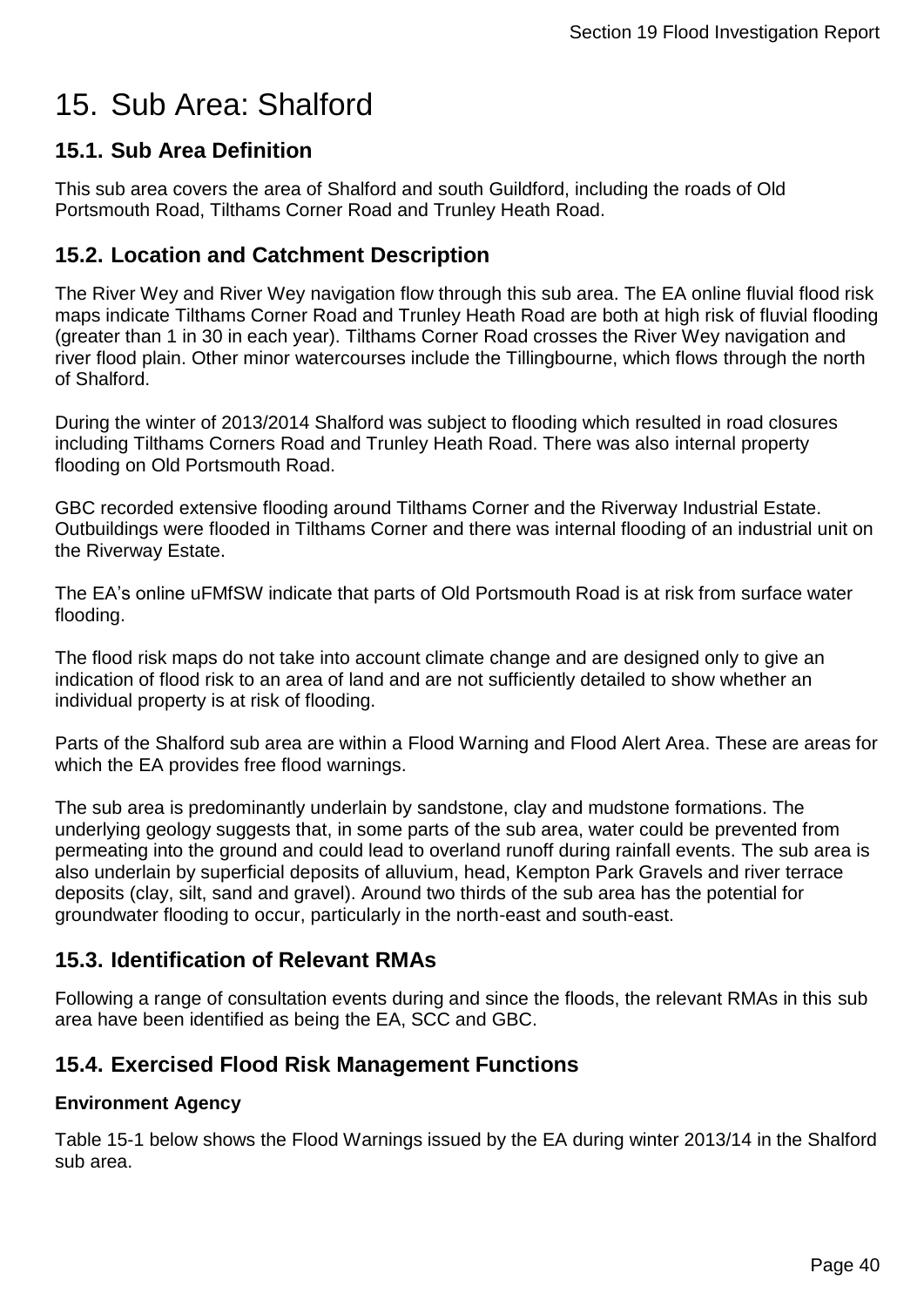#### **Table 15-1 Flood Warnings issued by the Environment Agency in the Shalford sub area in winter 2013/14**

| Flood Warning area | Date       | Time  | Number warned |
|--------------------|------------|-------|---------------|
| Tillingbourne at   |            |       |               |
| Chilworth and      | 24/12/2013 | 01:08 | 34            |
| Shalford           |            |       |               |
| River Wey at       |            |       |               |
| Godalming,         | 24/12/2013 | 20:48 | 491           |
| Peasmarsh and      |            |       |               |
| Shalford           |            |       |               |
| River Wey at       |            |       |               |
| Godalming,         | 01/02/2014 | 20:59 | 523           |
| Peasmarsh and      |            |       |               |
| Shalford           |            |       |               |

Section [5](#page-15-0) provides details of the EA's wider flood risk management functions and other relevant actions prior to, during and since the flood incident.

### **Surrey County Council**

There were number of temporary road closures, in the Shalford sub area, during the flooding including:

- Tilthams Corner Road (Peasmarsh)
- Old Portsmouth Road (Shalford)
- Trunley Heath Road (Goldaming)

Section [5](#page-15-0) provides details of the SCC's wider flood risk management functions and other relevant actions prior to, during and since the flood incident.

### **Guildford Borough Council**

In Shalford GBC have cleared ditches under their ownership, in order to alleviate future flooding incidents.

GBC and the EA are investigating the causes behind the flooding in this sub area and possible solutions. The Council is liaising with local residents and the Riverway Industrial Estate to keep them informed of progress.

Section [5](#page-15-0) provides additional details of GBC's wider flood risk management functions and other relevant actions prior to, during and since the flood incident.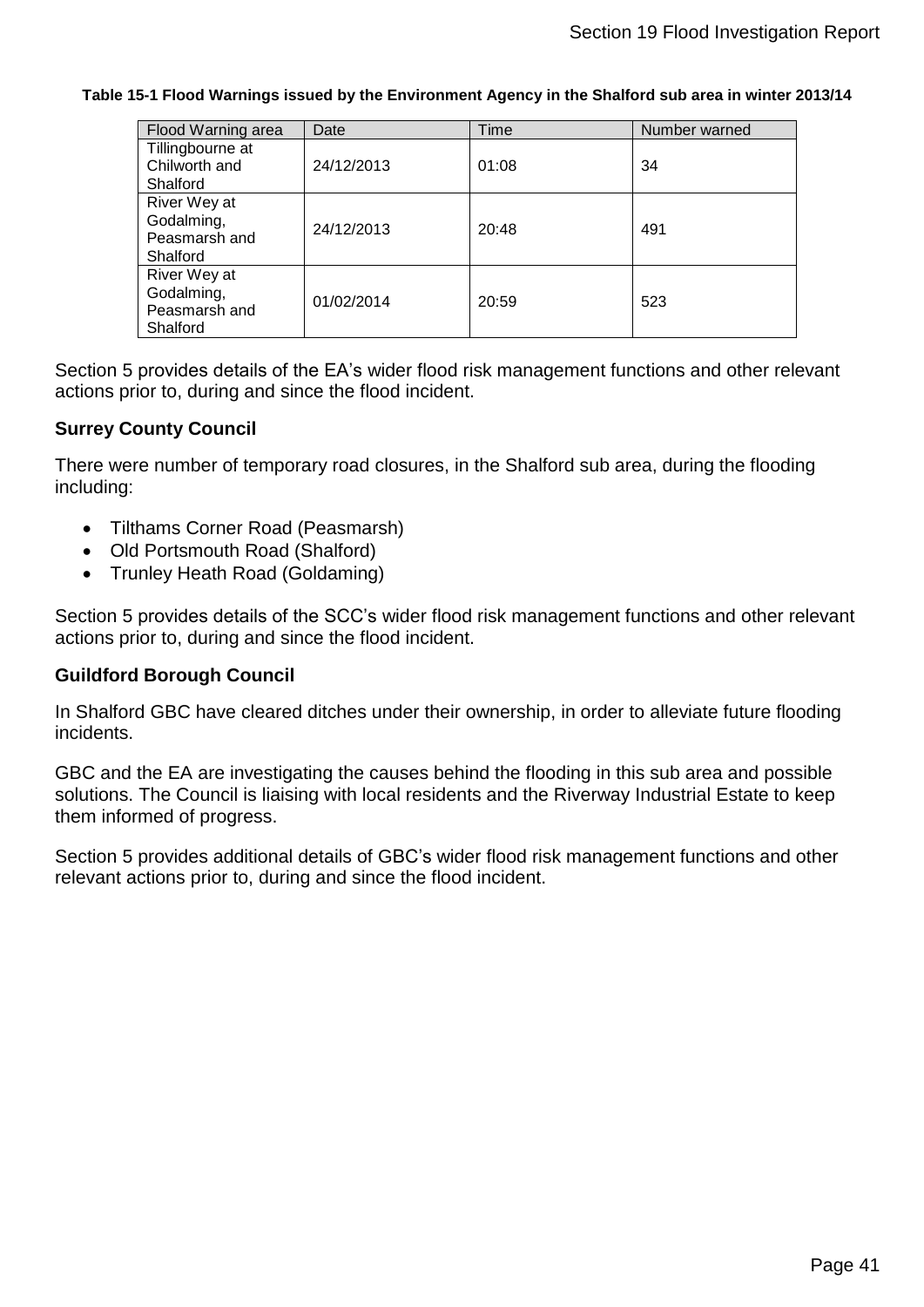# <span id="page-41-0"></span>16. Conclusion

The objective of this report is to investigate which RMAs had relevant flood risk management functions during the flooding and whether the relevant RMAs have exercised, or propose to exercise, their risk management functions (as per section 19(1) of the Flood and Water Management Act 2010). It should be noted that this duty to investigate does not guarantee that flooding problems will be resolved and cannot force others into action.

The report has identified that the EA carried out actions in relation to the fluvial flooding experienced in Guildford Borough over winter 2013/14. It has also been established that SCC and GBC did not have any direct flood risk management functions in responding to the flood event, but strategic functions and other supportive actions were taken, which have been outlined in the report.

# <span id="page-41-1"></span>**16.1. Causes**

There were approximately 160 incidents of internal property flooding in the Guildford Borough. The main cause of the widespread flooding across Surrey was the exceptional and unprecedented amount of rainfall that fell over the months of December, January and February 2013/14, which in turn resulted in major flooding from fluvial, surface water, sewer and spring sources. The River Wey was the main source of fluvial flooding in the borough, resulting in a large number of internal property flooding incidents and road closures.

# <span id="page-41-2"></span>**16.2. Flood Data**

While systems are in place to record instances of flooding on a day-to-day basis, it was found that the data format and specific details of flooding records were inconsistent across different organisations. For example, approaches that generically recorded properties as "affected by flooding" did not make clear whether the property was flooded internally. This caused issues when collating the data into a central database, reducing the level of accuracy for some specific flooding records.

The information held by SCC on highway drainage assets and their condition is very limited in many areas, which can make it more difficult to identify the sources and cause of flooding in some instances. Information for smaller watercourses (privately owned or otherwise) is also very limited in some areas.

# <span id="page-41-3"></span>**16.3. Role of Local Communities**

In addition to the functions and actions carried out by RMAs, there are many ways in which residents and communities can reduce flood risk. Local flood forums existed in Surrey prior to the Winter 13/14 flood event but many more have been set up in the aftermath of this event. The role of RMAs in these local groups is instrumental in educating the public on flood risk and supporting them in implementing their own action plans and resilience measures. These groups also play a vital role in feeding back critical information on localised flooding issues to support the authorities in better understanding local flood risk and identifying potential solutions to mitigate this risk.

There are still widespread occurrences of riparian watercourses and ditches that are not maintained. Keeping all watercourses well maintained will not (in itself) prevent flooding from major flood events but the lack of maintenance of some riparian owned ditches was certainly a contributing factor on the impact of the flooding experienced from the winter 13/14 flood event.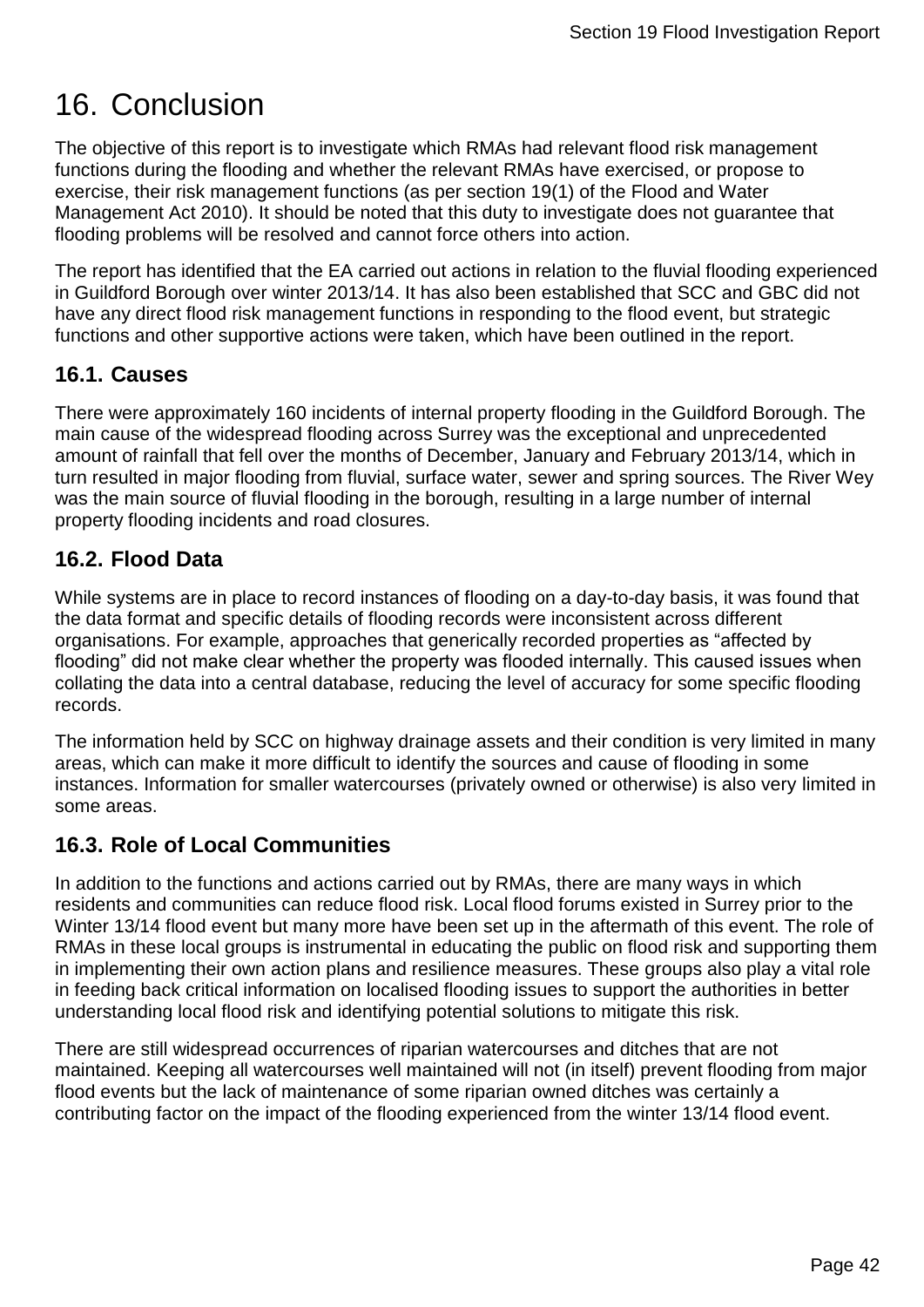# <span id="page-42-0"></span>**16.4. Looking Forward**

A vast amount of information on historic flooding was gathered as a result of the winter 13/14 flood event. This data will help highlight the areas most at risk of flooding in Surrey, enable the prioritisation of drainage maintenance works and support business cases when bidding for Government contributions towards major flood defence schemes.

### <span id="page-42-1"></span>**16.5. Recommendations**

Based on the findings of this Section 19 investigation, it is recommended that:

- All RMAs continue to improve their cooperation, coordination and communication with one another, particularly with regard to their flood risk management functions and during times of emergency.
- All RMAs continue to raise awareness of flood risk and increase the resilience of communities and businesses to flood risk, across Surrey.
- SCC and the EA further develop public awareness and understanding of riparian responsibilities, in order to improve the condition of watercourses across Surrey.
- All RMAs review their current processes for data collection during a flood event, giving consideration to the best practice guidance produced by SCC and the EA.
- All RMAs pass any records of future property flooding in Surrey to SCC for collation in a central database.
- SCC undertake studies where there is significant groundwater flooding to better understand the nature of the flooding and the levels of risk.
- All RMAs review the benefits of proposed flood schemes in the Six Year Programme of Flood and Coastal Erosion Risk Management Schemes and consider whether partnership contributions may be justified.
- SCC undertake detailed drainage surveys where asset information is limited or non-existent, prioritising areas at greatest risk of flooding.
- SCC formalise the process for investigating major flood events under the S19 duty and agree this process with the Surrey Flood Risk Partnership Board, to ensure efficient partnership working and data sharing for future investigations.

# <span id="page-42-2"></span>**16.6. Actions and on-going work**

As well as the Flood Risk Management Functions carried out in the sub areas mentioned in this report, SCC plan to carry out additional work within Guildford Borough.

As part of the Wetspots Capital Programme, SCC are constructing a new drainage system on Woodbridge Road, Guildford.